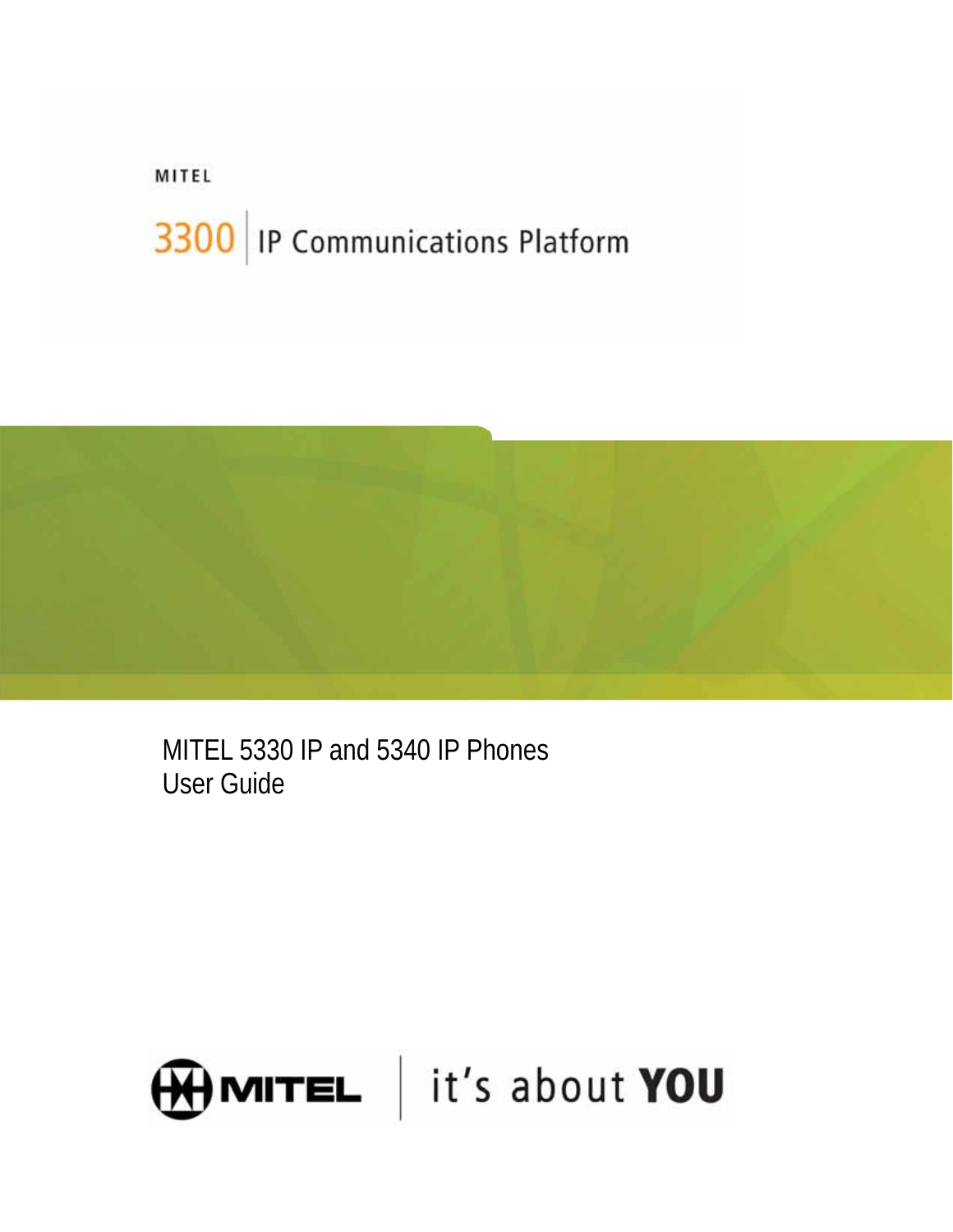#### **NOTICE**

The information contained in this document is believed to be accurate in all respects but is not warranted by Mitel Networks<sup>™</sup> Corporation (MITEL<sup>®</sup>). The information is subject to change without notice and should not be construed in any way as a commitment by Mitel or any of its affiliates or subsidiaries. Mitel and its affiliates and subsidiaries assume no responsibility for any errors or omissions in this document. Revisions of this document or new editions of it may be issued to incorporate such changes.

No part of this document can be reproduced or transmitted in any form or by any means - electronic or mechanical - for any purpose without written permission from Mitel Networks Corporation.

#### **TRADEMARKS (example only)**

Mitel and Speak@Ease are trademarks of Mitel Networks Corporation.

Windows and Microsoft are trademarks of Microsoft Corporation.

Other product names mentioned in this document may be trademarks of their respective companies and are hereby acknowledged.

#### **Mitel 5330 IP and 5340 IP Phones - User Guide** September 2006

®,<sup>™</sup> Trademark of Mitel Networks Corporation © Copyright 2006, Mitel Networks Corporation All rights reserved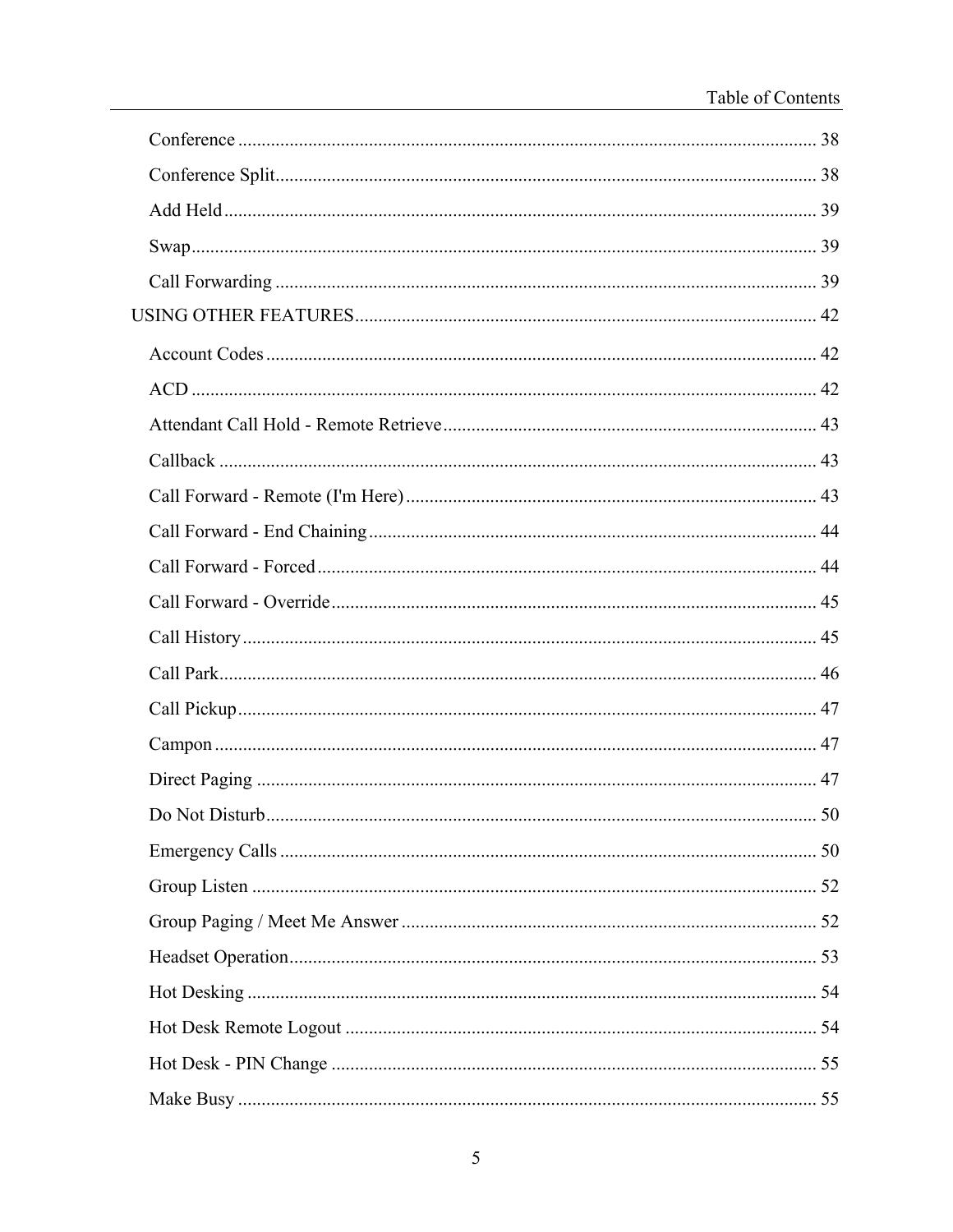# 5330/5340 IP Phones - User Guide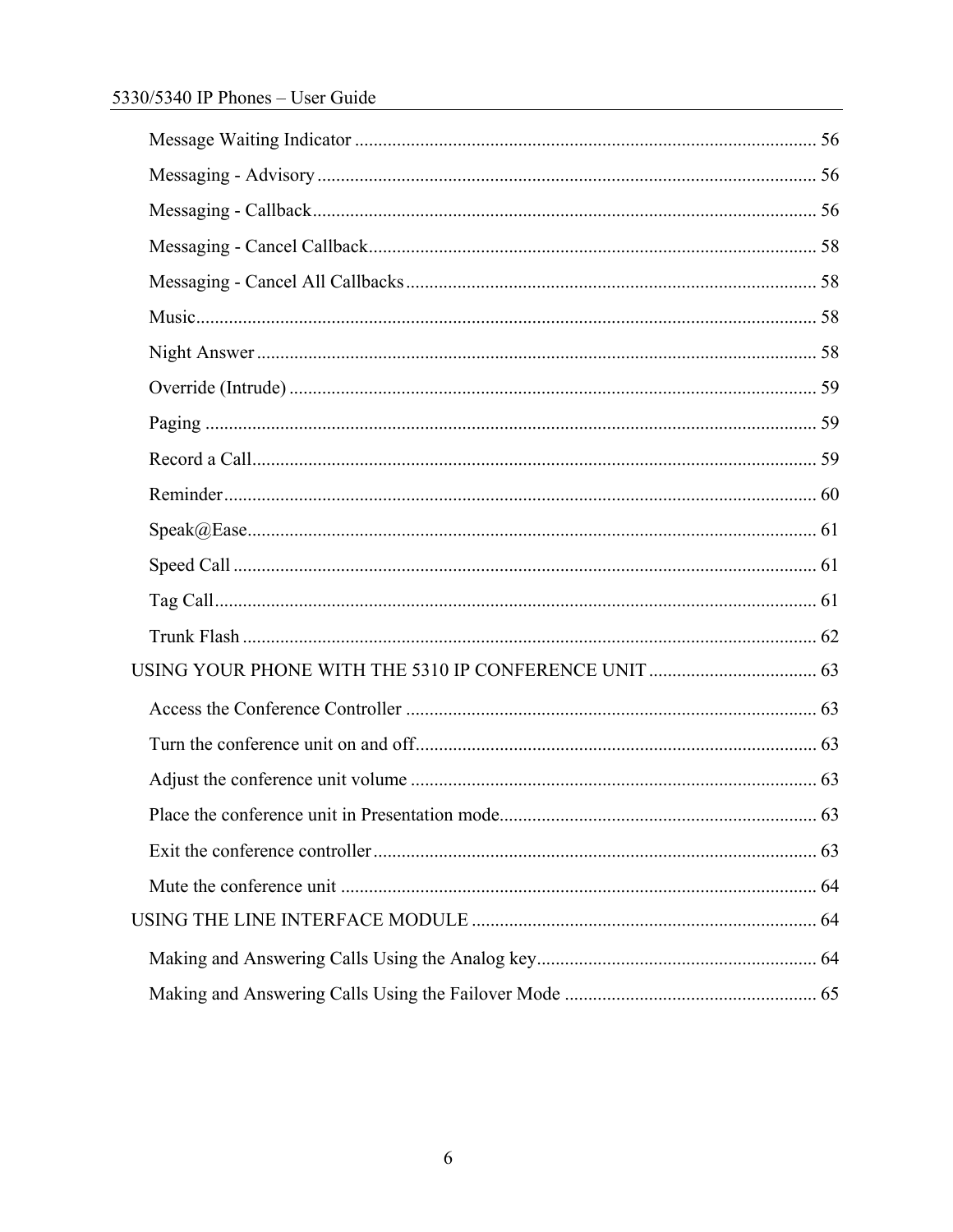# <span id="page-6-0"></span>**ABOUT YOUR PHONE**

The Mitel® 5330 and 5340 IP Phones are full-feature, dual port, dual mode enterprise-class telephones that provide voice communication over an IP network. They both feature a large graphics display (160 x 320) and self-labeling keys. The 5330 IP Phone offers 24 programmable multi-function keys, and the 5340 IP Phone offers 48 programmable multi-function keys for onetouch feature access. Both phones provide ten fixed feature keys for convenient access to features such as Conferencing, Redial, and many customizable user settings as well as navigational keys to access various screens and application layers. The 5330 and 5340 IP Phones also feature a PC Companion application, which is a PC-based desktop programming tool, that allows you to easily configure your phone from your Personal Computer (PC).

The 5330 and 5340 IP Phones support Mitel Call Control (MiNet) protocol and session initiated protocols (SIP). Both phones support the Line Interface Module and 5310 IP Conference Unit. Additionally, they support Hot Desking and Clustered Hot Desking as well as Resiliency. The 5330/5340 phones are ideal for executives and managers, and can be used as an ACD Agent or Supervisor Phone, as well as a Teleworker Phone.



**The 5330 IP Phone**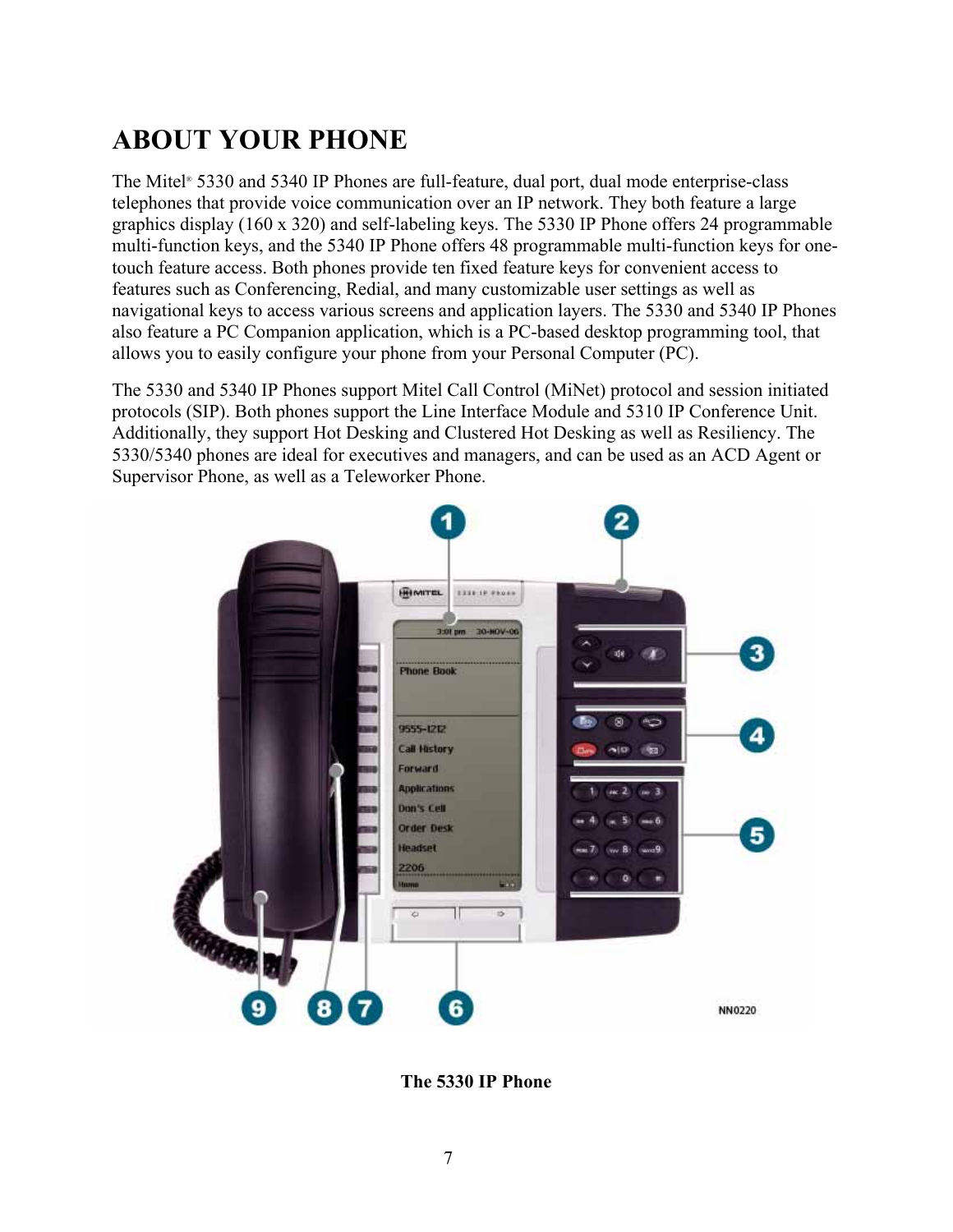#### <span id="page-7-0"></span>5330/5340 IP Phones – User Guide



#### **The 5340 IP Phone**

#### **Elements of Your Phone**

#### **Feature Function**

- 1) Display Provides a large, high-resolution viewing area that assists you in selecting and using phone features.
- 2) Ring/Message Indicator Flashes to signal an incoming call and to indicate a message waiting in your voice mailbox.

3) Volume, Speaker Provide the following audio control capability: and Mute Controls

- $\bullet$  (**UP**) and  $\bullet$  (**DOWN**) provide volume control for the ringer, handset, and handsfree speakers.
- $\text{QW}(SPEAKER)$  enables and disables Handsfree mode.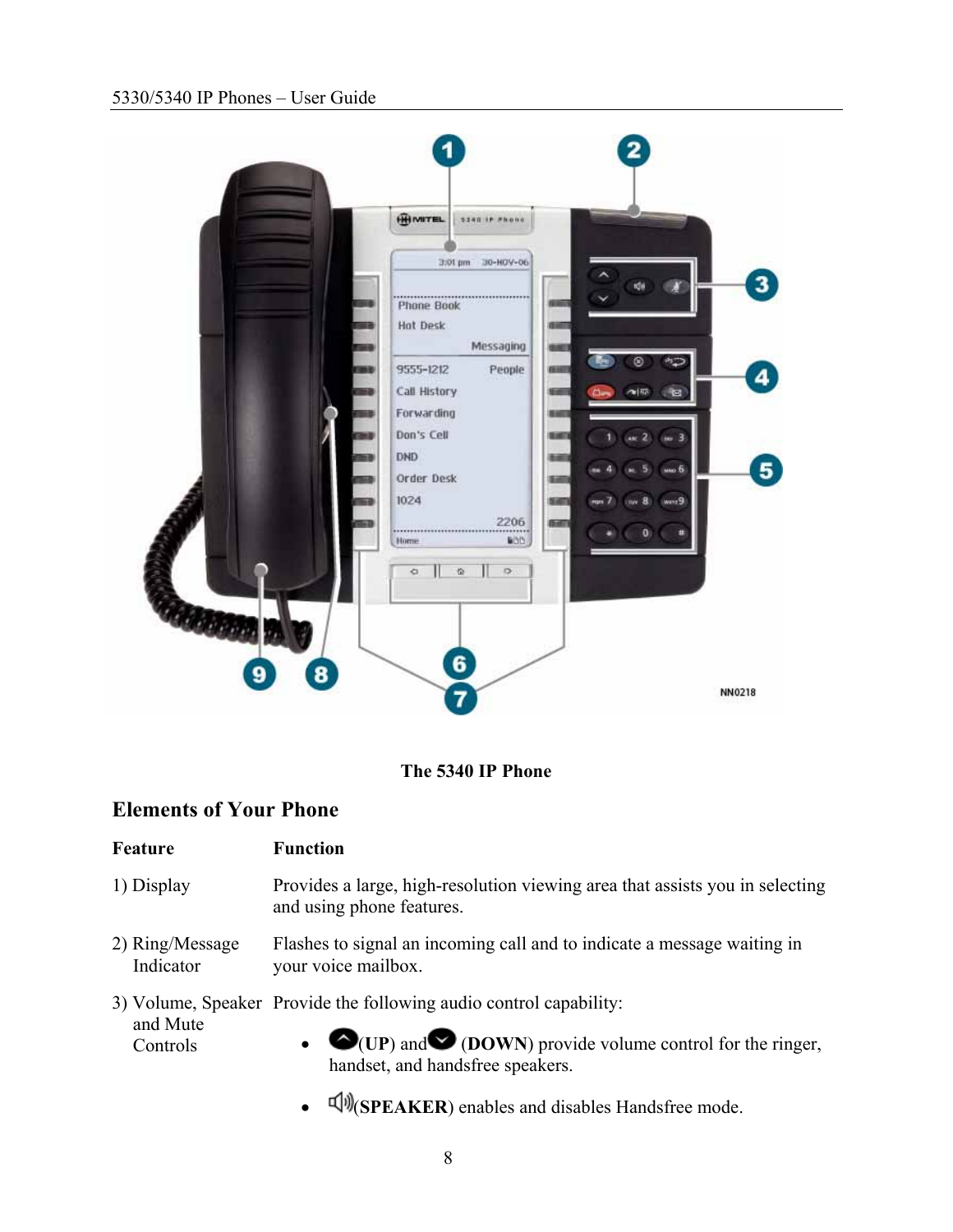# **Elements of Your Phone**

| <b>Feature</b>               | <b>Function</b>                                                                                                                                                                                                                                                                                                                                                                                                                                                                     |  |
|------------------------------|-------------------------------------------------------------------------------------------------------------------------------------------------------------------------------------------------------------------------------------------------------------------------------------------------------------------------------------------------------------------------------------------------------------------------------------------------------------------------------------|--|
|                              | $\AA$ (MUTE) enables Mute, which allows you to temporarily turn<br>your phone's handset, headset or handsfree microphone off during<br>a call.                                                                                                                                                                                                                                                                                                                                      |  |
| 4) Fixed Function            | Give you access to the following phone functions:                                                                                                                                                                                                                                                                                                                                                                                                                                   |  |
| Keys                         | $\bullet$ $\bullet$ (SETTINGS) : provides access to menus for your phone's<br>additional features.                                                                                                                                                                                                                                                                                                                                                                                  |  |
|                              | $\otimes$ (CANCEL) : ends a call when pressed during the call, and,<br>when you are programming the phone, eliminates any input and<br>returns to the previous menu level.                                                                                                                                                                                                                                                                                                          |  |
|                              | $12 \pm 12$ (REDIAL): calls the last number dialed.                                                                                                                                                                                                                                                                                                                                                                                                                                 |  |
|                              | $\Box \rightarrow \Box$ (HOLD) : places the current call on hold.                                                                                                                                                                                                                                                                                                                                                                                                                   |  |
|                              | $\sim$ $\sqrt{\text{s} \Omega}$ (TRANS/CONF): initiates a call transfer or establishes a<br>three-party conference call.                                                                                                                                                                                                                                                                                                                                                            |  |
|                              | (MESSAGE): provides access to your voice mailbox and<br>$\bullet$<br>flashes to notify you of messages waiting in your voice mailbox.<br>Note: The Ring/Message indicator also flashes when messages are<br>waiting.                                                                                                                                                                                                                                                                |  |
| 5) Keypad                    | Use to dial.                                                                                                                                                                                                                                                                                                                                                                                                                                                                        |  |
| 6) Navigation Page<br>Keys   | Use to display additional pages of information. The 5330 has two page<br>navigation keys: Back and Next. The 5340 has three page navigation keys:<br>Back, Next, and Home.                                                                                                                                                                                                                                                                                                          |  |
| 7) Programmable<br>Softkeys. | Provides 24 (on the 5330) and 48 (on the 5340) self-labeling keys that can<br>Feature Keys and be programmed as speed call keys, fixed function keys, hard keys,<br>applications, or line appearance keys, according to your communication<br>needs On your home page, the bottom right feature key is always your<br>Prime Line key on a 5340 IP Phone; and the bottom left feature key is<br>always your Prime Line key on the 5330 IP Phone. The top three keys are<br>softkeys. |  |
| 8) Handsfree<br>Speaker      | Provides sound for Handsfree calls and background music.                                                                                                                                                                                                                                                                                                                                                                                                                            |  |
| 9) Handset                   | Use for handset calls. If you are in headset or handsfree mode, you do not<br>need to use the handset.                                                                                                                                                                                                                                                                                                                                                                              |  |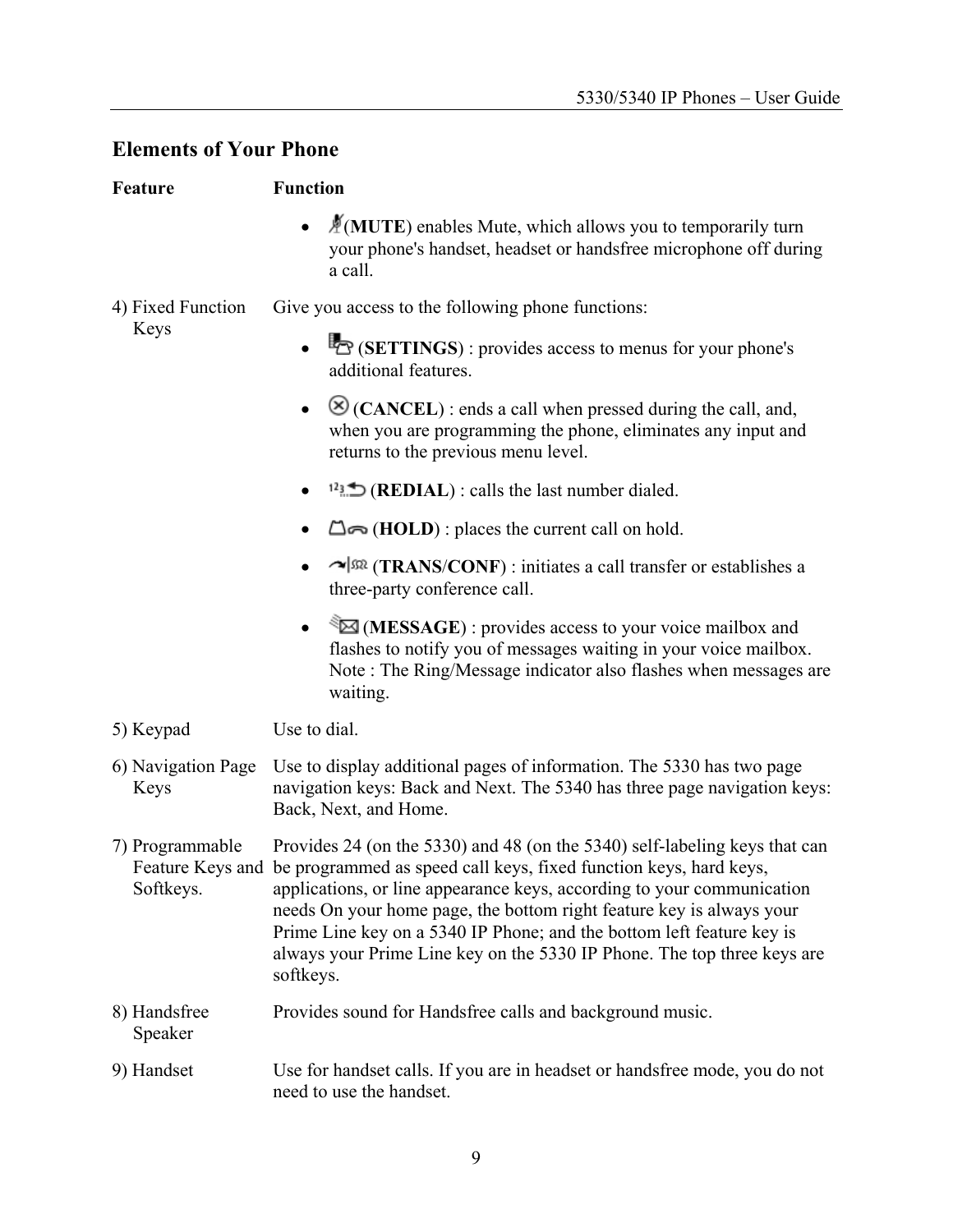#### <span id="page-9-0"></span>**Ring/Message indicators**

| When indicator is | it means that                                          |
|-------------------|--------------------------------------------------------|
| Flashing rapidly  | Your phone is ringing                                  |
| Flashing slowly   | A message or callback message is waiting at your phone |
| On                | Your phone is ringing another phone                    |
| Off               | Your phone is idle, or you are on a call               |

### **For Users on Resilient 3300 ICP Systems**

If during a call, you hear a beep repeated every 20 seconds it means that your phone is switching to a secondary 3300 ICP system. The call continues and there is a change in the operation of some keys and features on your phone. Normal operation resumes when your phone switches back to the primary system. If your phone is idle and switched to the secondary system, you'll see a flashing rectangle on the display. The rectangle remains until the switch to the primary system is complete.

If the phone fails over to the secondary ICP, you have access to your mailbox on the secondary ICP only if a mailbox has been programmed for you by your Administrator.

#### **Notes:**

- The mailbox on the secondary ICP will not contain the same messages as the mailboxes on the primary ICP. Any preferences that are voice mail related are not carried from the primary ICP to the secondary ICP. These preferences must be set on both ICPs.
- The *People* and *Settings* applications do not support resiliency. Your logs, contact information and any Settings on the primary ICP will not be carried from the primary ICP to the secondary ICP.

# **Mitel Line Interface Module**

The Line Interface module is an optional device that adds an analog phone line (POTS) capability to your phone. If Emergency Call Routing is not programmed on your 3300 ICP, you must use the Line Interface Module to dial emergency calls. For more information on emergency number dialing, refer to *Emergency Calls*. If you have a Line Interface Module connected to your phone, all programming of the Line Interface Module, except the Analog Key, is done by the Installer when your phone is installed. For more information, refer to **Programming Features** [on Your Keys](#page-26-0) and [Using the Line Interface Module.](#page-35-0)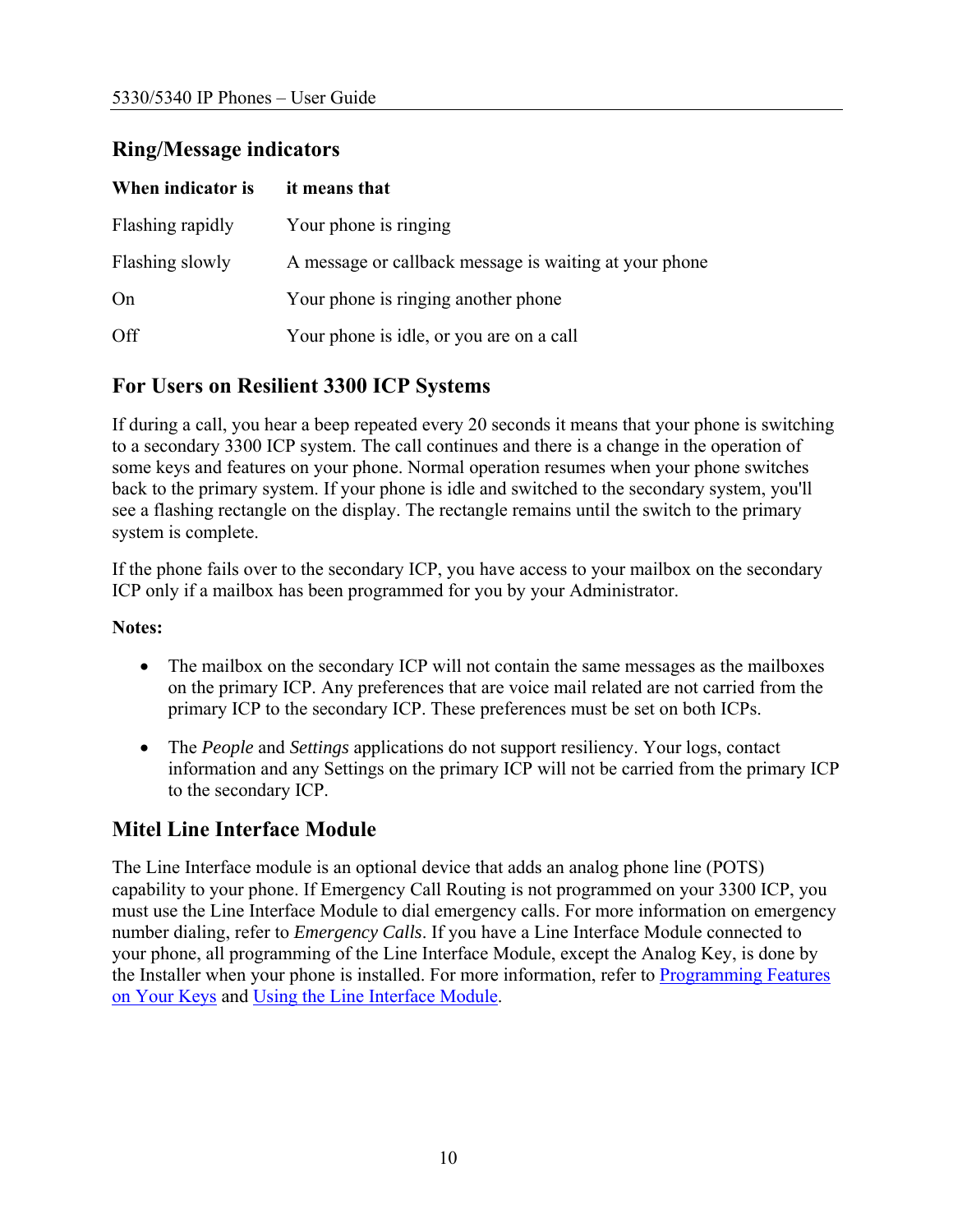# <span id="page-10-0"></span>**TIPS FOR YOUR COMFORT AND SAFETY**

#### **Don't cradle the handset!**

Prolonged use of the handset can lead to neck, shoulder, or back discomfort, especially if you cradle the handset between your ear and shoulder. If you use your phone a lot, you may find it more comfortable to use a headset. See the section on headset usage elsewhere in this guide for more information.

### **Protect your hearing**

Your phone has a control for adjusting the volume of the handset receiver or headset. Because continuous exposure to loud sounds can contribute to hearing loss, keep the volume at a moderate level.

### **Adjust the viewing angle**

The stand built into your phone tilts to give you a better view of the keys.

To tilt your telephone for better viewing:

- 1. Turn the phone so that the front faces away from you.
- 2. Hold the base unit firmly and press the release tabs on the sides of the stand to detach the base unit.
- 3. Hinge the hooks of the base unit into the notches on the back of the phone and snap into place as follows:
	- a) For a high-angle mount, hinge the two lower hooks into the bottom set of notches and snap the two upper hooks into the middle set of notches.
	- b) For a low-angle mount, hinge the two lower hooks into the middle set of notches and snap the two upper hooks into the top set of notches.

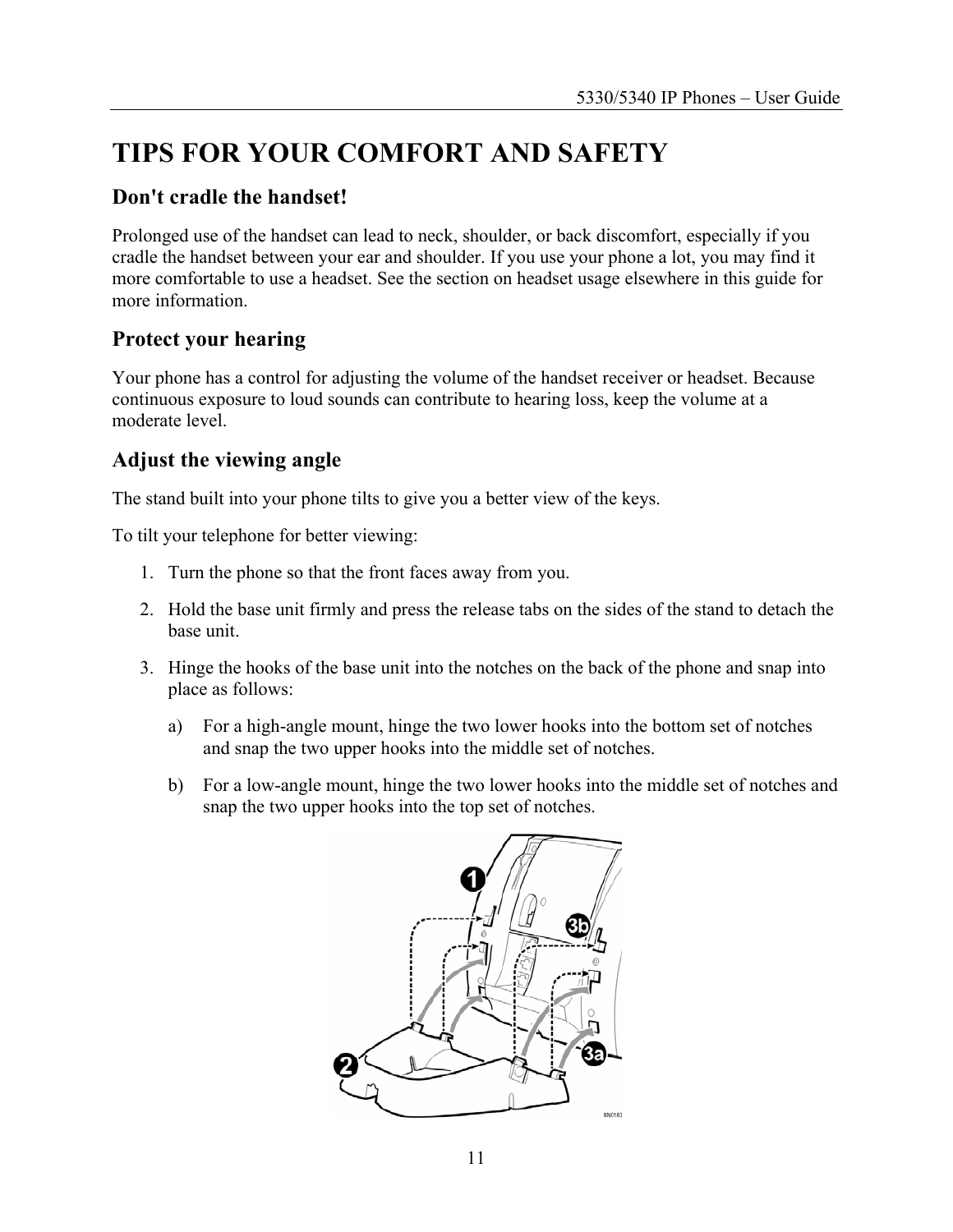# <span id="page-11-0"></span>**USING YOUR DEFAULT PHONE WINDOW AND KEYS**

The 5340 and 5330 IP Phone default phone windows and keys are shown and described below. The Phone window provides access to programmable keys and the main phone interface.

#### **Getting Started with Your Phone**

When you receive your phone, you need to program features and applications. An **Applications** key is programmed and appears on the upper left side of the display (see figure below).

Press **Applications** to program your phone's settings, your contact list using **People (**5340 IP Phone), call forwarding and so forth. See *[Using Your Phone Applications](#page-13-0)*.



**5340 and 5330 IP Phone Window**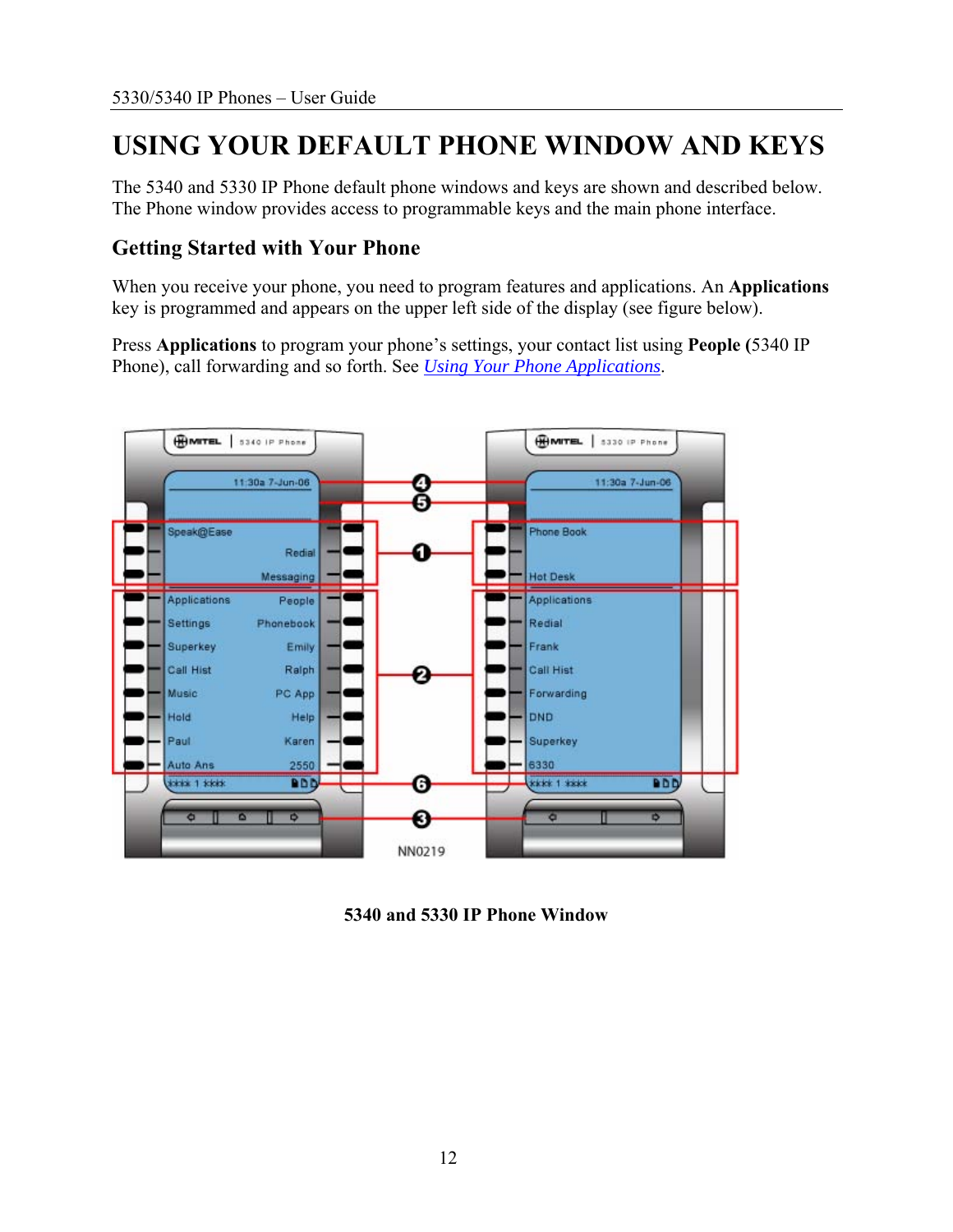# **5340 and 5330 IP Phone Default Window and Keys**

| <b>Feature</b>             | <b>Function</b>                                                                                                                                                                                                                                                                                                                                                                                                                      |  |  |
|----------------------------|--------------------------------------------------------------------------------------------------------------------------------------------------------------------------------------------------------------------------------------------------------------------------------------------------------------------------------------------------------------------------------------------------------------------------------------|--|--|
| 1) Softkeys                | Allow you to access specific call control features, which are context<br>sensitive. Non-programmable feature keys, which are specific to the<br>application or state of the set. The 5330 provides three softkeys and the<br>5340 provides six softkeys.                                                                                                                                                                             |  |  |
| 2) Programmable<br>Keys    | Launch specific call control features. Use the <i>Settings</i> application or the PC<br>Companion application to program these keys. The 5340 provides 16<br>programmable keys per page (a maximum of 47 programmable keys plus 1<br>prime line key). The 5330 provides 8 per page (a maximum of 23<br>programmable keys plus 1 prime line key). For instructions on<br>programming the keys, see Programming Features on Your Keys. |  |  |
| 3) Navigation Page<br>Keys | Display additional pages of information The 5330 has two page navigation<br>keys: Back and Next, while the 5340 has three page navigation keys: Back,<br>Next, and Home.                                                                                                                                                                                                                                                             |  |  |
| 4) Status Line             | Displays time, date, and icons indicating feature states as follows:                                                                                                                                                                                                                                                                                                                                                                 |  |  |
|                            | <b>Message Waiting</b> ( $\mathbb{Z}$ ) - Indicates new voice mail.                                                                                                                                                                                                                                                                                                                                                                  |  |  |
|                            | <b>Headset</b> ( $\Omega$ ) - Indicates that the phone is in headset mode.                                                                                                                                                                                                                                                                                                                                                           |  |  |
|                            | $DND$ ( $\bullet$ ) - Indicates DND (Do not disturb) mode.                                                                                                                                                                                                                                                                                                                                                                           |  |  |
|                            | <b>Logged in as <math>(\triangle)</math></b> - Indicates that a hot desk user is logged in.                                                                                                                                                                                                                                                                                                                                          |  |  |
|                            | Conference Unit (11) - Indicates that the Conference Unit is<br>connected and turned on.                                                                                                                                                                                                                                                                                                                                             |  |  |
|                            | 5) Information Area Provides prompts in most phone applications. Content changes based on<br>the application.                                                                                                                                                                                                                                                                                                                        |  |  |
| 6) Footer                  | Shows context and summary information based on information in the<br>Programmable Keys area, such as Page Indicators, numbers of items, and<br>so forth.                                                                                                                                                                                                                                                                             |  |  |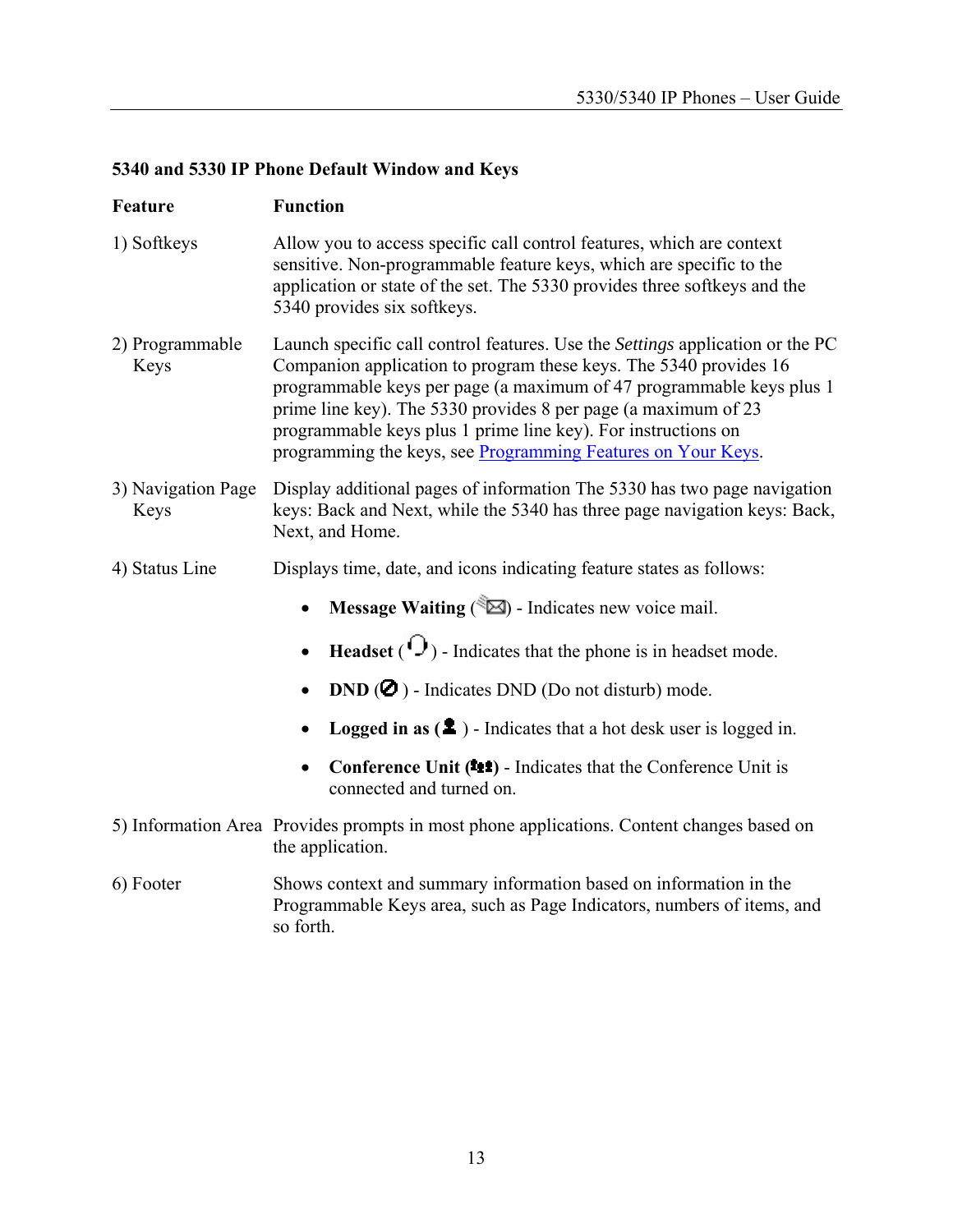# <span id="page-13-0"></span>**USING YOUR PHONE APPLICATIONS**

Your 5330 and 5340 IP Phones provide applications that simplify the use of your phone. *Applications* provides access to all the phone's applications.

To open the *Applications* window, press **Applications** in the default Phone window. The *Applications* home window gives the current status of your phone's applications.

To open an application, press the key beside the application name:

- **People (5340 IP Phone only):** Use the *People* application to add, delete and edit contact names and numbers. You can also dial anyone on your contact list from the *People* application. The People window displays up to eight contacts per page, ordered alphabetically by last name For information on using the *People* application, refer to [Setting Up Your Contact List](#page-31-0) and [Dial From Your People Application](#page-32-0).
- **Call Forwarding:** Use the *Call Forwarding* application to create Call Forward profiles that identify where to send your incoming calls. The Call Forwarding window shows a list of your Call Forwarding profiles and indicates which one is active. See [Call Forward](#page-38-0) for more information on how to add, edit, delete, and activate Call Forwarding profiles
- **Conference Unit**: Use the *Conference Unit* application to control the 5310 IP Conference Unit. Use this application to turn the conference unit off or on, to adjust the volume, or to put the conference unit into Presentation mode. You can only run one Conference Controller session at a time. The *Conference Unit* application is available only when your phone is connected to a 5310 Conference Unit. See [Using Your Phone with the 5310](#page-62-0)  [Conference Unit](#page-62-0) for more information.
- **Settings**: Use the *Settings* application to display and quickly change your phone's current communications settings. See [Using the Settings Application](#page-14-0) for more information.
- **Launch PC Application**: Provides a launch point to the PC Companion Application. See *Using the PC Companion Application* for more information.
- **Help**: Provides access to Launch PC Help and Quick Help and displays a list of the key icons.
- **Call Info**: Use the *Call Info* application to display caller information on your phone's prime line. Call Info appears automatically on incoming calls if the Call Notification— Display Call Info Setting is enabled and Call Info is available

You can press the programmed application key from the default Phone Window. For information on programming keys, see [Programming Features On Your Keys](#page-26-0).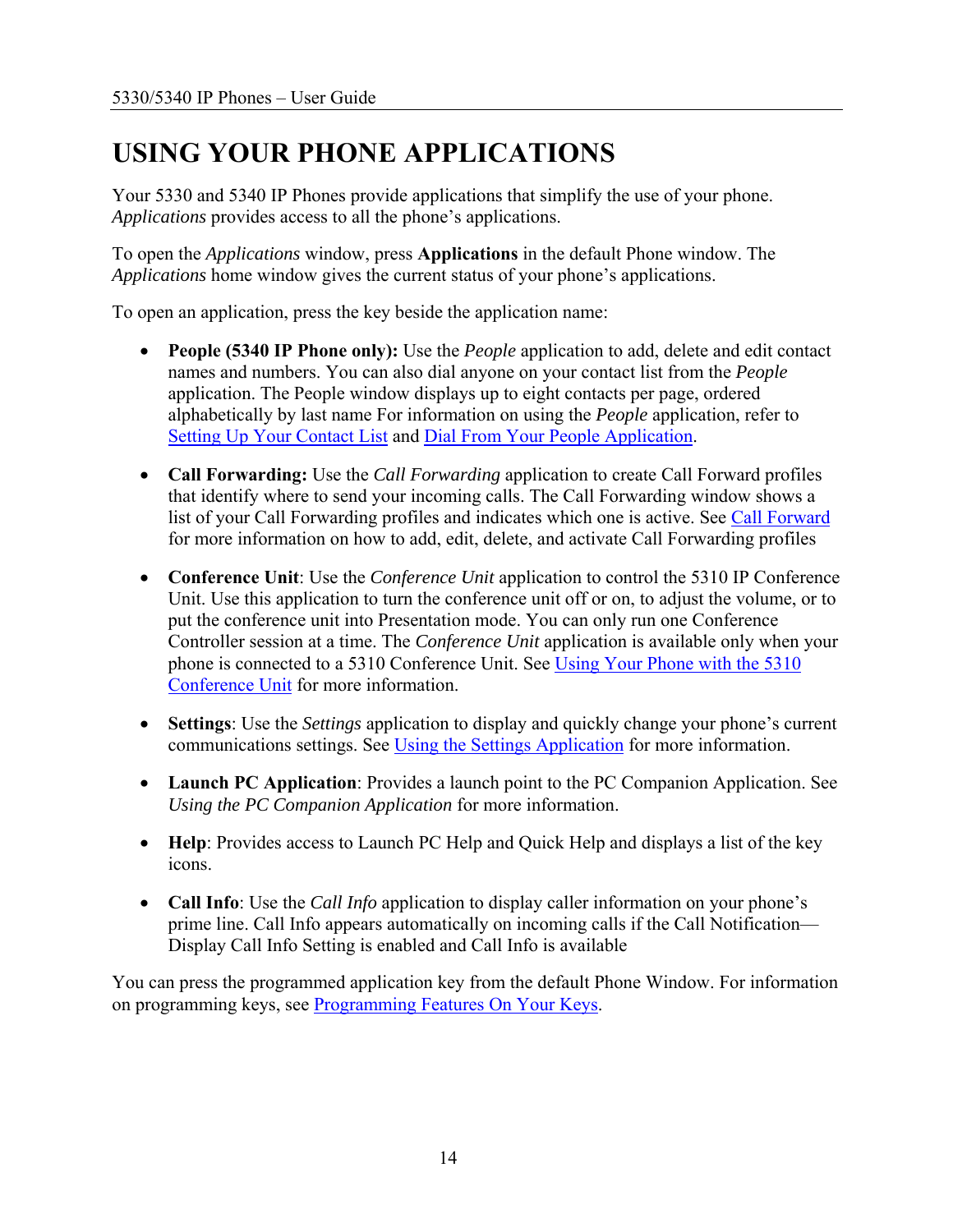### <span id="page-14-0"></span>**Using the Settings Application**

The *Settings* application provides a single location to access all your phone settings. You can also launch the *Settings* application by pressing the **Settings** fixed function key .

The *Settings* window provides access to the *Settings* application. Select these options to access a window where you can view and configure settings for your phone.

The Settings window provides the following:

- **User Information**: Use to specify your name and phone number.
- **Languages**: Allows you to select the language in which phone prompts and applications appear. Supported languages are English, French, Spanish, German, Dutch, Italian, and Portuguese. Note: The system can support up to three languages at one time. Language choices appearing in the phone display are controlled by ICP programming.
- **Text Size**: Allows you to specify the font size (large or small) for the 5340 IP Phone.
- **Programmable Keys**: Use to assign features to the Programmable Keys that are available in the *Phone* application.
- **Call Notification**: Use to specify that the *Phone* application behaviour when incoming or outgoing calls occur.
- **Brightness and Contrast**: Allows you to adjust the display brightness and contrast of your phone.
- **Screen Saver**: Allows you to specify a specific time of inactivity on your phone that triggers the screen saver to display.
- **Audio Feedback**: This setting allows you to adjust the volume of the audio feedback as well as the error beeps and enable or disable the setting.
- **External Message**: Allows you to program your phone to launch the *Phone* application when it displays special messages in the Information Display area.
- **Go To URL**: Allows you to enable third party URLs to display in the *Web Browser* application.
- **PC Connectivity**: Allows you to enter a password that is used by the phone to establish communications with the PC-resident 5330/5340 Companion application.
- **About 5330/5340 IP Phone**: This screen displays the software release.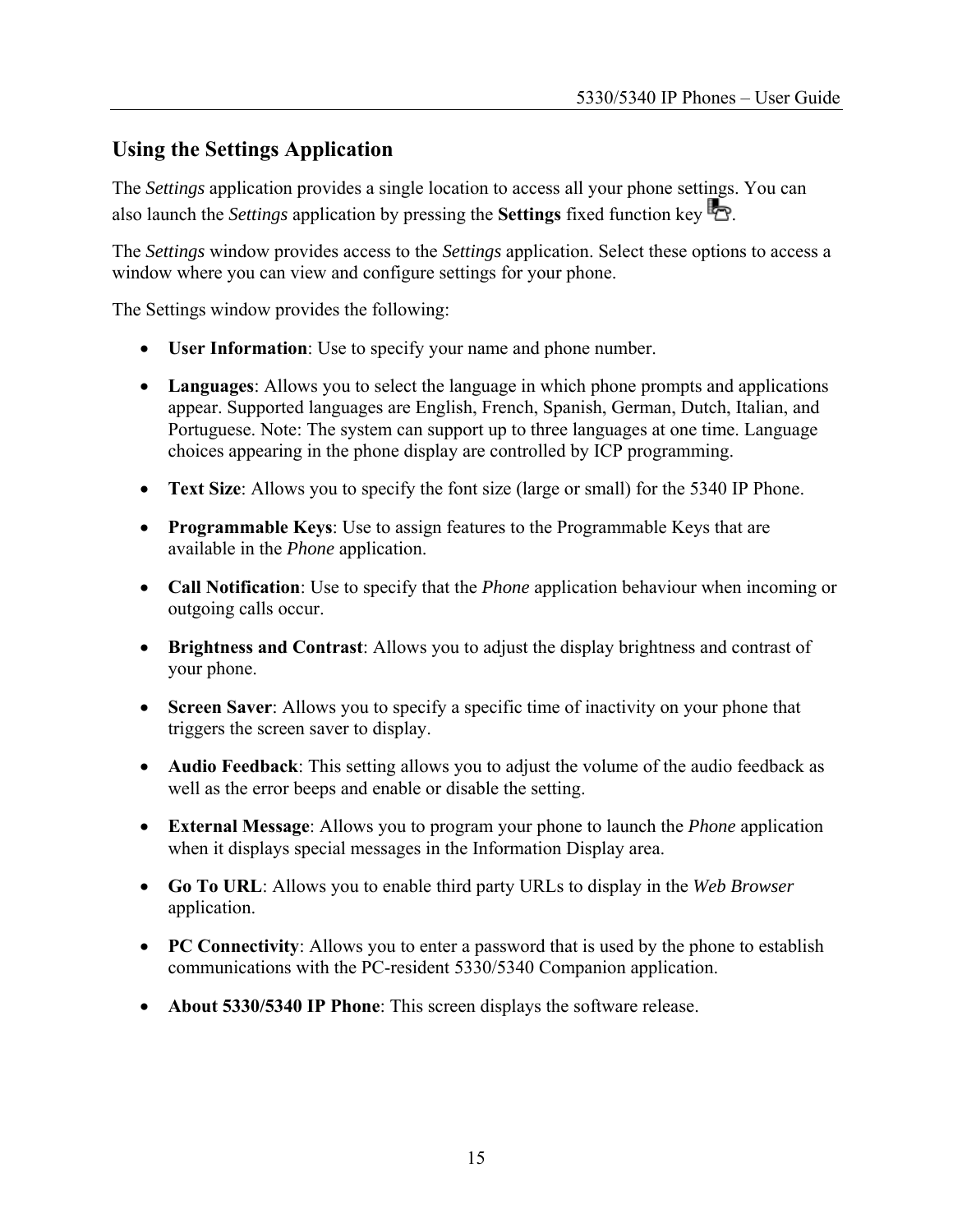# <span id="page-15-0"></span>**Getting Help**

To access the 5330/5340 IP Phone help and documentation:

- 1. Launch the *Applications*.
- 2. Press **Help**. You have the following options:
	- Press **Launch PC Help** to display www.edocs.mitel.com.
	- Press **Key Icons.**
	- Press the < and > keys to view **Quick Help** items.
- 3. Press **Close**.

### **Tips for Setting up your Phone**

After you receive your 5330/5340 IP Phone, use the options in the *Settings* application to customize your phone. After customizing your phone, select *Applications* to verify the settings are correct. Now, you are ready to begin using your phone.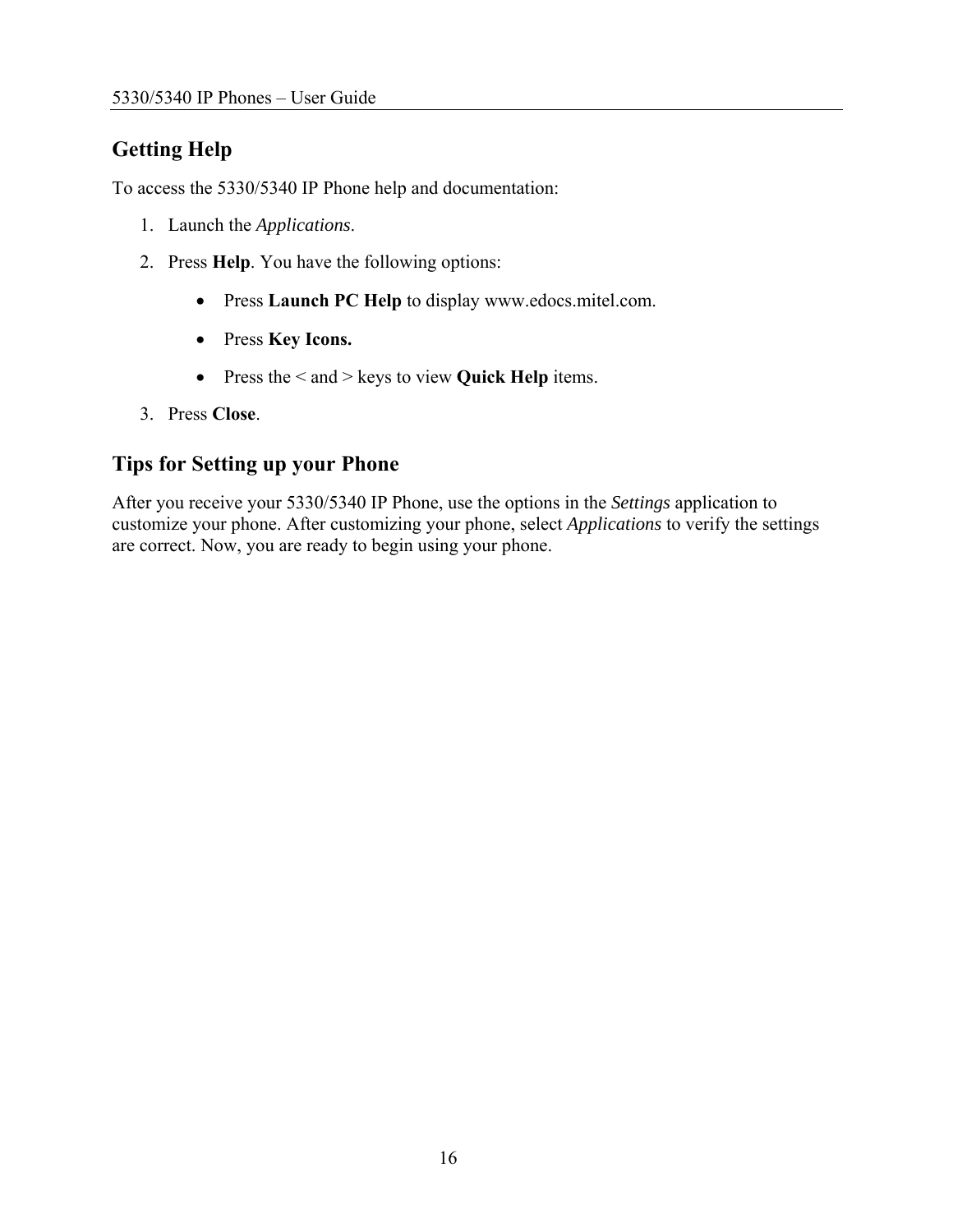# <span id="page-16-0"></span>**CUSTOMIZING YOUR PHONE**

Use the *Settings* application to customize your phone.

**Note:** The System Administrator can invoke a Lock to Factory default option on a per-phone basis. When this is in effect, the following settings are set by the system administrator and you cannot changed them:

- Programmable Keys
- External Messaging
- Go to URL

#### **Specify User Information**

To specify the phone number displayed on your phone:

- 1. Press **Settings** or  $\mathbb{Z}$ .
- 2. Press **User Information**.
- 3. Press **Edit Name**.
- 4. In the on-screen keyboard, press the appropriate letters to spell your name.
- 5. Press **Save**.
- 6. Press **Edit Number**.
- 7. In the on-screen keyboard, press the appropriate numbers for your line.
- 8. Press **Save**.
- 9. Press **Save** again.

**Note**: Press **Cancel** at any time to exit this application without making any changes or press **Clear** to clear the entered name and number.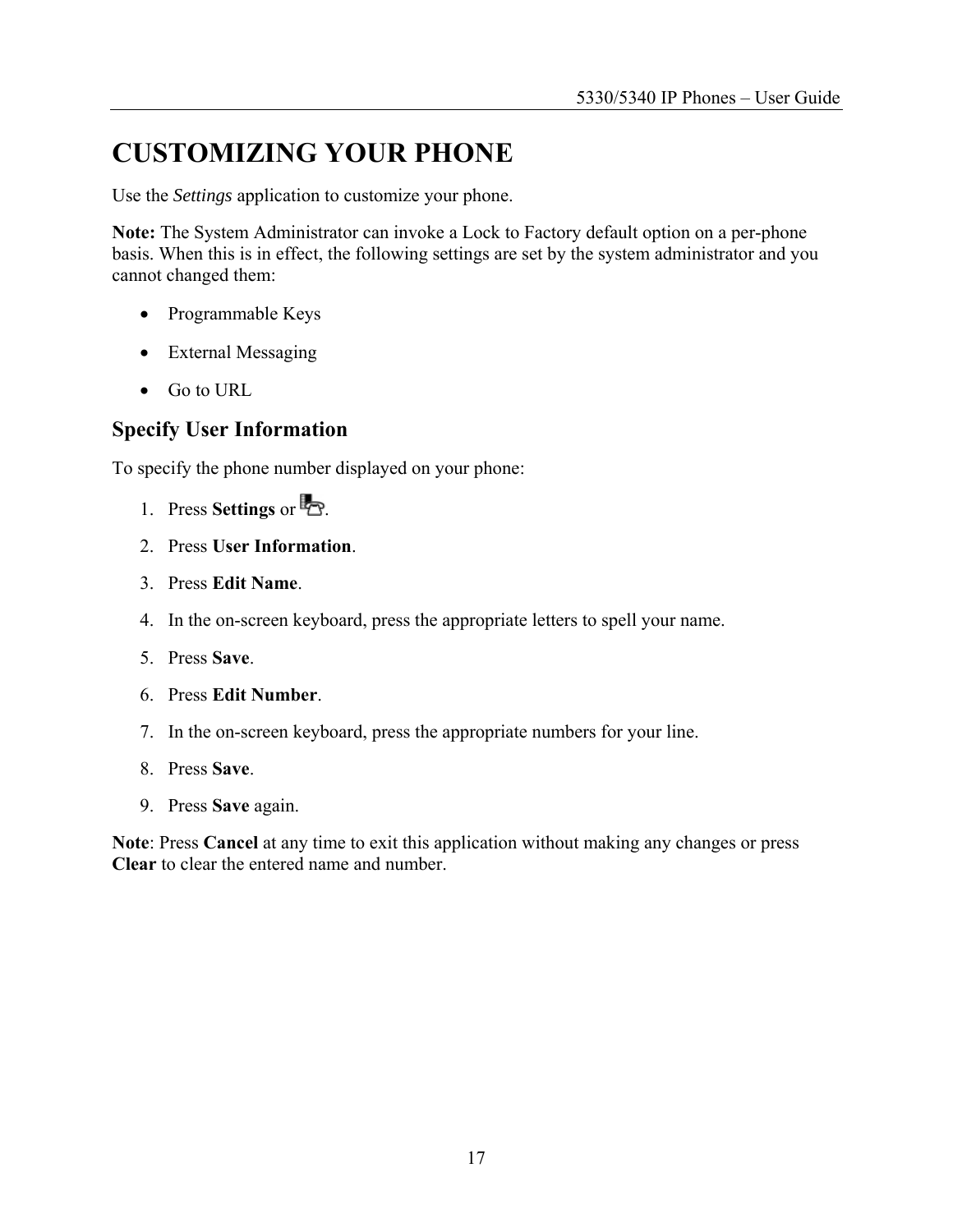# <span id="page-17-0"></span>**Specify Language**

To specify the language in which prompts and applications display:

- 1. Press **Settings** or  $\mathbb{R}$
- 2. Press the **Language** setting.

The phone displays the three language selections that are currently programmed in the ICP.

3. Select the appropriate language and press **Save**.

The phone displays your chosen language.

**Note:** Languages supported on the 5330/5340 may differ from those supported on the ICP. If the phone is configured for an unsupported language, the prompts may appear in your selected language but the Application language for the phone defaults to English. The Language window displays "(name of the selected language)(Unsupported)".

### **Specify Display Brightness and Contrast**

You can adjust the brightness and display contrast either via the phone volume controls (when the phone is idle) or via the *Settings* application. (On a 5330 IP Phone, you can only adjust the contrast, not the brightness.)

To adjust the display contrast using the volume controls:

• Repeatedly press  $\bigotimes$  (UP) or  $\bigotimes$  (DOWN).

**Note**: You can use this method only when the phone is idle. If the phone is ringing, this action adjusts the ring volume. If the phone is in use, this action adjusts the handset, headset and speakerphone volume.

To adjust the display brightness and contrast using the *Settings* application:

- 1. Press **Settings** or .
- 2. Press **Brightness and Contrast**.
- 3. Press the Brightness and Contrast keys to adjust the brightness and contrast of your screen.
- 4. Press **Save**.

**Note**: Press **Cancel** at any time to exit this application without making any changes.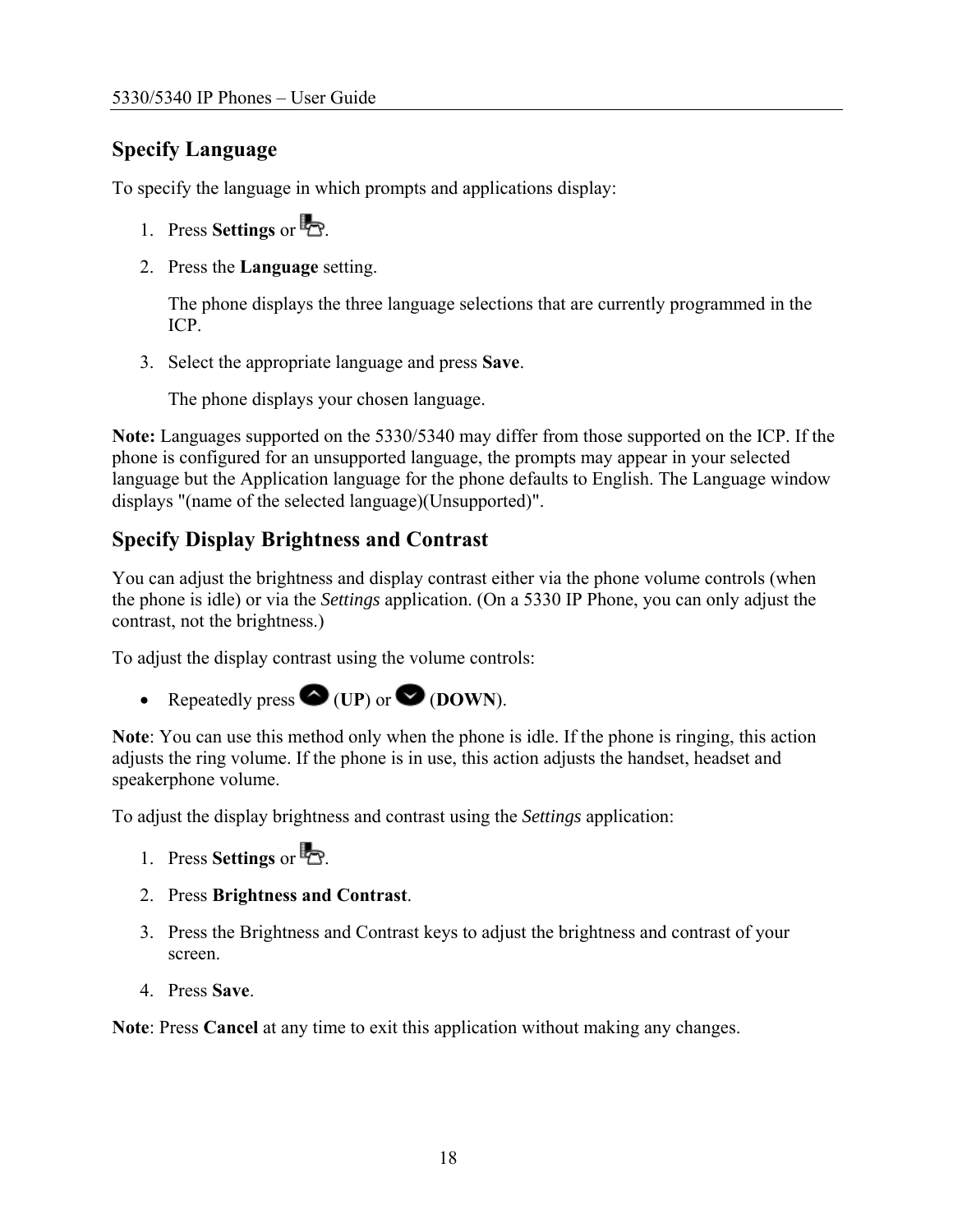#### <span id="page-18-0"></span>**Specify Audio Feedback Options**

The error beep volume in the phone is related to the volume of the speaker. You can set the beep volume using this procedure; however, adjusting the speaker volume also affects the beep volume.

To adjust the volume of the audio feedback:

- 1. Press **Settings** or  $\mathbb{Z}$ .
- 2. Press **Audio Feedback**.
- 3. Set the options using the appropriate actions described below:

| Option                                                     | <b>Action</b>              |
|------------------------------------------------------------|----------------------------|
| Turn audio feedback off Press Turn Off.<br>for errors      |                            |
| Adjust audio for error<br>beeps                            | Press Volume + or Volume - |
| Turn audio feedback on Press Play Error Tone<br>for errors |                            |
|                                                            |                            |

4. Click **Save**.

**Note**: Press **Cancel** at any time to exit this application without making any changes.

#### **Specify Text Size**

To specify the text size that displays on the phone:

- 1. Press **Settings** or  $\mathbb{R}$
- 2. Press **Text Size**.
- 3. Select **Large Text** or **Small Text**.
- 4. Press **Save**.

**Note:** This setting is available only on the 5340 since the 5330 always uses large text. Large is the default text size on the 5340 IP Phone.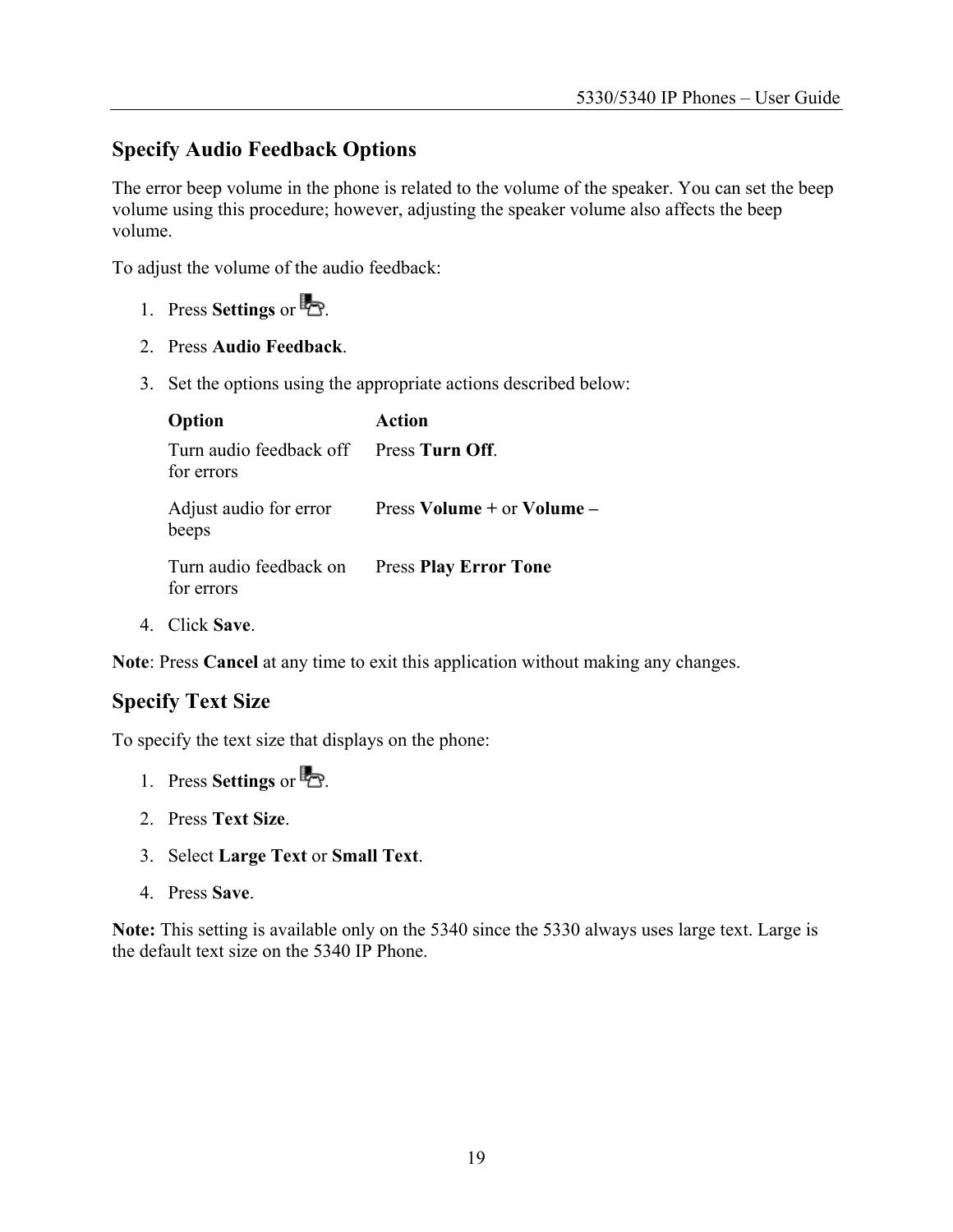### <span id="page-19-0"></span>**Specify Call Notification Behavior**

To specify that the *Phone* window automatically displays when you are making or receiving calls:

- 1. Press **Settings** or  $\mathbb{R}$
- 2. Press **Call Notification**.
- 3. Press the appropriate options to identify when you want the *Phone* window to display. For example, if you select the *Made* option, each time the phone goes off hook to make a call, the *Phone* window is displayed.
- 4. Press **Save**.

#### **Notes:**

- When *To my prime line* is selected, select *Display Call Info* to display Call Information instead of the Phone window.
- Press **Cancel** at any time to exit this application without making any changes.
- When the *Conference Unit* application is displayed, the *Phone* application is not automatically displayed when making or receiving calls.

#### **Adjust the Ringer**

To adjust the Ringer Volume while the phone is idle:

- 1. Press **Superkey** (must be programmed to a key).
- 2. Press the **No** softkey until "Ringer Adjust?" appears.
- 3. Press "Ring Adjust".
- 4. Press **No**.
- 5. Press "Ringer Vol".
- 6. Press  $\bigotimes$  (UP) or  $\bigotimes$  (DOWN).
- 7. Press **Superkey**.

To adjust the Ringer Volume while the phone is ringing:

• Press  $\bigcirc$  (UP) or  $\bigcirc$  (DOWN).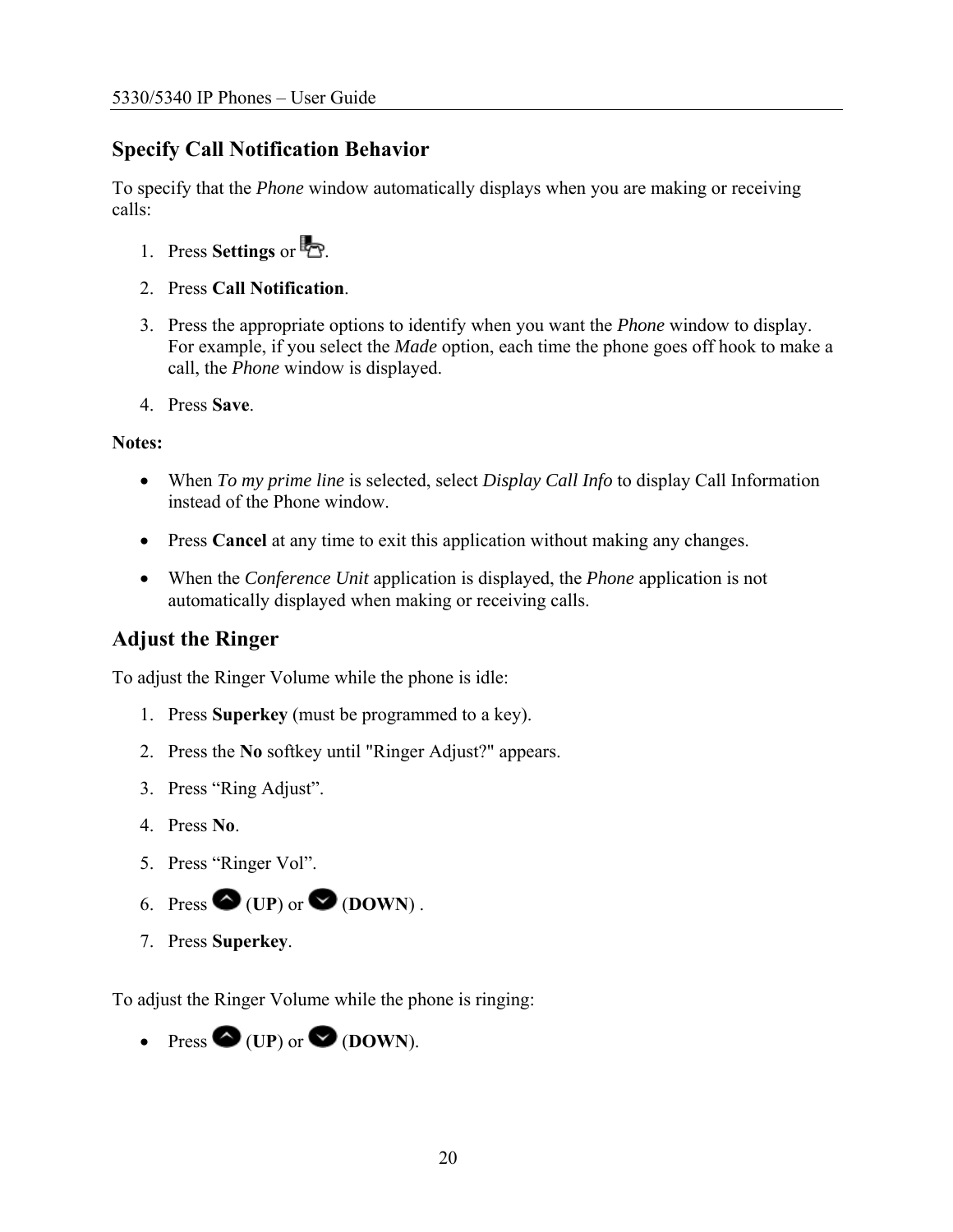<span id="page-20-0"></span>**Notes:**

- If the phone is in talk state, this action adjusts the volume of the handset, headset or speaker.
- If the phone is idle, this action adjusts the contrast.

To adjust the Ringer Pitch while the phone is idle:

- 1. Press **Superkey** (must be programmed to a key).
- 2. Press the **No** softkey until "Ringer Adjust?" appears.
- 3. Press "Ring Adjust".
- 4. Press "Ringer Pitch".
- 5. Press  $\bullet$  (UP) or  $\bullet$  (DOWN).
- 6. Press **Superkey**.

#### **Enable a Screen Saver (5340 only)**

You can program your screen saver to turn on after a specific time period of inactivity on your phone.

To enable a screen saver:

- 1. Press **Settings** or  $\mathbb{R}$ .
- 2. Press **Screen Saver**.
- 3. Select the inactivity time, which will activate the backlight switch to turn off.
- 4. Press the checkbox opposite **Display image** if you wish the screen saver to be displayed. If you do not press this checkbox, only the set backlight is turned on.
- 5. Use the **Brightness** options to adjust the Brightness of the screen saver , if necessary.
- 6. Press **Save**.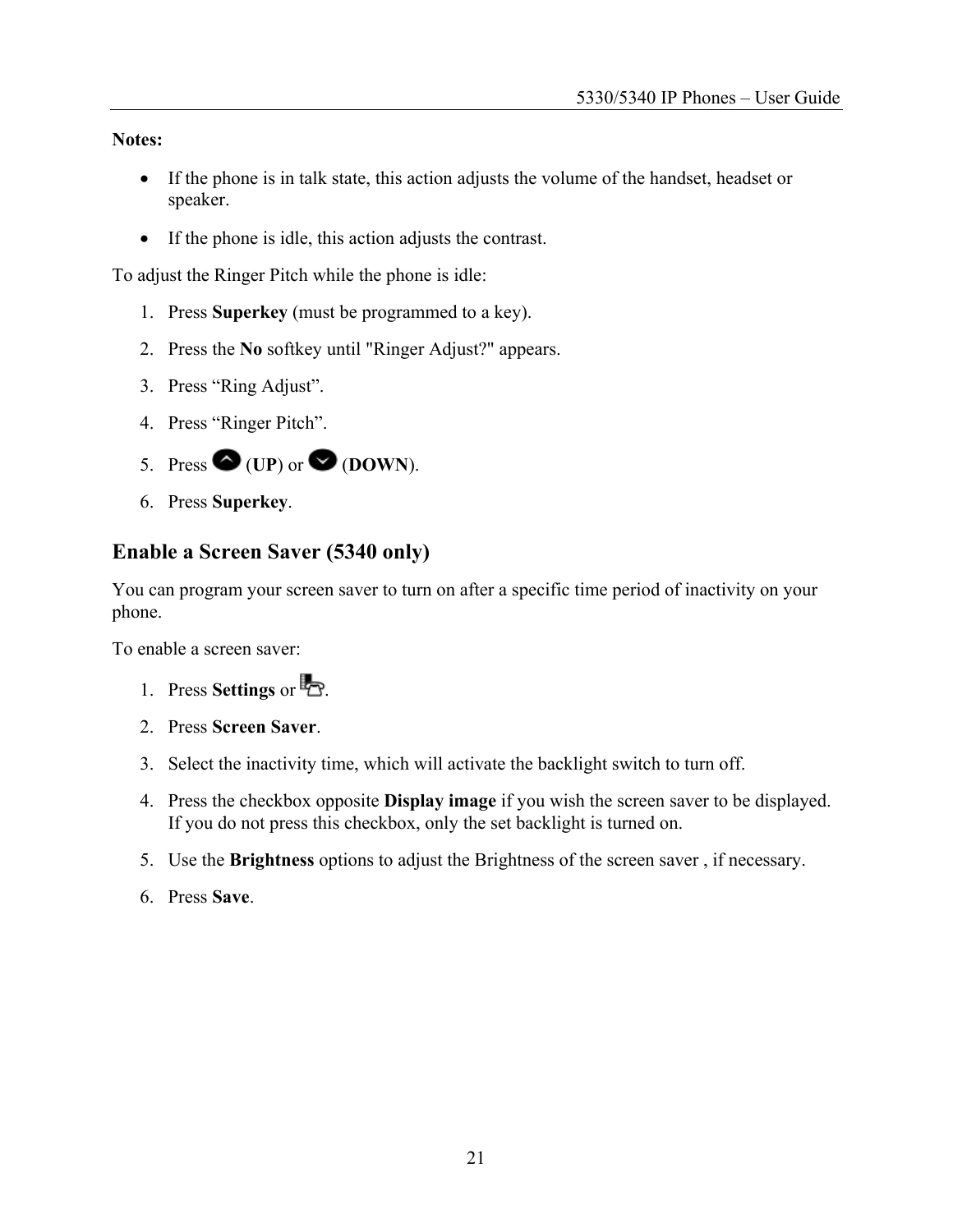# <span id="page-21-0"></span>**Program Receipt of External Messaging**

You can program your phone to launch the *Phone* application when it receives messages (other than phone calls).

To program receipt of External message types:

- 1. Press **Settings** or  $\mathbb{Z}$ .
- 2. Press **External Messages**.
- 3. Press the checkbox **Enable**.
- 4. Press **Save**.

### **Enable URL Displays on your Phone**

To enable third-party URLs to display in the *Web Browser* application:

- 1. Press **Settings** or **...**
- 2. Press **Go to URL**.
- 3. Press the checkbox **Enable**.
- 4. Press **Save**.

# **Enable PC Connectivity**

To enable a connection to be set up between your phone and the PC Companion Application:

- 1. Press **Settings** or **...**
- 2. Press **PC Connectivity**.
- 3. Press the checkbox **Enable**.
- 4. Press **Save**.

For more information on setting up the PC Companion Application, [Configuring the PC](#page-22-0)  [Companion on Your Phone.](#page-22-0)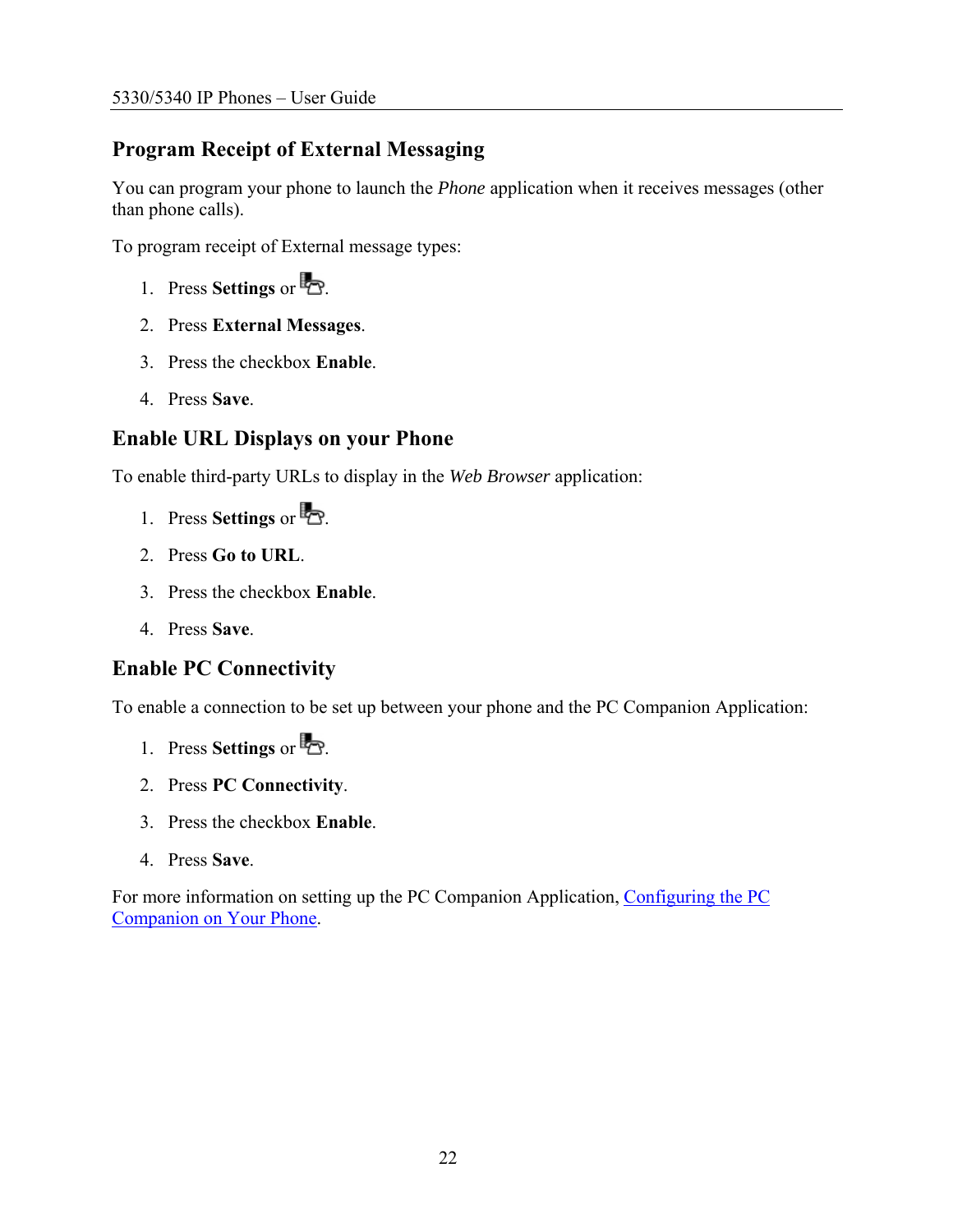# <span id="page-22-0"></span>**USING THE PC COMPANION APPLICATION**

#### **About the PC Companion Application**

The PC Companion Application is a PC-based desktop programming tool that allows you to easily program your phone keys and label those keys using your PC. You can also use the PC Companion Application to program your feature keys to launch phone or PC applications, open PC documents like a Microsoft Word document, or navigate to a URL directly using your browser.

### **Configuring the PC Companion Application on Your Phone**

Use this procedure to connect your phone to the PC. This procedure is normally required only once. When your PC and phone have successfully associated the first time, your settings are saved and reused for each subsequent connection.

1. Press **Settings** or **b**, then select **PC Connectivity**.

The phone's IP Address appears on the display:

IP Address for PC: AAA.BBB.CCC.DDD

- 2. Record the IP address, if desired, or repeat Step 1 when you need to view the IP address.
- 3. Still in the PC Connectivity window, select **Enable**.
- 4. Select **Edit password** and enter the password that will be used to set up the association with the PC application. You can also choose to use the default password. Record this password as you will need it to configure the PC application.
- 5. Proceed to *Installing the PC Companion Application* below.

### **Installing the PC Companion Application**

Use this procedure to install the PC Companion Application software.

- 1. Determine the installation directory from which to install the PC Companion Application. For example, this may be a CD-ROM or a network directory. Contact your System Administrator if you have any questions.
- 2. Shut down all other applications before installing the PC Companion Application.
- 3. From the installation directory, double-click Setup.exe.
- 4. If there is a previous installation of the PC Companion Application on your PC, the installer indicates that you should remove it first. Use the **Add or Remove Programs** in Control Panel, and scroll to **Mitel 5330 5340 PC Companion Application**, select it, and click on Remove. When this is completed, double click Setup.exe again.
- 5. Follow the instructions in the installation program.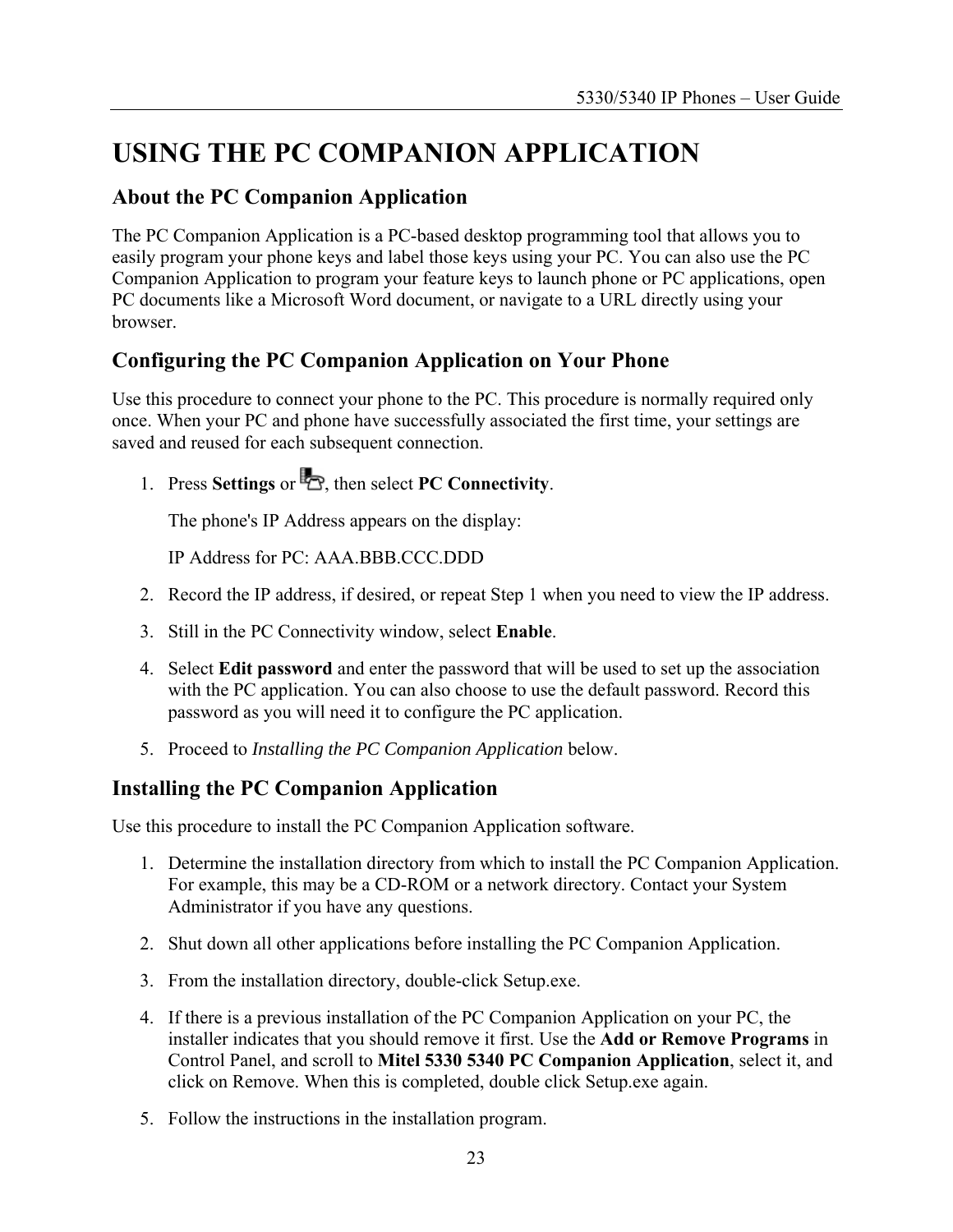- <span id="page-23-0"></span>6. To launch the PC Companion Application, click the Windows Start menu and navigate to **Mitel -> Mitel 5330 5340 PC Companion Application**.
- 7. In the PC Companion application, do the following:

a) Select PC Connectivity from the menu on the left.

b) Enter the IP Address field you recorded in Step 2 [in Configuring the PC Companion](#page-22-0)  [on Your Phone.](#page-22-0)

c) Enter the password you selected in Step 4 in [Configuring the PC Companionon Your](#page-22-0)  [Phone](#page-22-0) or use the default password.

8. Click **Connect**.

The PC Companion Application connects with the 5330/5340 IP phone.

#### **Notes**:

- The PC Companion application is started every time you log in or your PC is restarted.
- If your PC Companion Application is not connecting to your phone (for example, if your programmed feature Keys are disabled or you receive an error message upon start-up), contact your administrator.
- To ensure that the PC Companion Application displays properly, verify that your screen meets the minimum VGA screen requirements documented in the Installation Guide.

#### **Opening the PC Companion Application**

You can open the PC Companion Application in one of the following ways:

- Double-click the Tool tray icon  $(\mathbb{R})$  or desktop shortcut icon  $(\mathbb{R})$ .
- Select your Windows **Start** menu, select **Programs**, then **Mitel**, then **PC Companion Application**.
- From your phone's default Phone window, press **Applications**, then press **Launch PC Application**.
- Press the **PC App** programmed feature key (if available) from your phone's default Phone window.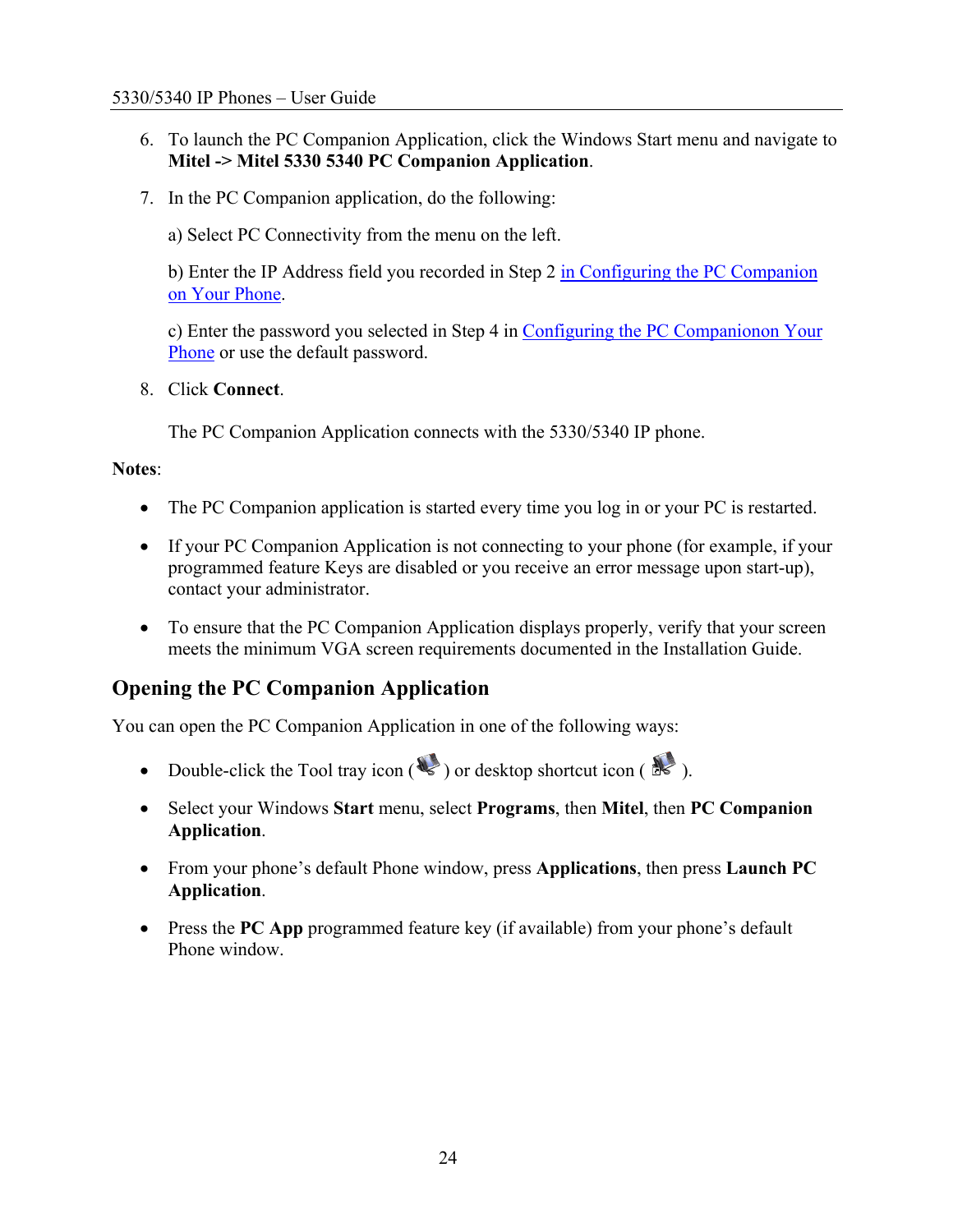### <span id="page-24-0"></span>**Programming Feature Keys Using the PC Companion Application**

- 1. Select **Programmable Keys** from the menu, and then click the desired key.
- 2. Program a phone feature, phone applications, or PC application:

To program a Phone Feature:

- Select **Telephone Feature** from the **Feature** list.
- Select the desired feature and then enter the required information in the fields provided.

To program a Phone Application:

• Select the application from the **Feature** list.

To program a PC Application:

- Select the desired PC application from the **Feature** list and then enter the required information in the fields provided.
- 3. Click **Save**.

#### **Notes**:

- To program a Call Forwarding feature key, you must use the *Call Forwarding* application. See [Call Forward](#page-38-0) for programming instructions.
- In the **Programmable Keys** dialog, select **Clear this Key** if you make a mistake or if you wish to start over (that is, clear all entered data) when programming a key.
- If your administrator has programmed the keys using an external program, then you may not be able to modify the key programming. If the **Clear** option is not available on the pop-up menu when you right-click a key, or if the **Save** button is disabled in the Programmable Keys dialog, contact your administrator to see if you have the option to program your keys.
- To ensure that the Open URL feature key launches in a new window (instead of launching in an already open window), you may need to configure your Internet browser settings not to reuse open browser windows. For example, in Microsoft Internet Explorer, you select **Tools** followed by **Internet Options**, click the **Advanced** tab, and then ensure that the **Reuse windows for launching shortcuts option** is not selected. Refer to your browser help files for detailed procedures.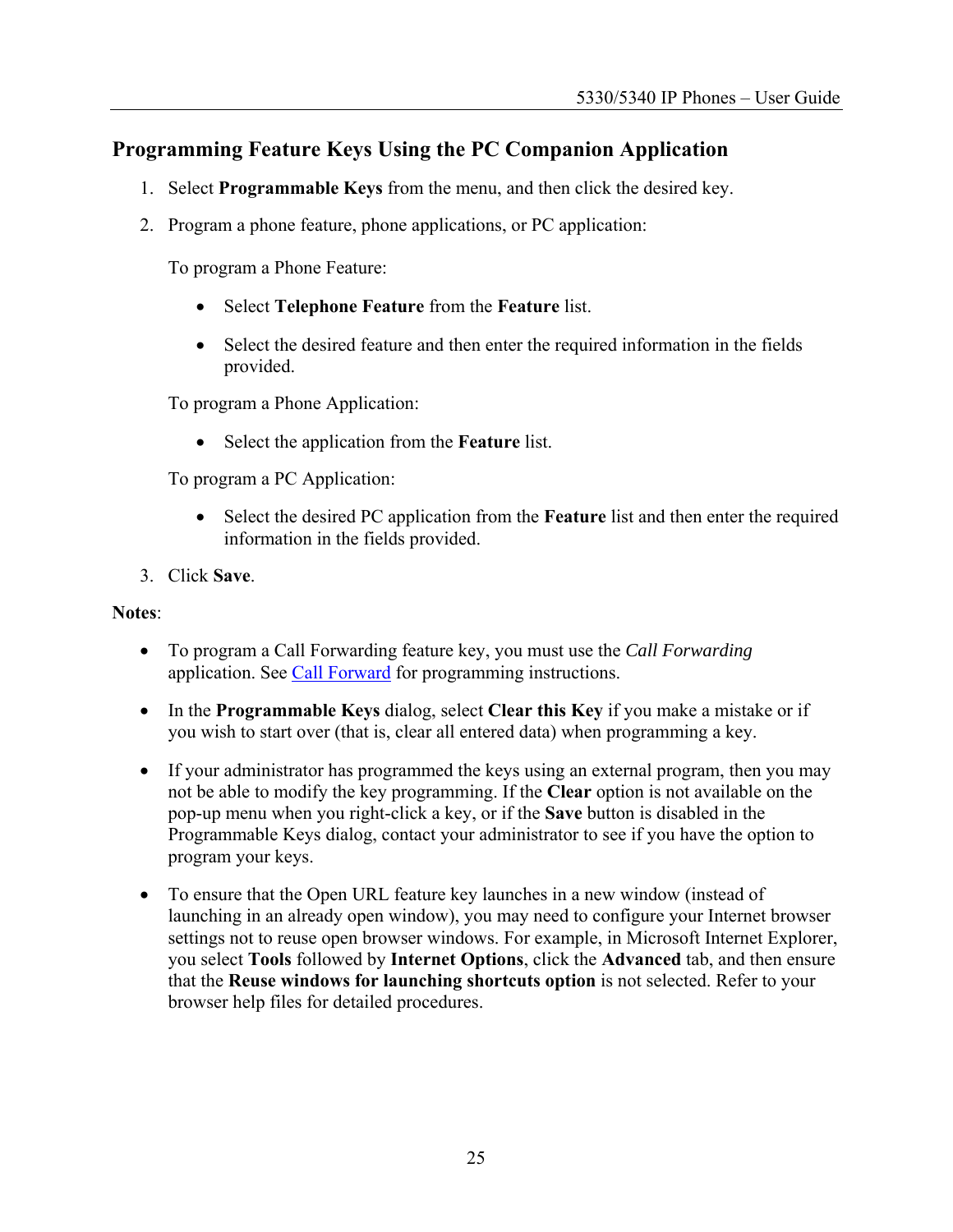# <span id="page-25-0"></span>**Clearing, Editing or Copying Key Programming**

- 1. Select **Programmable Keys** from the menu.
- 2. Right-click the key you want to clear, edit, or copy.
- 3. Do one of the following:
	- Select **Clear**. Re-program the key, if desired.
	- Select **Edit…**, reprogram the key as desired, and then click **Save**.
	- Select **Copy**, right-click the key you wish to paste programming information to, and then select **Paste**.

**Note:** You must enter a new label when changing key programming. If you do not enter a new label, the **Label** field displays the label that applied to the previous programmed key.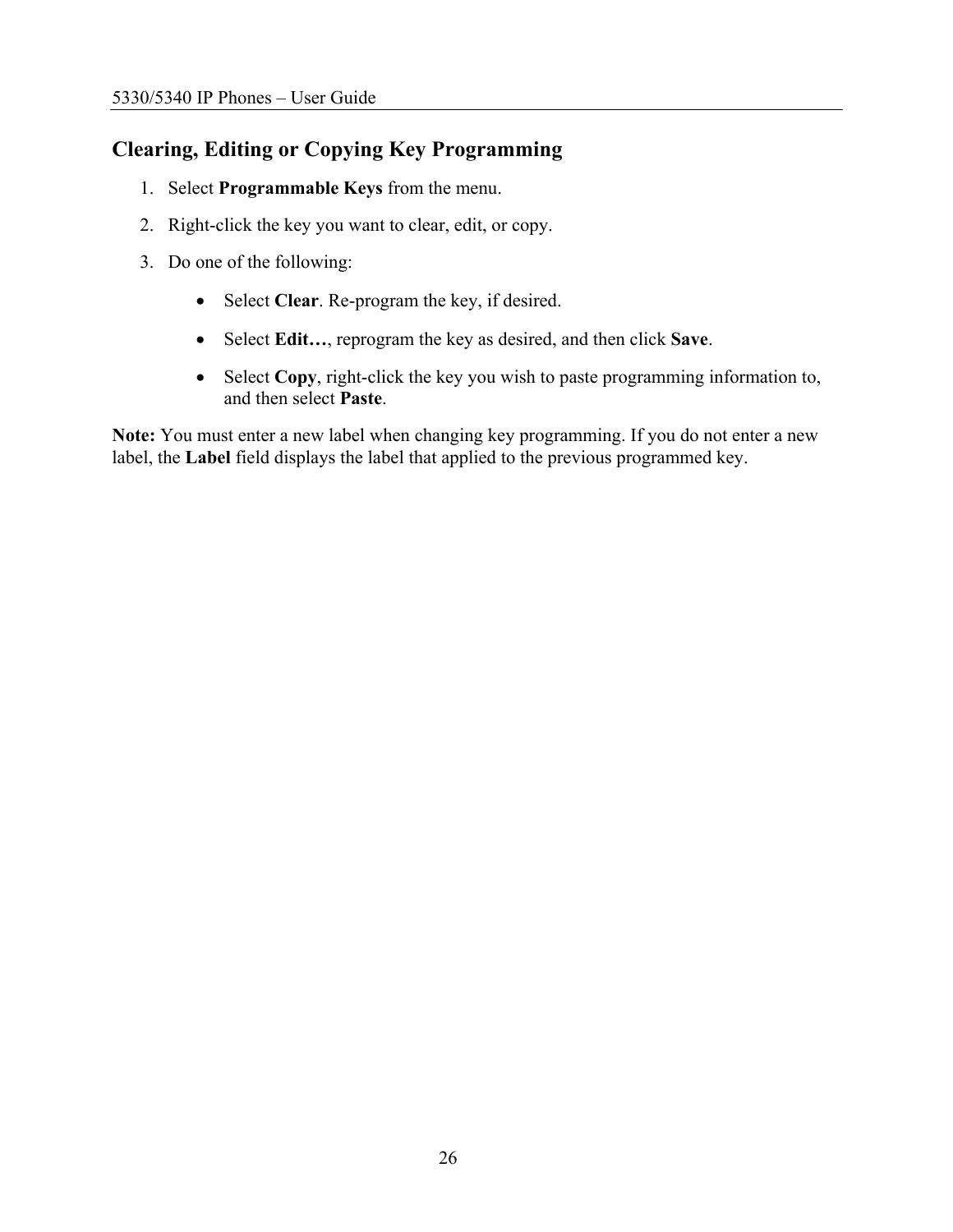# <span id="page-26-0"></span>**PROGRAMING FEATURES ON YOUR KEYS**

### **Tips on Programming Features**

You can program your phone's programmable keys to enable features. To program your keys, use:

- *Settings* application.
- **Settings** key  $\mathbb{R}$ .
- PC Companion application.

You can assign the following to a programmable Key:

- Features and Fixed function keys: see **Program Feature Keys Using the Setting** [Application](#page-29-0)*.*
- Applications: *People*, *Settings*, *Call Forwarding*, *Conference Unit* (see **Program Phone**) [Application\)](#page-29-0)

#### **Notes:**

- Use the *Settings* application whenever possible to program keys. Do not use the programmable **Superkey** to program Programmable Keys that can be programmed through the *Settings* applications.
- Only the System Administrator can program line select and line appearance keys. The user's Prime line by default is Key 1.

#### **Features available for programming on programmable keys**

| Feature                                   | <b>Default Label</b> |
|-------------------------------------------|----------------------|
| Speed Call                                | Speed Call           |
| Music                                     | Music                |
| Night Answer                              | Night Ans            |
| <b>Account Code Verified</b>              | <b>Acct Verified</b> |
| <b>Account Code Non-Verified</b>          | Acct Non-Ver         |
| <b>Hot Desking</b>                        | <b>Hot Desk</b>      |
| Phonebook                                 | Phonebook            |
| $\text{Speak}(a) \text{Ease}^{\text{TM}}$ | Speak@Ease           |
| ACD                                       | ACD                  |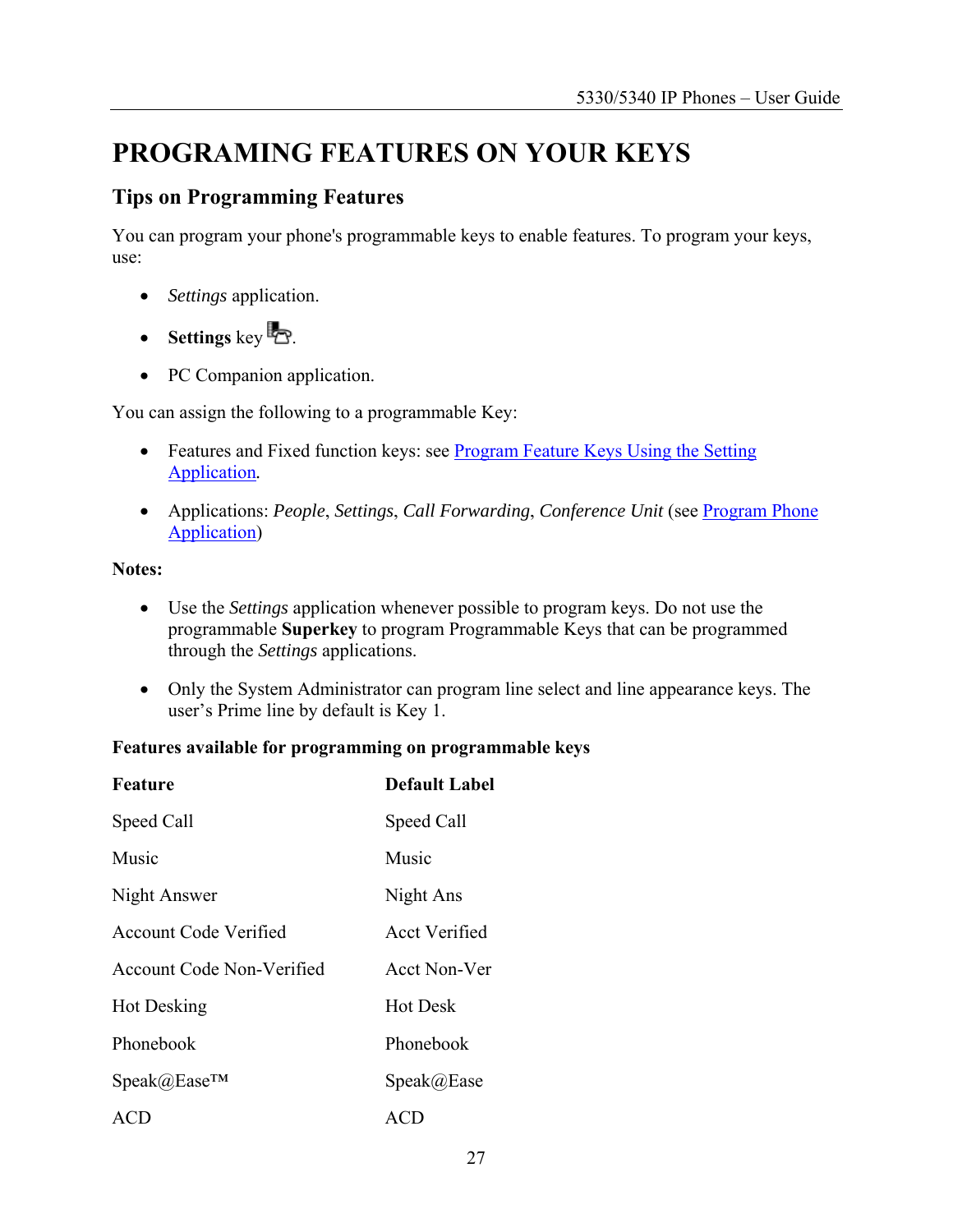| Feature                   | <b>Default Label</b> |
|---------------------------|----------------------|
| <b>Auto Answer</b>        | Auto Ans             |
| Paging                    | Paging               |
| Call Pickup               | Call Pickup          |
| Call Back                 | Call Back            |
| Headset                   | Headset              |
| Make Busy                 | Make Busy            |
| Campon                    | Campon               |
| Override                  | Override             |
| Direct Page               | Page                 |
| Do Not Disturb            | <b>DND</b>           |
| Single Flash              | Flash                |
| Double Flash              | Dbl Flash            |
| Meet Me Answer            | Meet Me              |
| Message Waiting Indicator | Msg Waiting          |
| <b>Emergency Call</b>     | Emergency            |
| Tag Call                  | Tag Call             |
| Privacy Release           | Privacy Rls          |
| Swap                      | Swap                 |
| Release                   | Release              |
| Call History              | Call Hist            |
| Call Park                 | Call Park            |
| <b>Call Park Retrieve</b> | Park Retrieve        |
| Group Listen              | Grp Listen           |
| Superkey                  | Superkey             |
| Redial                    | Redial               |
| Speaker                   | Speaker              |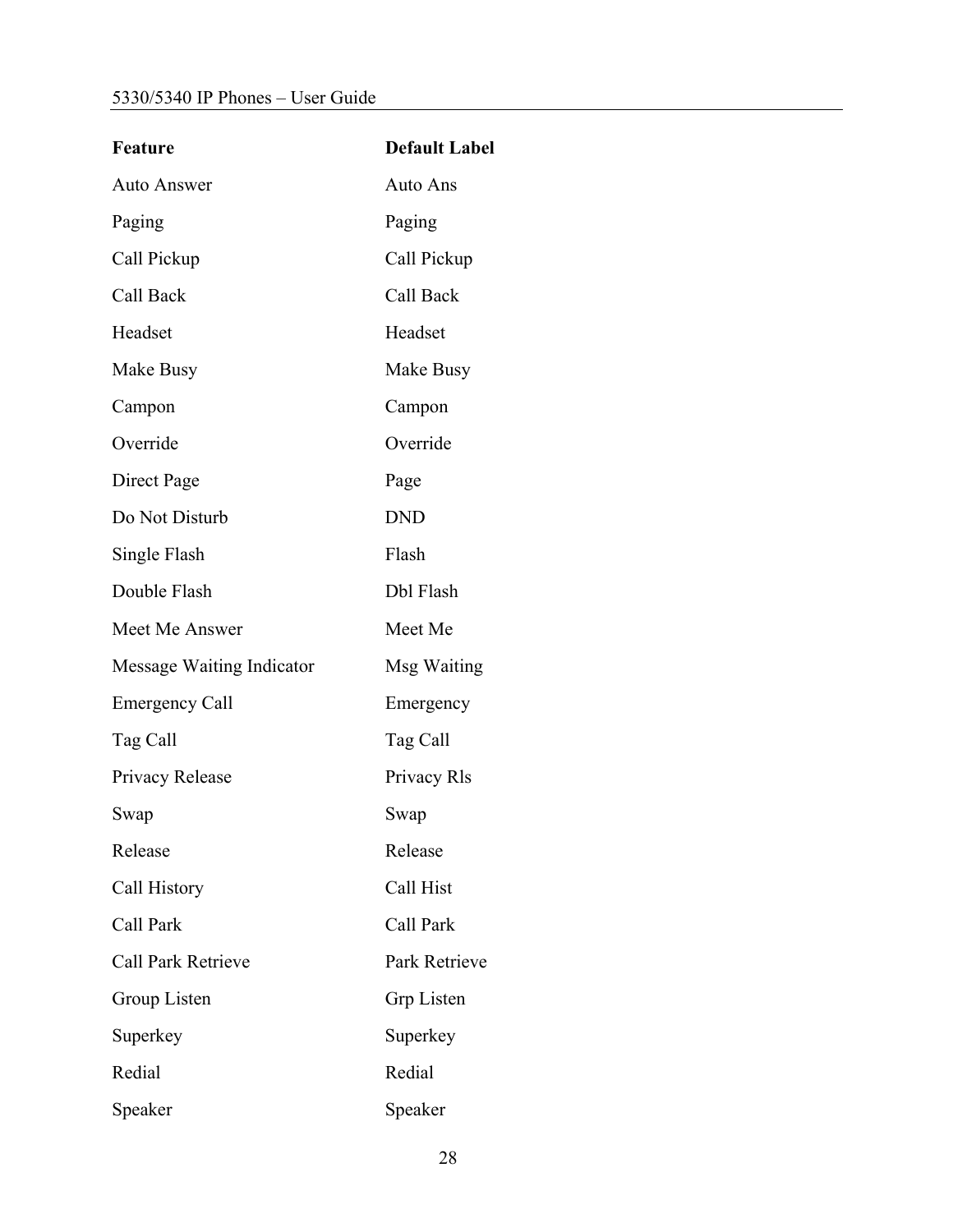| Feature             | <b>Default Label</b> |
|---------------------|----------------------|
| Message             | Message              |
| Hold                | Hold                 |
| Transfer/Conference | Trans/Conf           |
| Cancel              | Cancel               |
| Analog Line         | Analog Line          |

# **Applications available for programming on programmable keys**

| <b>Application</b>       | <b>Default Label</b> |
|--------------------------|----------------------|
| <b>Applications List</b> | Applications         |
| People                   | People               |
| Call Forwarding          | Forwarding           |
| Conference Unit          | Conf Unit            |
| Launch PC Application    | PC App               |
| Help                     | Help                 |
| Settings                 | Settings             |
| Call Info                | Call Info            |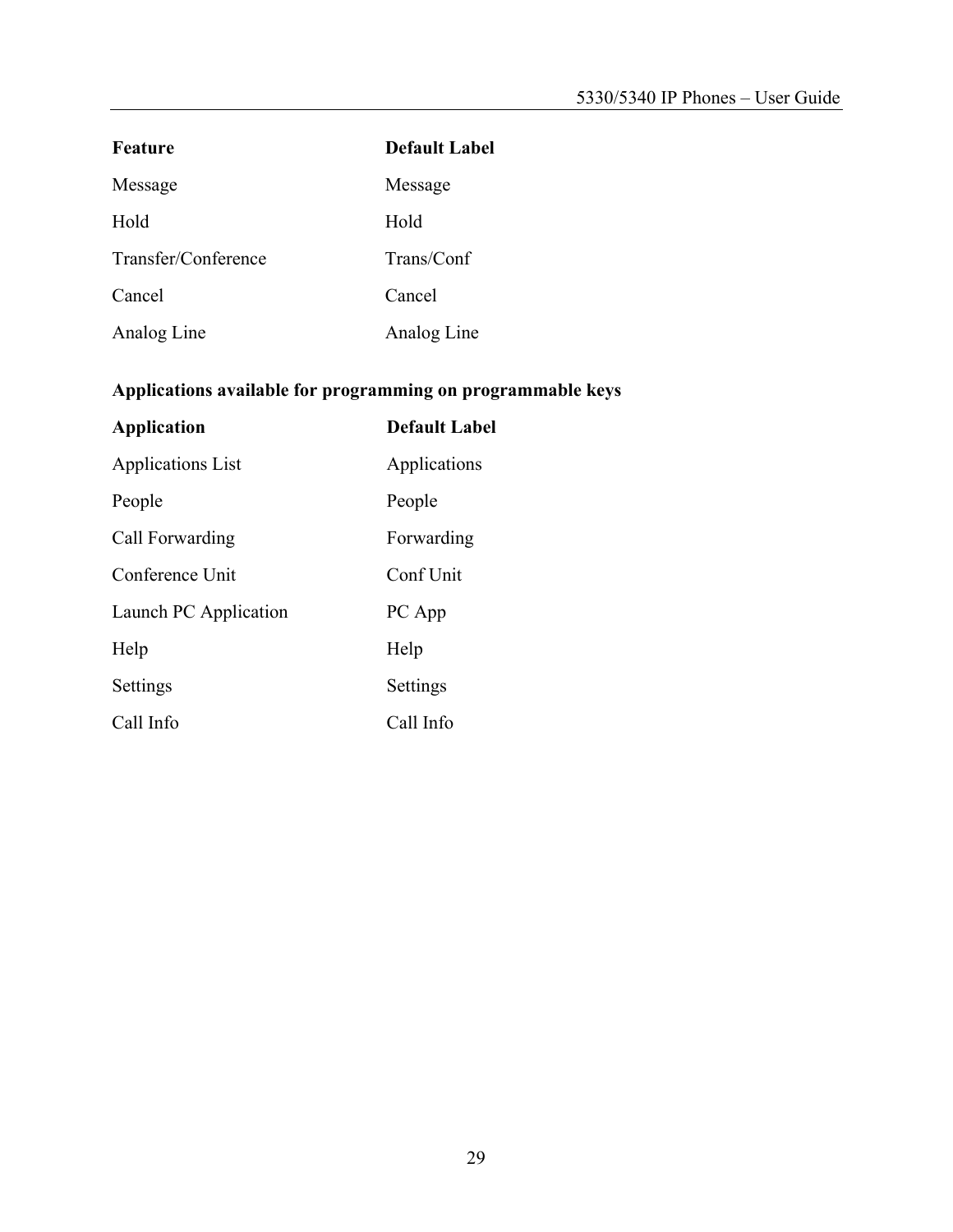### <span id="page-29-0"></span>**Program Feature Keys Using the Settings Application**

To program a Phone Feature or hard key:

- 1. Press **Settings** or  $\mathbb{R}$ .
- 2. Press **Programmable Keys**.
- 3. Press the key you wish to program.
- 4. Press **View Features**.
- 5. Use the Page Navigation keys to move through the features list.
- 6. Select the desired feature or fixed function key from the list. A default label is automatically assigned to the key.
- 7. Enter the required information in the fields provided, if necessary.
- 8. If you are programming any feature other than Message Waiting Indicator and Call Park and Call Park Retrieve, press **Save** and you are finished with this procedure. If you are programming Message Waiting Indicator and or Call Park, perform the following steps:
	- Press the **Edit Number** field.
	- In the on-screen keyboard, enter the appropriate numbers that correspond to the phone whose messages you wish to be notified of. (Message Waiting) or the directory number (Call Park).
	- Press **Save**.
- 9. Press **Close**.

To program a *Phone* Application:

- 1. Press **Settings** or  $\mathbb{Z}$ .
- 2. Press **Programmable Keys**.
- 3. Press the key you wish to program.
- 4. Press **View Applications**.
- 5. Select the desired application.
- 6. Press **Save**.
- 7. Press **Close**.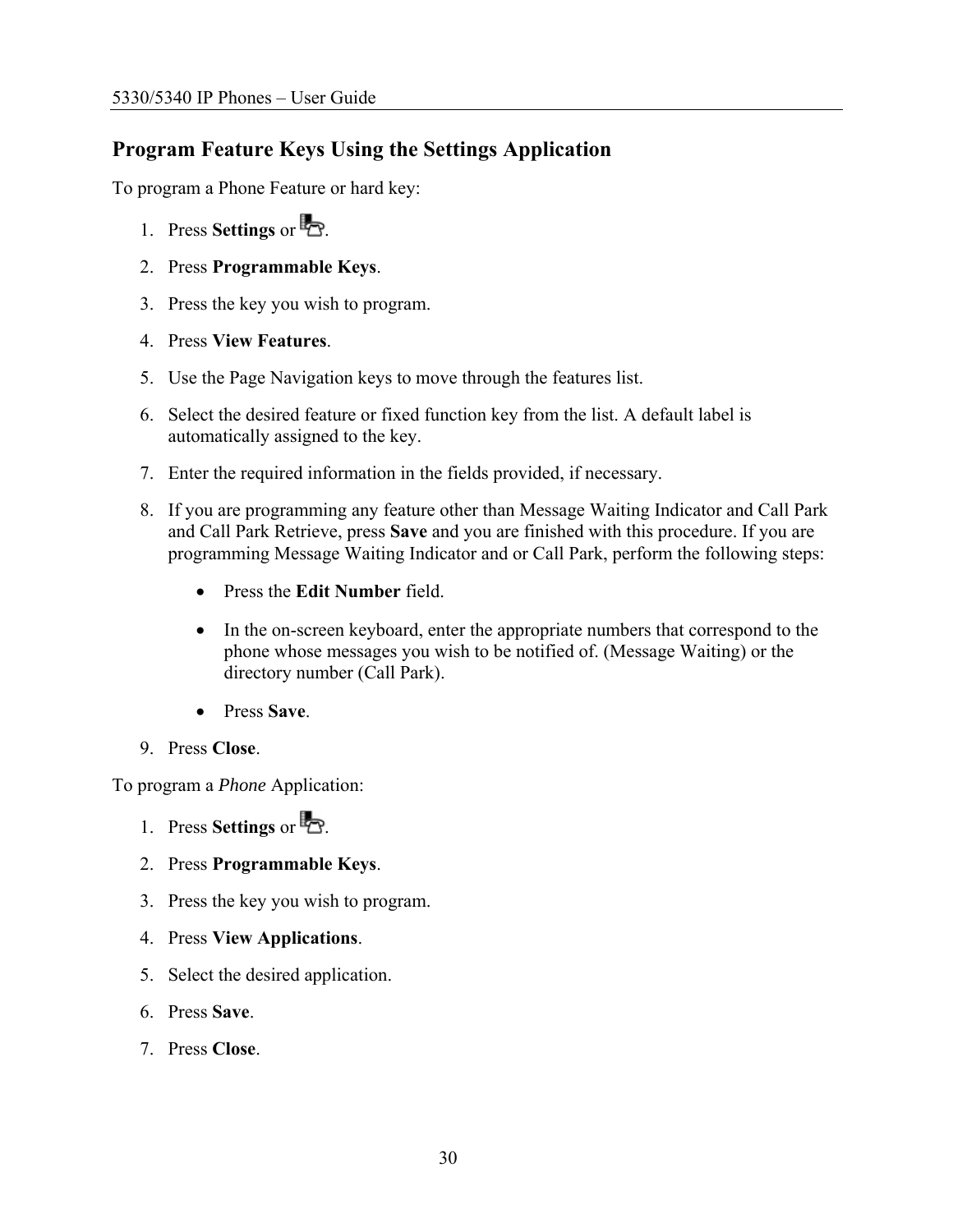<span id="page-30-0"></span>To program Speed Call:

- 1. Press **Settings** or  $\mathbb{R}$
- 2. Press **Programmable Keys**.
- 3. Press the key you wish to program. If it's already programmed, press **Clear Key**.
- 4. Press **Speed Call**.
- 5. Press **Edit Label** and enter the label for the Speed Call.
- 6. Press **Save.**
- 7. Press **Edit Number** and enter the phone number for the Speed Call:
	- The maximum length is 26 characters.
	- 0-9, # and \*. Pause and Flash are not allowed.
	- The hard dialpad cannot be used to enter the number.
- 8. Press **Save,** and then press **Save** again.
- 9. Press **Close**.

#### **Notes**:

- To return to the Feature or Applications list at any time, press **Cancel** or the **Applications** key.
- You can also choose to Edit the Label, Clear Information, and Clear Key.

#### **Clear Programming from a Key**

You may wish to clear the programming from a key if you are no longer using it.

To clear the feature or application programming from a key:

- 1. Press **Settings** or  $\mathbb{R}$
- 2. Press **Programmable Keys**.
- 3. Press the key you wish to clear.
- 4. Press **Clear Key**.

Either press **Cancel** or reprogram the key.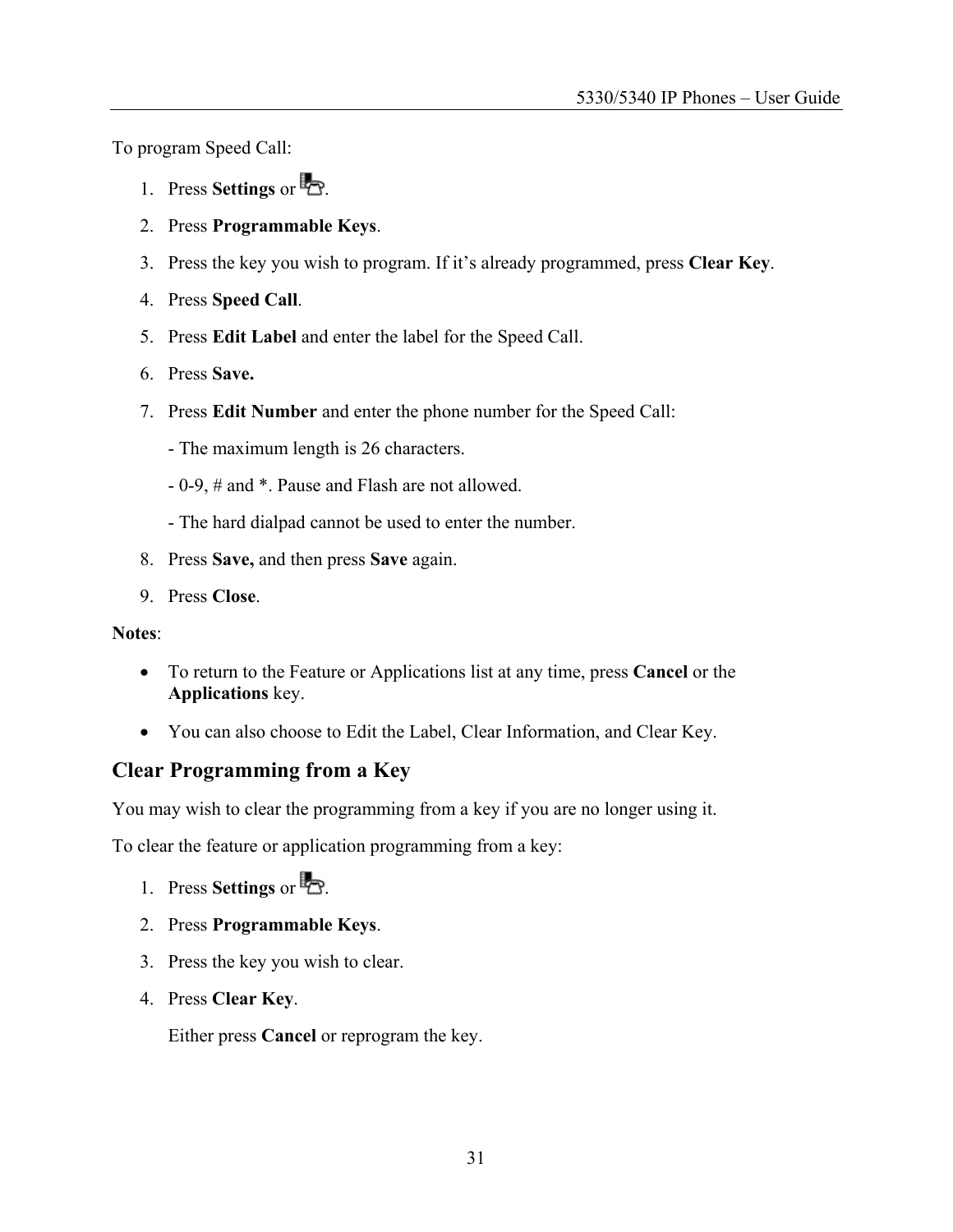# <span id="page-31-0"></span>**SETTING UP YOUR CONTACT LIST (5340 ONLY)**

Use the *People* application to set up your contact list.

#### **Adding names to your contact list**

You can add a name to your contact list by entering it directly using the *People* application or by copying a number from the Call Info window. Since a contact's phone number is mandatory and its name is optional, you are prompted to enter the number first.

To add a name to your contact list using the *People* application:

- 1. Open the *People* application.
- 2. Press **New**.
- 3. Enter the number.
- 4. Press **Save**. The First Name window appears.
- 5. Press the appropriate letters to spell the first name of your contact.
- 6. Press **Save**.
- 7. Press **Close**.

#### **Editing information in your contact list**

- 1. Open the *People* application.
- 2. Press the name you wish to edit.

**Note**: If you wish to delete the name from your contact list, press **Delete**.

- 3. Press **Edit Name**.
- 4. In the on-screen keyboard, update the appropriate information.
- 5. Press **Save.**
- 6. Press **Edit Number**.
- 7. In the on-screen keyboard, update the appropriate information.
- 8. Press **Save** followed by **Close**.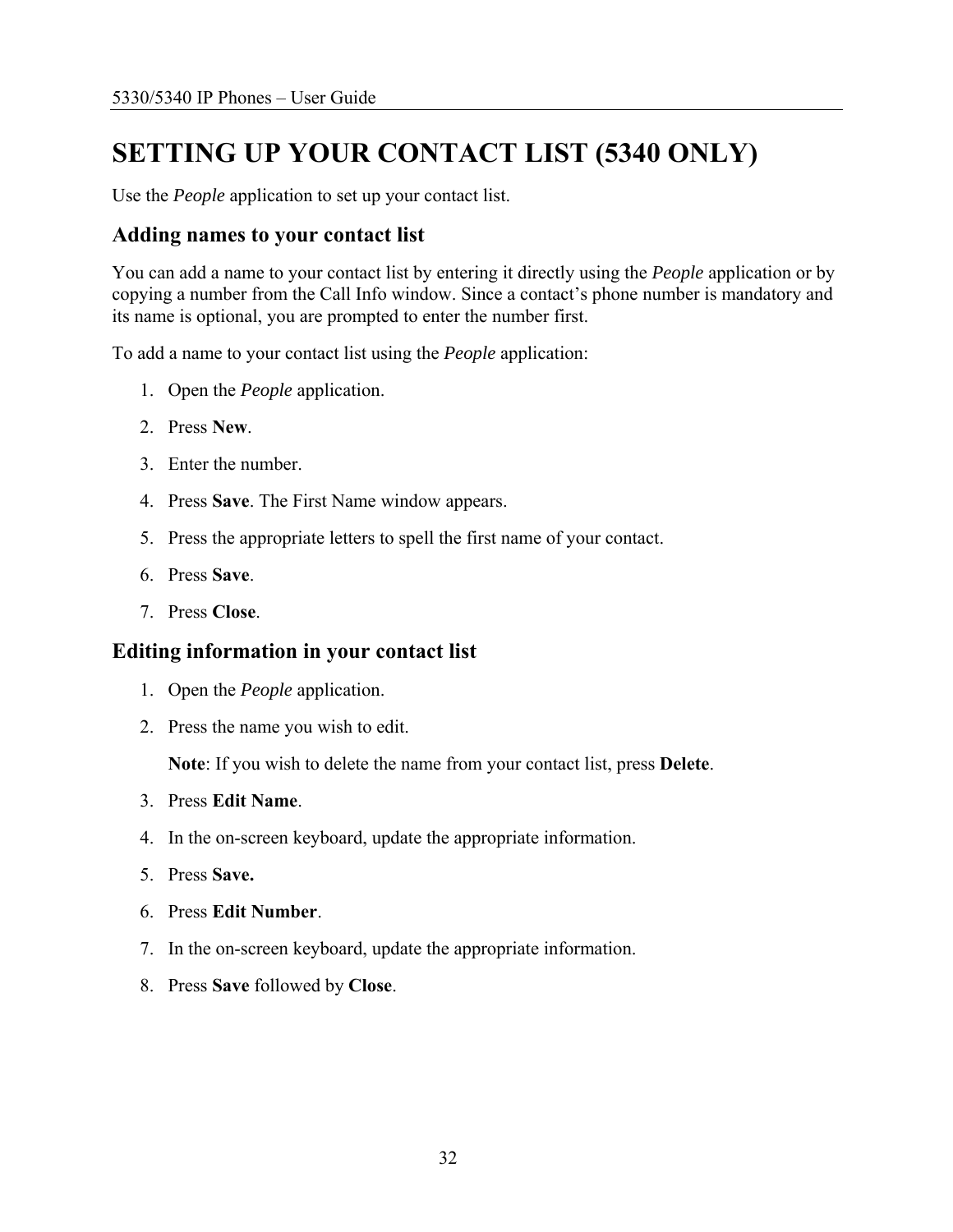# <span id="page-32-0"></span>**MAKING AND ANSWERING CALLS**

You can make a call using one of the following methods:

- Dial a number from the *People* application (for the 5340 IP Phone only).
- Press the programmed key associated with the party you want to call. For more information about programming keys, see [Programming Features On Your Keys.](#page-26-0)
- Dial the number using the dialpad.
- Use **Phone Book** (see [Phone Book](#page-32-0) below).

### **Dial from your People Application (5340 IP Phone only)**

To dial a contact from your People list:

- 1. Open the *People* application.
- 2. Use the navigation keys to page through the contact list and select the name.
- 3. Dial the contact name using one of the following methods:
	- Select a contact name and press **Dial**.
	- Press the key to the right of the contact's dial icon in the main list. (The contact name does not need to be selected.)
- 4. Continue the call using the speakerphone or lift the handset.

#### **Phone Book**

To use Phone Book:

- 1. Press **Phone Book** (if available) or the key programmed as **Phone Book**.
- 2. Enter the name of the desired party, as follows:
	- For each letter in the name, press the appropriate key on the keypad until the letter is shown in the display. For example, if the letter C is required, press the digit 2 three times.
	- Use the  $\le$  softkey to correct errors.
	- If the next letter in the name is on the same digit key as the previous letter, press the —> softkey before proceeding.
	- If required, press  $\rightarrow$  softkey to add a space between the first and last name.
- 3. Press the **Lookup** softkey.
- 4. If no match exists, edit the original entry.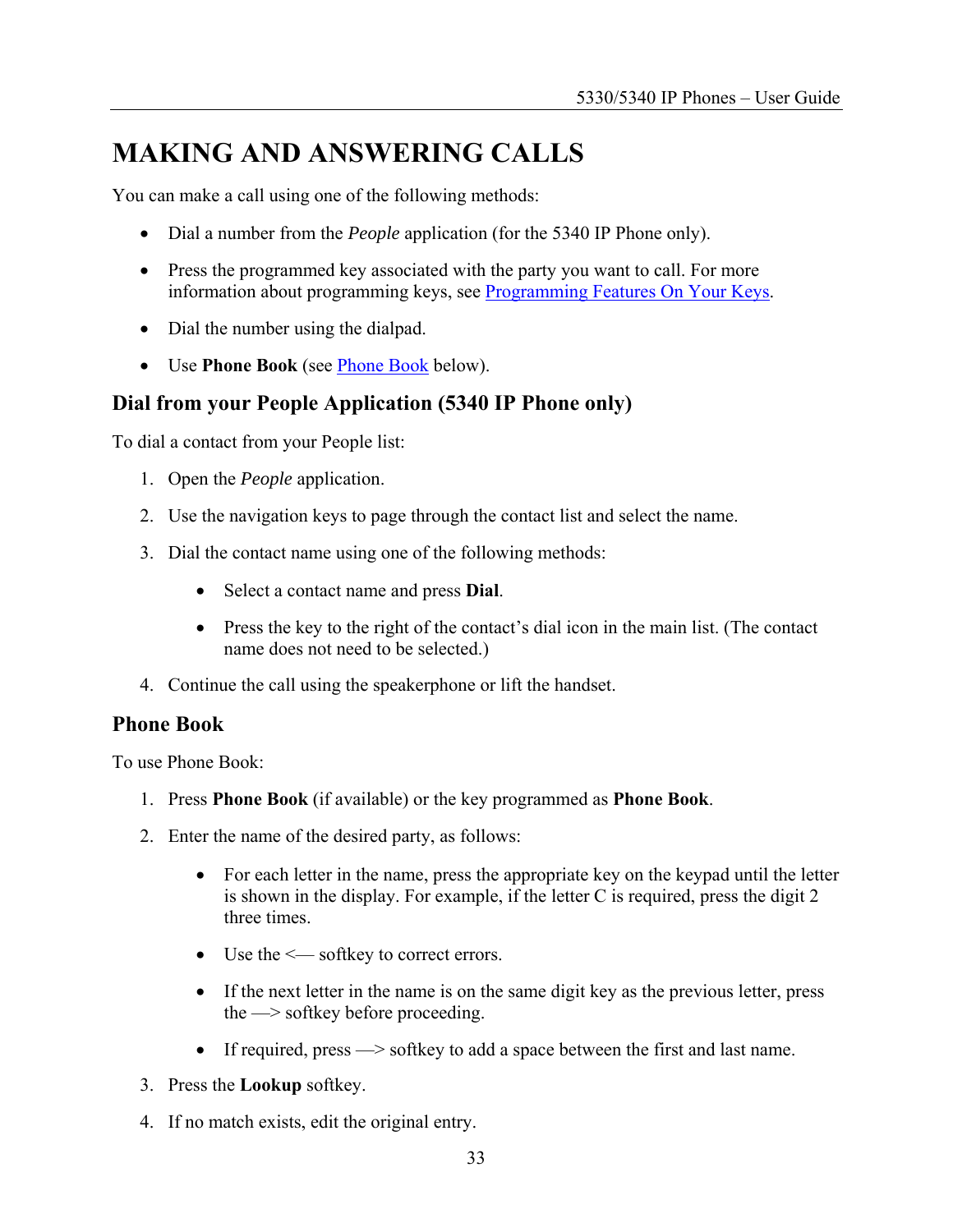- <span id="page-33-0"></span>5. If more than one match is found, press the **Next** softkey.
- 6. Do one of the following:
	- To make the call, press the **Call** softkey.
	- To edit the entry, press the **Backup** softkey.
	- To exit, press **Cancel** or **Superkey**.

#### **Answer a call**

Do one of the following:

- Select the programmable line key for the ringing line that is flashing.
- Lift the handset or press (**SPEAKER**).

#### **End a call**

Do one of the following:

- Press **Hang Up** or **Cancel**  $(\mathcal{B})$ .
- Replace the handset.
- Press the key that you have programmed as Cancel.
- If you are in Handsfree mode, press (**SPEAKER**).

#### **Redial**

To redial the last number that you manually dialed:

- 1. Lift the handset (optional).
- 2. Press  $12 \oplus (REDL)$ .

### **Redial - Saved Number**

To save the last number that you manually dialed:

- 1. Lift the handset.
- 2. Dial the appropriate feature access code.

To Redial a saved number:

- 1. Lift the handset.
- 2. Dial the appropriate feature access code.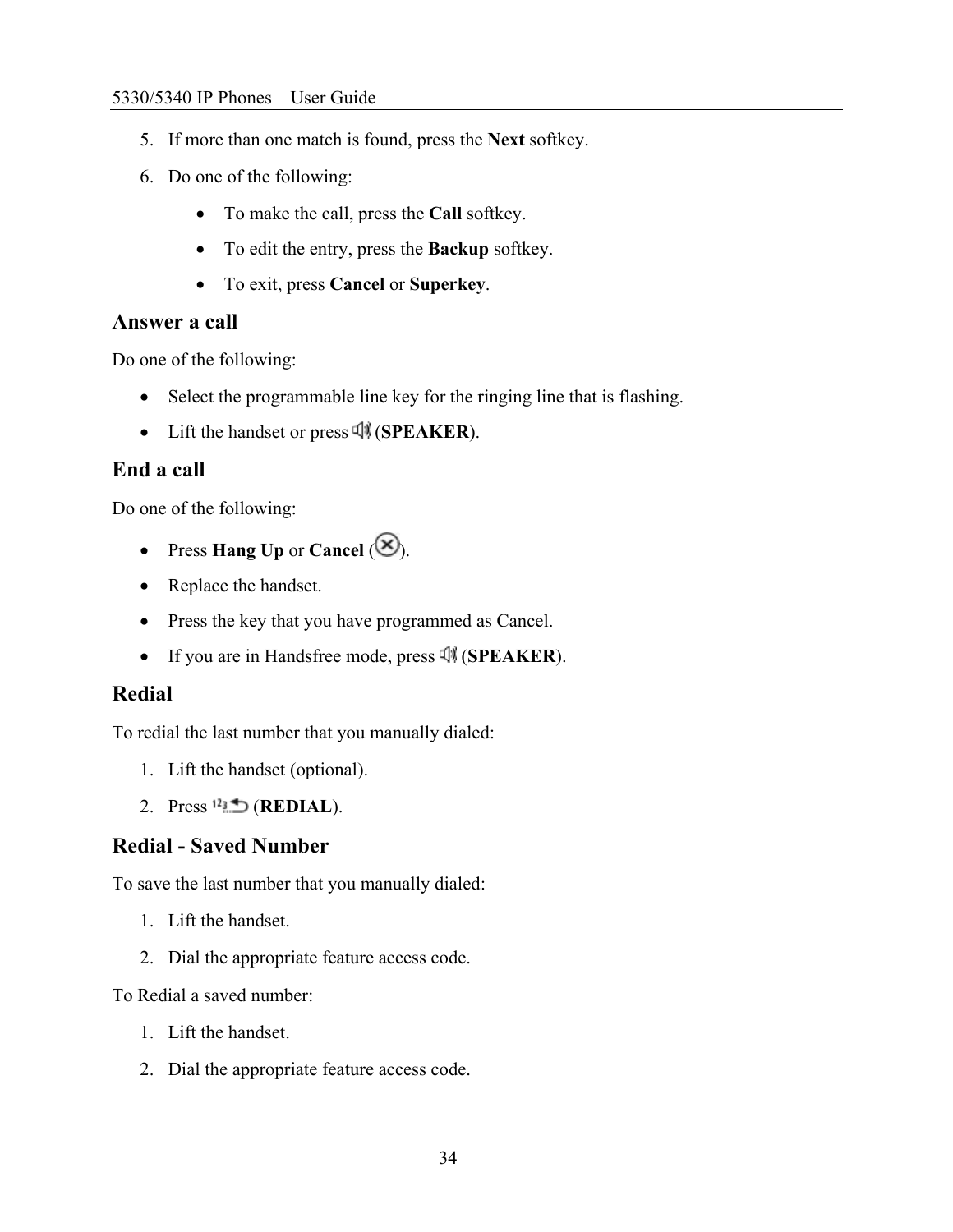#### <span id="page-34-0"></span>**Handsfree Operation**

To use Handsfree to make a call:

1. If you want to use a Non–Prime Line, press a Line Appearance key.

**Note**: Your administrator must program Line Appearances to your phone.

- 2. Dial the number.
- 3. Begin speaking when the called party answers. Your phone's Handsfree microphone and Handsfree speaker transmit and receive audio.

To use Handsfree operation to answer calls:

- 1. Press the flashing line key.
- 2. Begin speaking. Your phone's Handsfree microphone and Handsfree speaker transmit and receive audio.

To hang up while using Handsfree operation:

 $\cdot$  Press  $\overline{\psi}$  (**SPEAKER**).

To turn Mute on during Handsfree operation:

• Press  $\frac{M}{A}$  (**MUTE**). The Mute key light turns ON.

To turn Mute off and return to conversation:

• Press  $\cancel{\#}$  (**MUTE**). The Mute key light turns OFF.

To disable Handsfree operation:

• Lift the handset.

To return to Handsfree operation:

- 1. Press  $\overline{\psi}$  (**SPEAKER**).
- 2. Hang up the handset.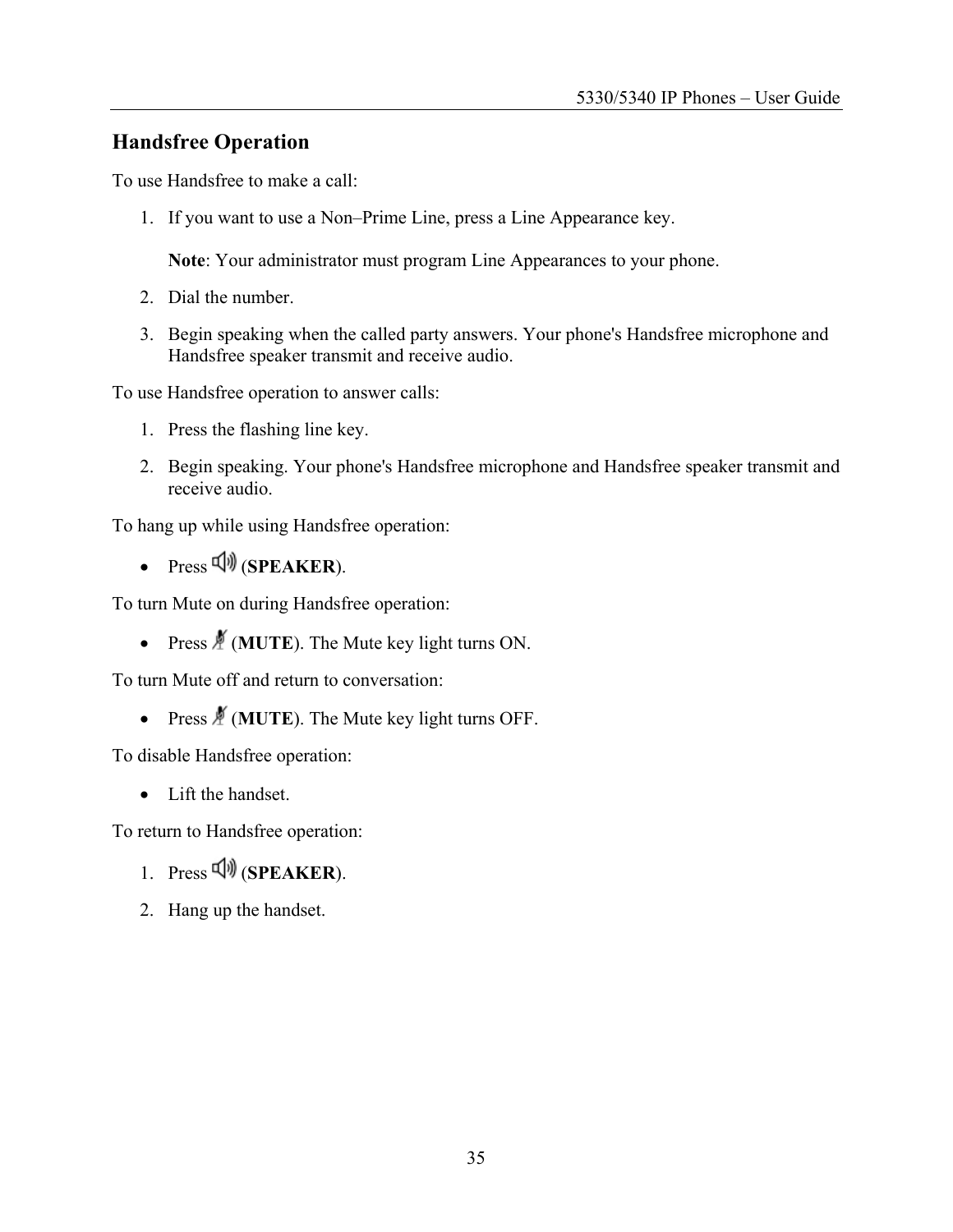#### <span id="page-35-0"></span>**Auto-Answer**

When the Auto-Answer feature is active, incoming calls ring briefly, and then the phone answers the call in Handsfree mode. You can continue the call handsfree or use the handset.

To enable or disable Auto-Answer:

• Press **Auto-Answer** key. (See [Programming Features on Your Keys](#page-26-0) for instructions on programming features on your phone.) The key is highlighted and all incoming calls are answered in Handsfree mode.

To switch from Handsfree mode to handset mode:

1. Lift the handset

To end a call, do one of the following:

- Press  $\bigotimes$  (**Cancel**)
- Press the **Hang Up** softkey.
- Wait for the caller to hang up.

### **Using the Analog line**

The phone can support the Line Interface Module. See *Using the Line Interface Module* for more information.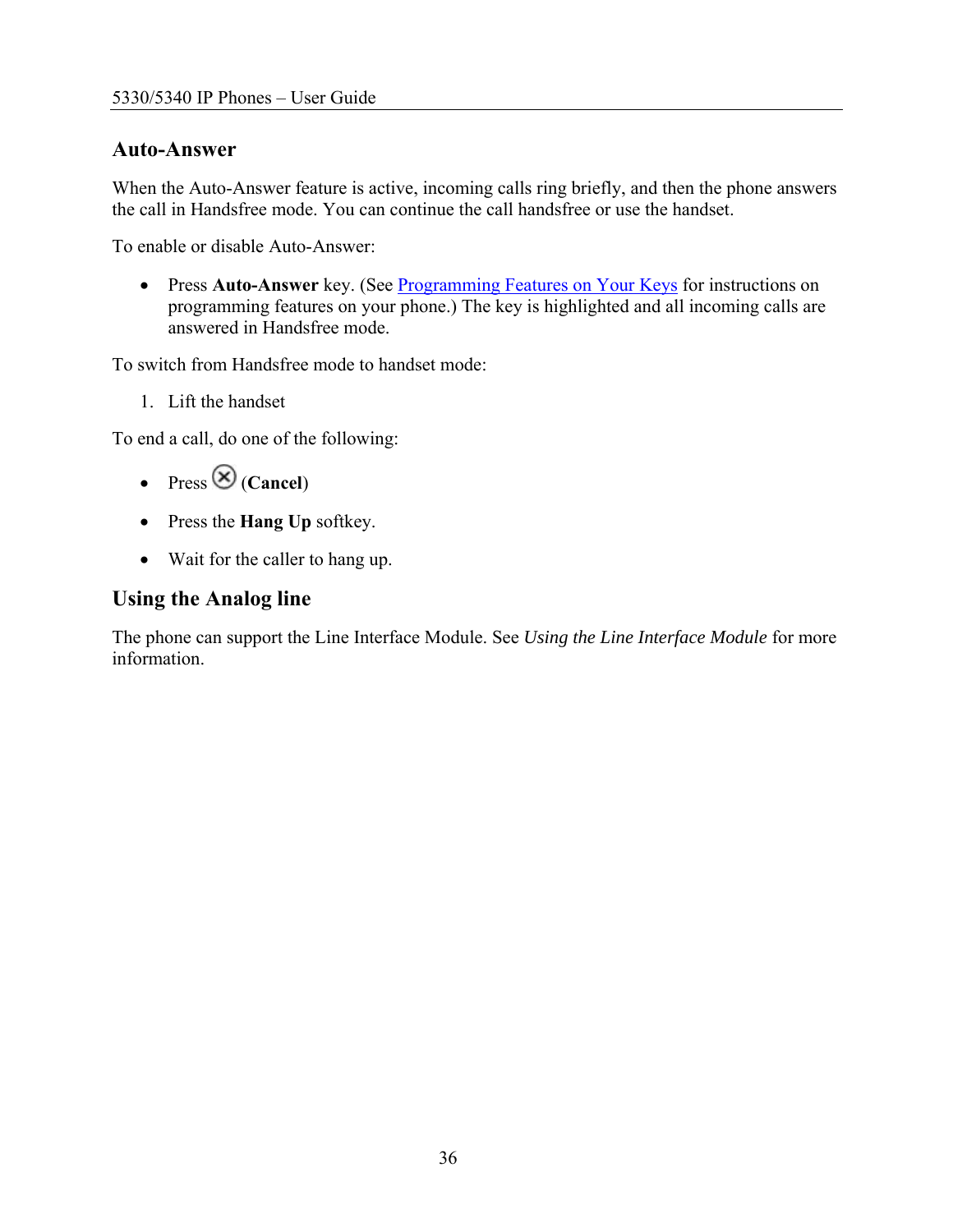# <span id="page-36-0"></span>**CALL HANDLING**

### **Hold**

To place a call on Hold:

- Press **△∞** (**HOLD**).
- Press the key that you have programmed as Hold. The indicator flashes on the line that has the held call.

**Note**: You can only retrieve a call from hold when the phone is idle.

To retrieve a call from Hold, do one of the following:

- Lift the handset and press the flashing line.
- Press the flashing indicator.
- Use the Add Held feature to conference into the held call.

To retrieve a call from Hold at another phone, do one of the following:

- Press the flashing line key.
- Dial the appropriate feature access code and the number of the station that placed the call on Hold.

#### **Mute**

Mute lets you temporarily turn your phone's handset, headset or handsfree microphone off during a call.

To turn Mute on during a call:

• Press  $\cancel{\#}$  (**MUTE**). The  $\cancel{\#}$  (**MUTE**) light turns ON.

To turn Mute off and return to the conversation:

• Press  $\cancel{\mathcal{M}}$  (**MUTE**). The  $\cancel{\mathcal{M}}$  (**MUTE**) light turns OFF.

**Note**: If you are on a Handsfree MUTED call and you lift the handset, the handset microphone is automatically enabled and the MUTE light turns OFF.

**NOTE FOR USERS ON RESILIENT 3300 ICP SYSTEMS**: If your phone switches to the secondary system while your speaker or handset is muted (that is, while the Mute key is lit) the call remains muted until you hang up.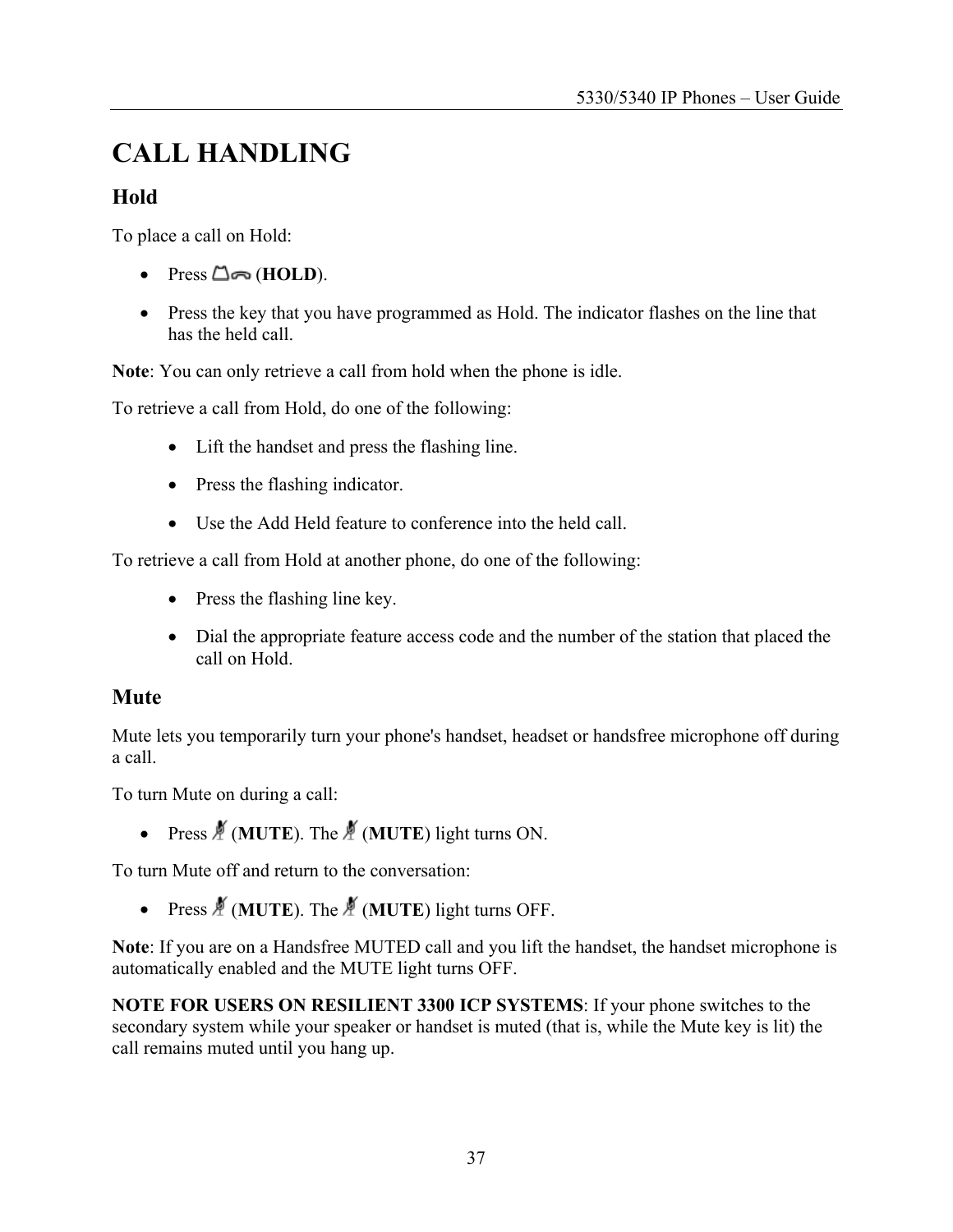# <span id="page-37-0"></span>**Transfer**

To Transfer an active call:

- 1. Press  $\sim$   $\sqrt{50}$  (**TRANS/CONF**).
- 2. Dial the number of the third party.
- 3. Do one of the following:
	- To complete the Transfer, hang up.
	- To announce the Transfer, wait for an answer, consult, and hang up.
	- To cancel the Transfer, press  $\otimes$  (**CANCEL**).

To transfer an active call during headset operation:

- 1. Press  $\sim$  <sup>502</sup> (TRANS/CONF).
- 2. Dial the number of the third party.
- 3. To complete the Transfer, press the Release feature key.

#### **Conference**

To form a Conference when a two–party call is already in place, or to add another party to an existing Conference:

- 1. Press  $\sim$   $\sqrt{\frac{500}{1}}$  (**TRANS/CONF**).
- 2. Dial the number of the next party.
- 3. Wait for an answer.
- 4. Press  $\sim$   $\sqrt{\text{SR}}$  (TRANS/CONF).

To leave a Conference:

• Hang up or press  $\otimes$  (**CANCEL**).

### **Conference Split**

To Split a Conference and speak privately with the original party:

• Press the **Split** softkey.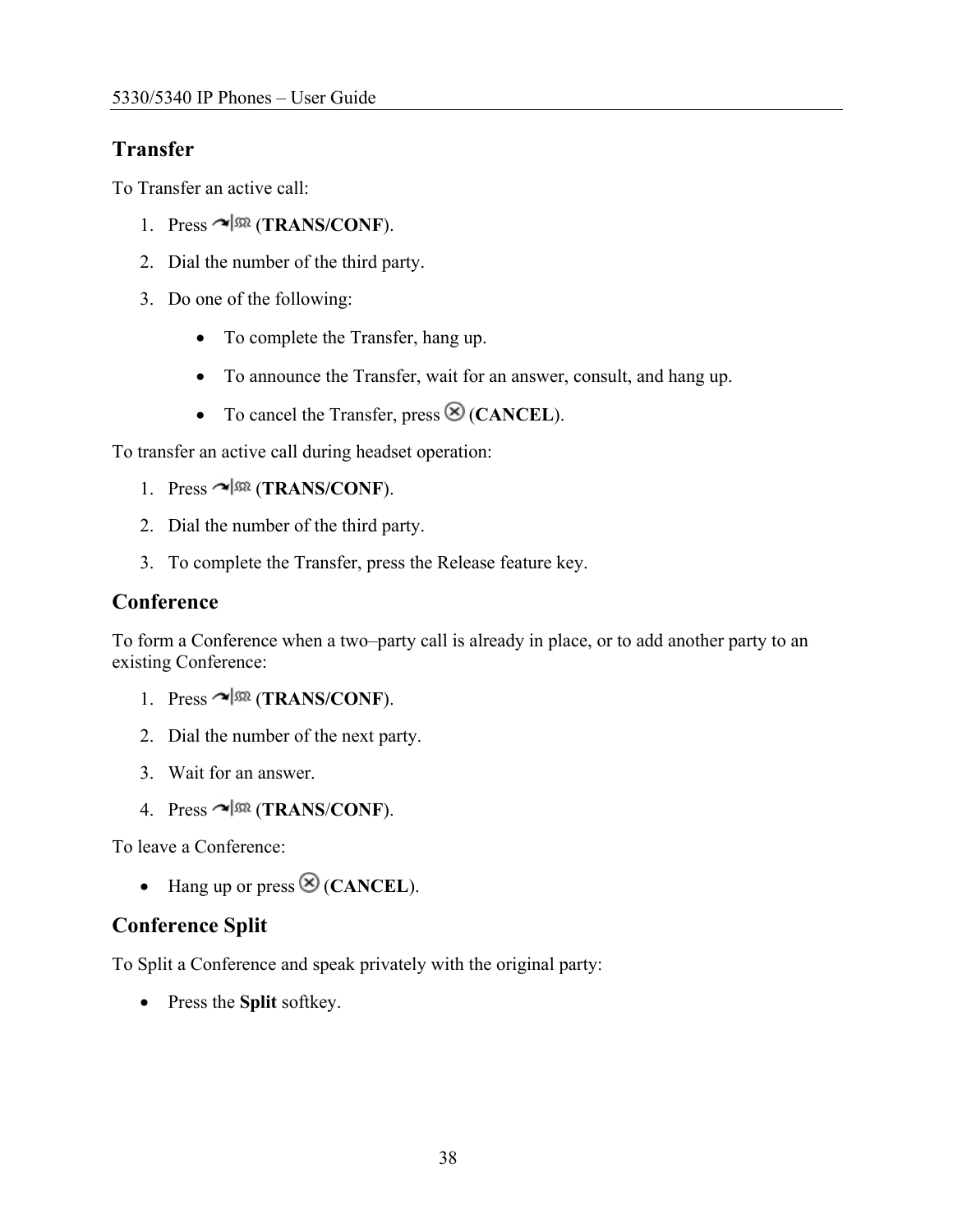# <span id="page-38-0"></span>**Add Held**

To move a call on hold to another line appearance:

- 1. Press an available line key.
- 2. Press the **AddHeld** softkey.
- 3. Press the flashing line key.

To add a call on Hold to an existing conversation or conference:

- 1. Press the **AddHeld** softkey.
- 2. Press the flashing line key.

#### **Swap**

To call another party when you are in an established two–party call:

- 1. Press  $\sim$   $\sqrt{\Omega}$  (TRANS/CONF).
- 2. Dial the number.

To alternate between the two parties:

• Press the **Trade Calls** softkey.

### **Call Forwarding**

Call Forward lets you redirect incoming calls to an alternate number when your phone is busy, when you're not answering, or all the time.

#### PROGRAM CALL FORWARD

You can create Call Forward profiles that identify where to send your incoming calls. Once you create and save a Call Forward profile, in the [Call Forwarding](#page-38-0) application, you can enable or disable it at any time.

#### **Notes:**

- The None Profile is a default profile provided by the system. It has no numbers programmed and is used to turn off Call Forwarding.
- The default profile appears when the Call Forwarding set up does not match any of your profiles.
- Only one call profile can be active at a time.
- The dotted radio button icon next to the profile shows the current active profile.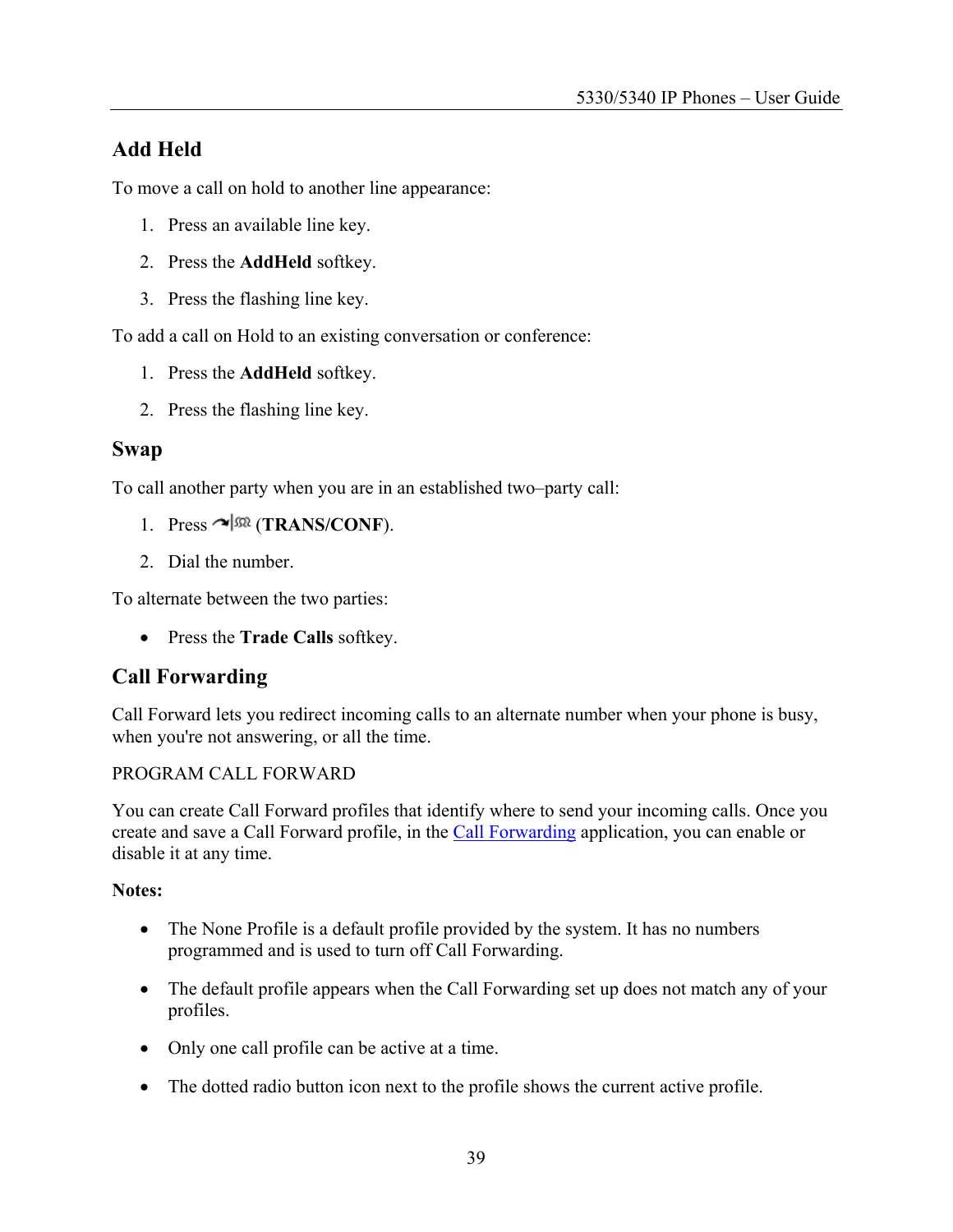To create a Call Forward profile:

- 1. Launch *Applications.*
- 2. Press **Call Forwarding**.
- 3. Press **New Profile**.
- 4. Press **Edit Profile Name**. An on-screen keyboard displays.
- 5. Press the appropriate keys in the on-screen keyboard to enter the profile name and press **Save**. This profile name identifies where your phone calls will be forwarded to.
- 6. Select the check boxes opposite Call Forward categories as follows:
	- **Always**: forwards all your phone calls
	- **Busy Internal**: forwards internal phone calls after several rings if your line is busy
	- **Busy External:** forwards external phone calls after several rings if your line is busy
	- **No Answer Int:** forwards internal phone calls redirects your calls after several rings if you don't answer
	- **No Answer Ext**: forwards external phone calls redirects your calls after several rings if you don't answer

**Note**: You can select one or more settings, however, the Always setting takes priority over all other settings.

- 7. For each of the Call Forward categories:
	- Press **Edit Number** to display the on-screen keyboard.
	- In the on-screen keyboard, enter the appropriate number.
	- Press **Save**.
- 8. Press **Save**. The edit window closes. This profile is saved but it is not activated. To activate this profile, see *Activate Call Forward* below.

**Note:** Press **Cancel** at any time to exit this application without making any changes.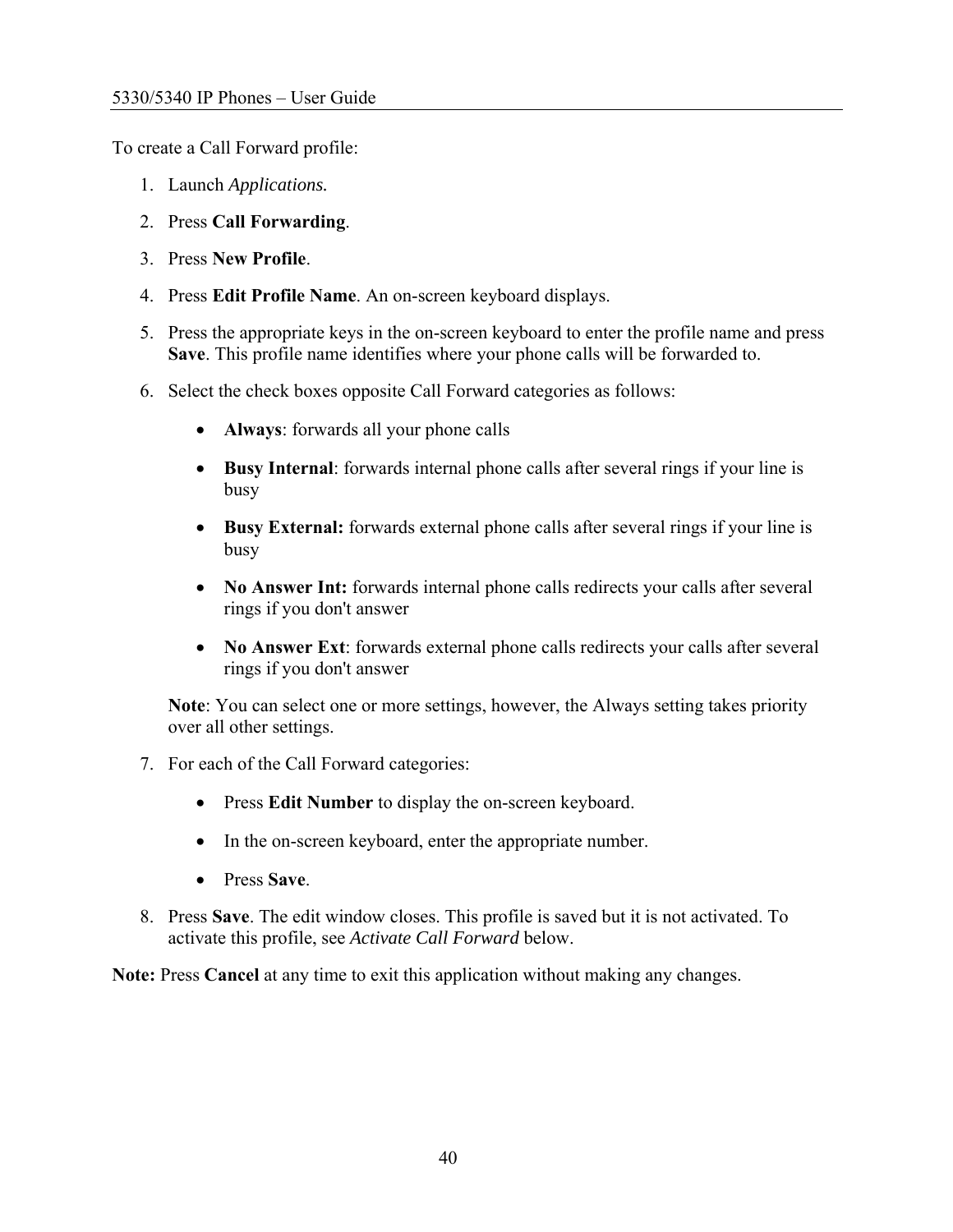#### ACTIVATE CALL FORWARD

To turn Call Forward on once it has been programmed:

- 1. Press *Applications*.
- 2. Press **Call Forwarding**.
- 3. Press the appropriate Profile setting.
- 4. Press **Activate**.

#### CANCEL CALL FORWARD

To cancel Call Forward:

- 1. Press *Applications.*
- 2. Press **Call Forwarding**.
- 3. Press **None** setting.
- 4. Press **Activate**.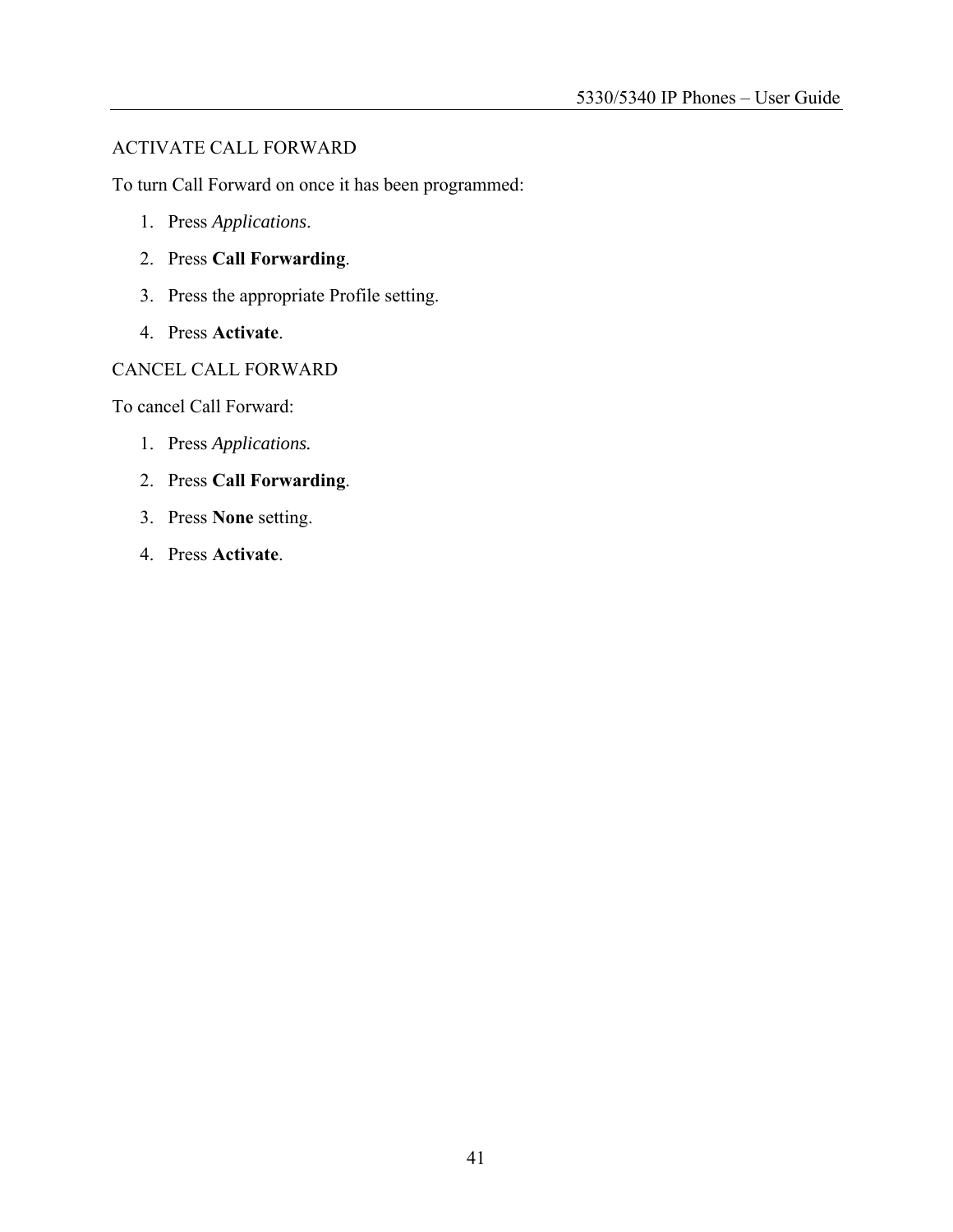# <span id="page-41-0"></span>**USING OTHER FEATURES**

#### **Account Codes**

An account code is a series of digits that you assign to your calls, usually for accounting purposes. The code identifies the account in the call records that your system generates. A forced account code is usually entered from another extension, enabling you to use features or make calls that the extension otherwise could not. If you want this feature enabled on your phone, ask your System Administrator.

To use Account Codes:

- 1. Lift the handset.
- 2. Dial the Account Code digits.
- $3.$  Press #

To enter an Account Code during a call:

- 1. Press **Superkey** (must be programmed to a key).
- 2. Select **Account Code**.
- 3. Dial the Account Code digits.
- 4. Press the **Save** softkey.
- 5. Do one of the following:
	- For a verified account code, press the **Yes** key.
	- For a non-verified account code, press the **No** key.

#### **ACD**

If your phone is ACD-enabled, you can log in as an agent. When there is no agent logged onto an ACD-enabled set, *LOGGED OUT* is displayed.

To log in as an ACD agent:

- 1. Lift the handset.
- 2. Press **Superkey**.
- 3. Press **Yes**.
- 4. Enter your Agent ID, using the key pad.
- 5. Press **Enter**.

The text, *LOGGED OUT* disappears.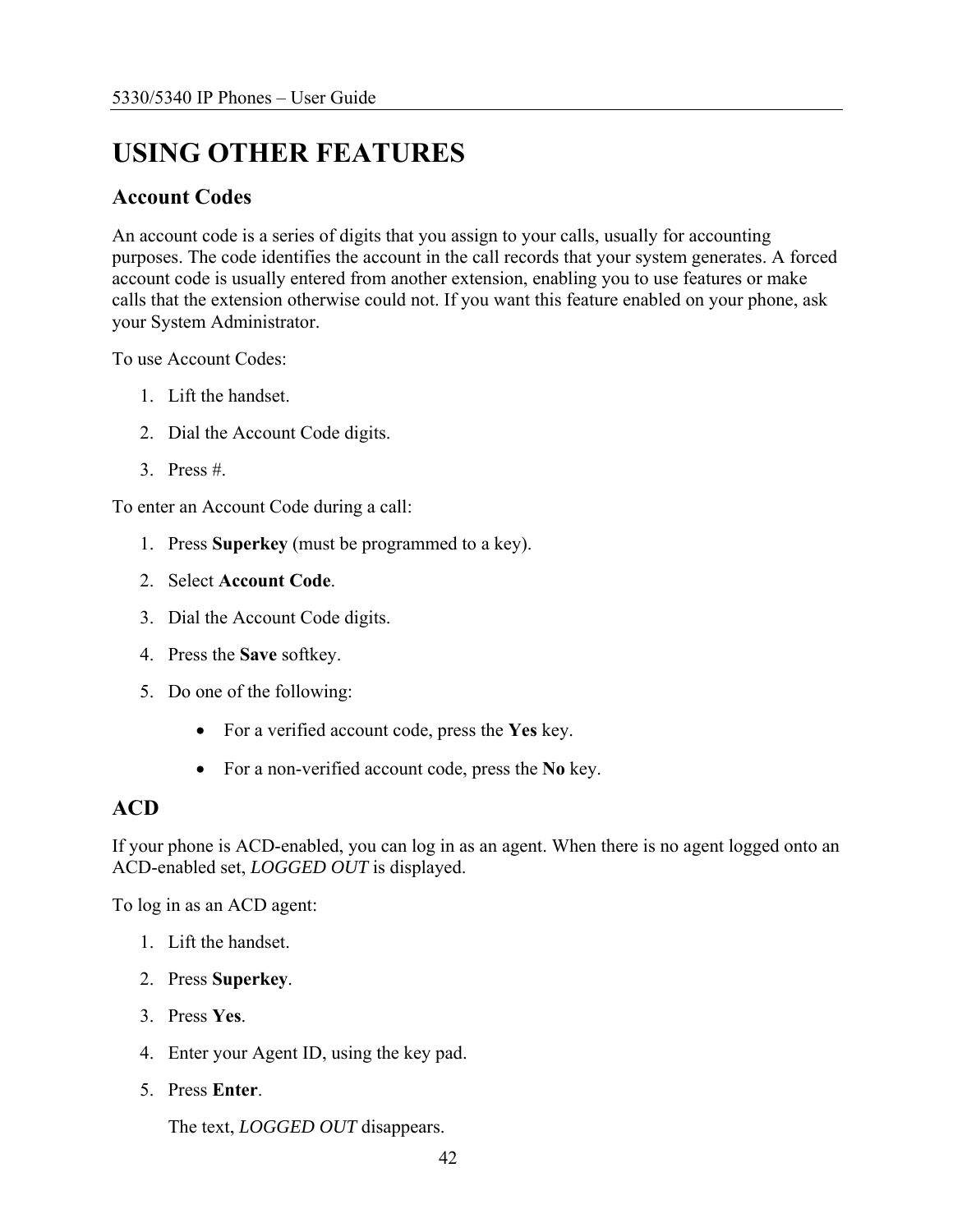#### <span id="page-42-0"></span>**Attendant Call Hold - Remote Retrieve**

To retrieve a call placed on Hold by the attendant:

- 1. Lift the handset.
- 2. Dial the appropriate feature access code.
- 3. Dial the digits announced by the attendant.

#### **Callback**

The Callback feature allows you to be notified when a busy phone becomes free or when a phone has been used after a no-answer condition was encountered.

To request a Callback when you reach a busy or unanswered station:

- 1. Press **Call Me Back**.
- 2. Hang up.

When the party is available, your phone starts ringing, and the display shows the Callback ringing indicator.

To answer a Callback:

• When you see the Callback ringing indicator, lift the handset.

#### **Call Forward - Remote (I'm Here)**

To forward calls from a remote station to your current location:

- 1. Press **SuperKey** (must be programmed to a key).
- 2. Press the **No** softkey until "Call Forwarding?" appears.
- 3. Press the **Forwarding** softkey.
- 4. Press the **Next** softkey until "I Am Here" appears.
- 5. Press the **To Me** softkey.
- 6. Dial the extension of the remote station.

If you make an error while dialing, use the <— softkey to backspace and correct the number.

7. Press (**DOWN**) or the **Save** softkey.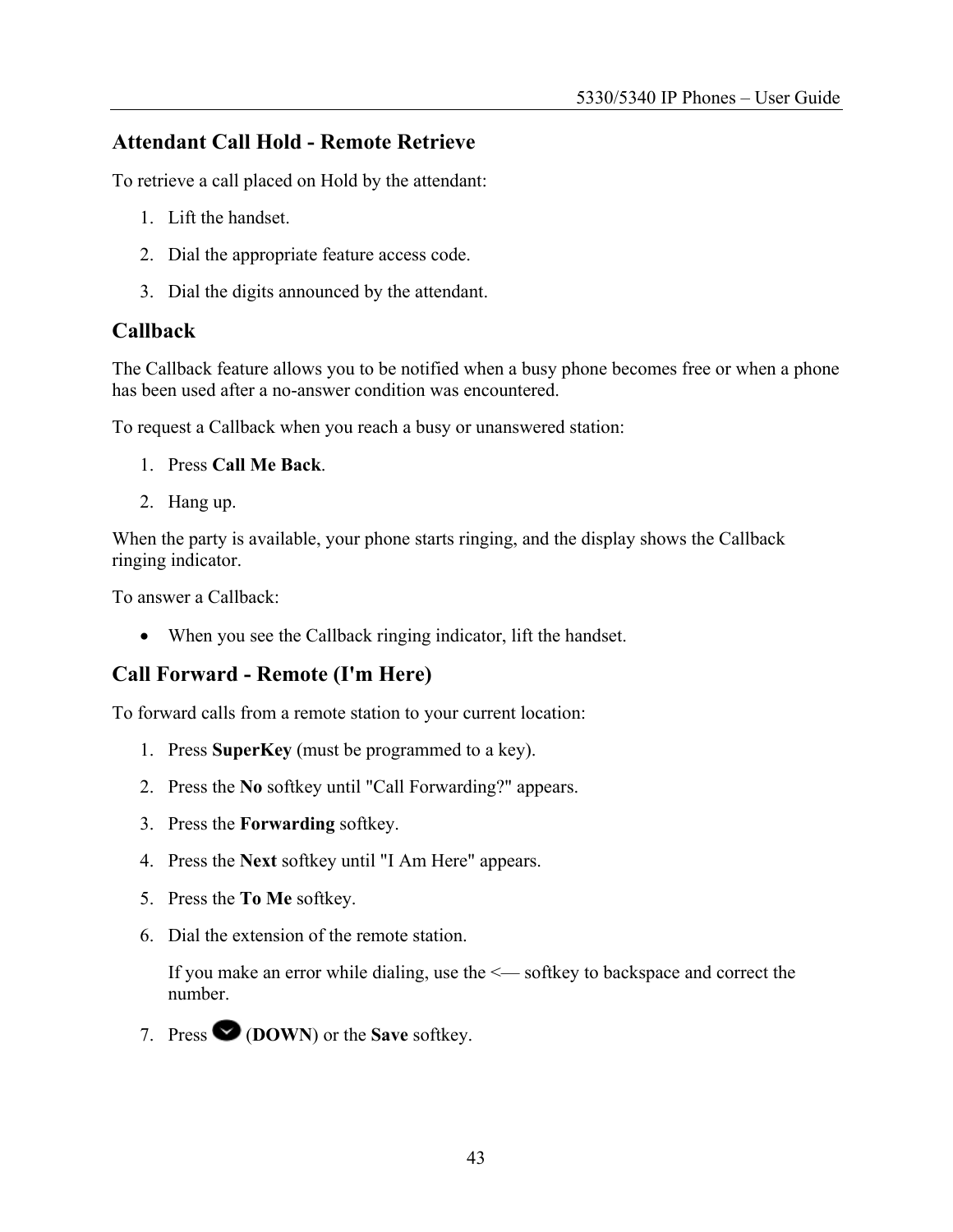<span id="page-43-0"></span>To cancel Call Forward – Remote from the station that set the remote forwarding:

- 1. Lift the handset.
- 2. Dial the appropriate feature access code.
- 3. Dial the extension of the remote station.
- 4. Hang up.

To cancel Call Forward – Remote from the station that was forwarded:

- 1. Press **SuperKey** (must be programmed to a key).
- 2. Press the **No** softkey until "Call Forwarding?" appears.
- 3. Press the **Forwarding** softkey.
- 4. Press the **Review** softkey.
- 5. Press the **Change Key** softkey.
- 6. Press the **Turn FWD Off** softkey.
- 7. Press **SuperKey** (must be programmed to a key).

#### **Call Forward - End Chaining**

To ensure that calls do not get forwarded again by the destination number:

- 1. Lift the handset.
- 2. Dial 64.
- 3. Hang up.

To again allow calls to be forwarded by the destination number:

- 1. Lift the handset.
- 2. Dial the appropriate feature access code.
- 3. Hang up.

#### **Call Forward - Forced**

To force an incoming call to be forwarded:

• Press the Forward softkey.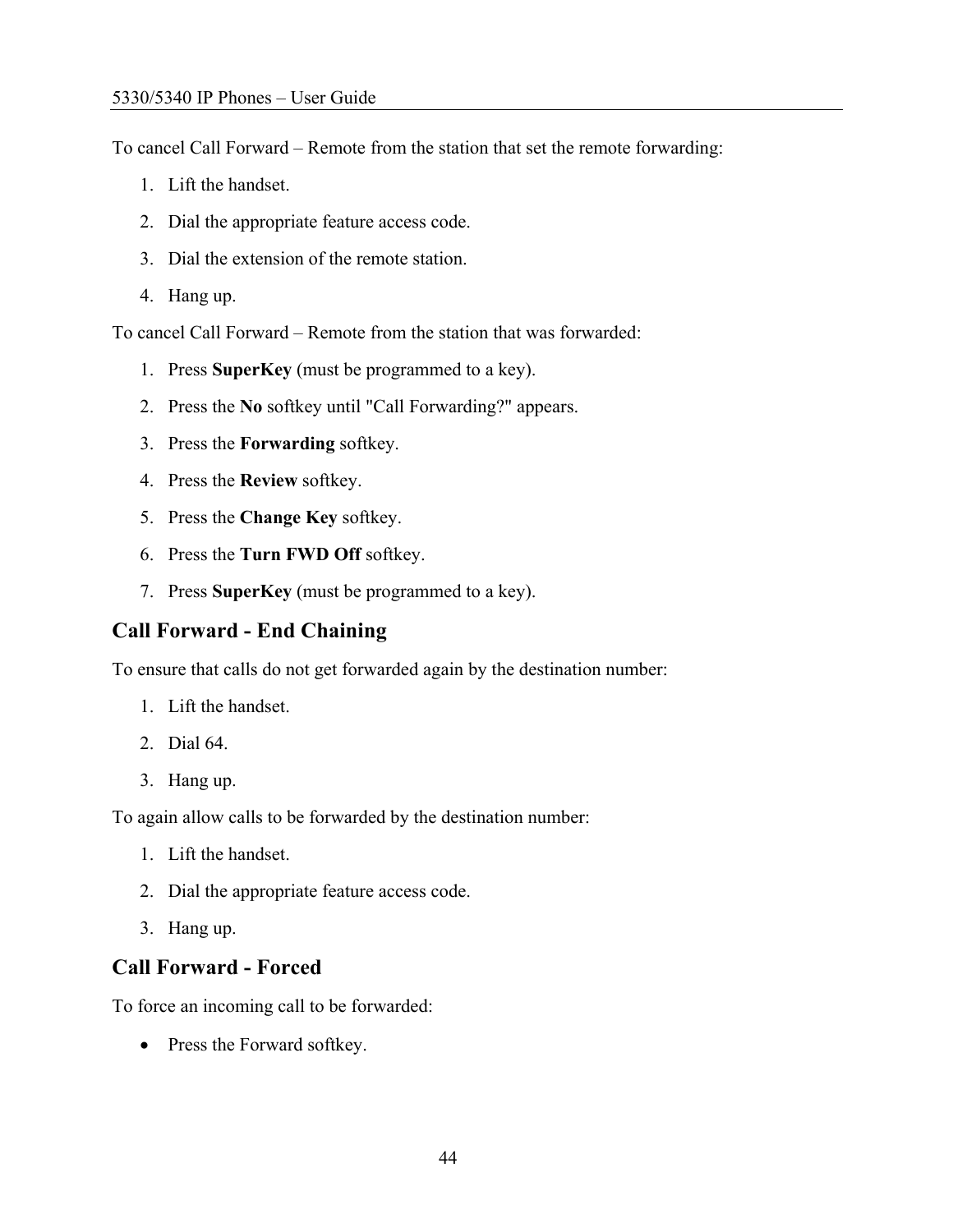### <span id="page-44-0"></span>**Call Forward - Override**

To override Call Forward and ring a station:

- 1. Lift the handset.
- 2. Dial the appropriate feature access code.
- 3. Dial the extension number.

### **Call History**

Call History keeps track of the names (if available) and telephone numbers of missed calls, answered incoming external calls, and outgoing external calls. Once enabled on your phone by your system administrator, it functions automatically.

To display the call history, and view call detail:

- 1. Press the **Call History** feature key. The total number of missed calls is displayed in brackets (), the number of new missed calls is indicated with a \*.
- 2. To browse though the list of missed calls, press the **Yes** softkey, followed by the **(UP)** and  $\bullet$  **(DOWN)** keys to scroll through the list.

To view answered or outgoing calls, press the **No** softkey (once for Answered, twice for Outgoing), followed by the  $\bigcirc$  (UP) and  $\bigcirc$  (DOWN) keys to scroll through the list.

3. To view the number of the call, press the **Details** softkey.

To return a call:

- 1. Display the call you want to return.
- 2. Do one of the following:
	- If the call is internal, and the caller name is known, press the **Call** sofkkey. For unknown numbers, the **Call** option is not displayed.
	- If the call is external, and you normally need to precede external calls with a digit such as 9, it is likely that your system administrator has programmed your system to insert the 9 for you. In this case, pressing the **Call** softkey initiates the call immediately. Sometimes the system will be unable to complete the dialing automatically. When this happens, you can edit the dialed digits manually by pressing the <— (**Clear**) softkey. Use the <— (**Clear**) softkey to delete the leftmost digit, and then type the digits to insert them. When you have the dial string edited to suit your needs, press the **Call** softkey to dial the number.

To delete all missed, answered, or outgoing call logs:

- 1. After selecting the type of logs you wish to delete, press the **Delete All** softkey.
- 2. Confirm that you do want to delete all items by pressing the **Yes** softkey.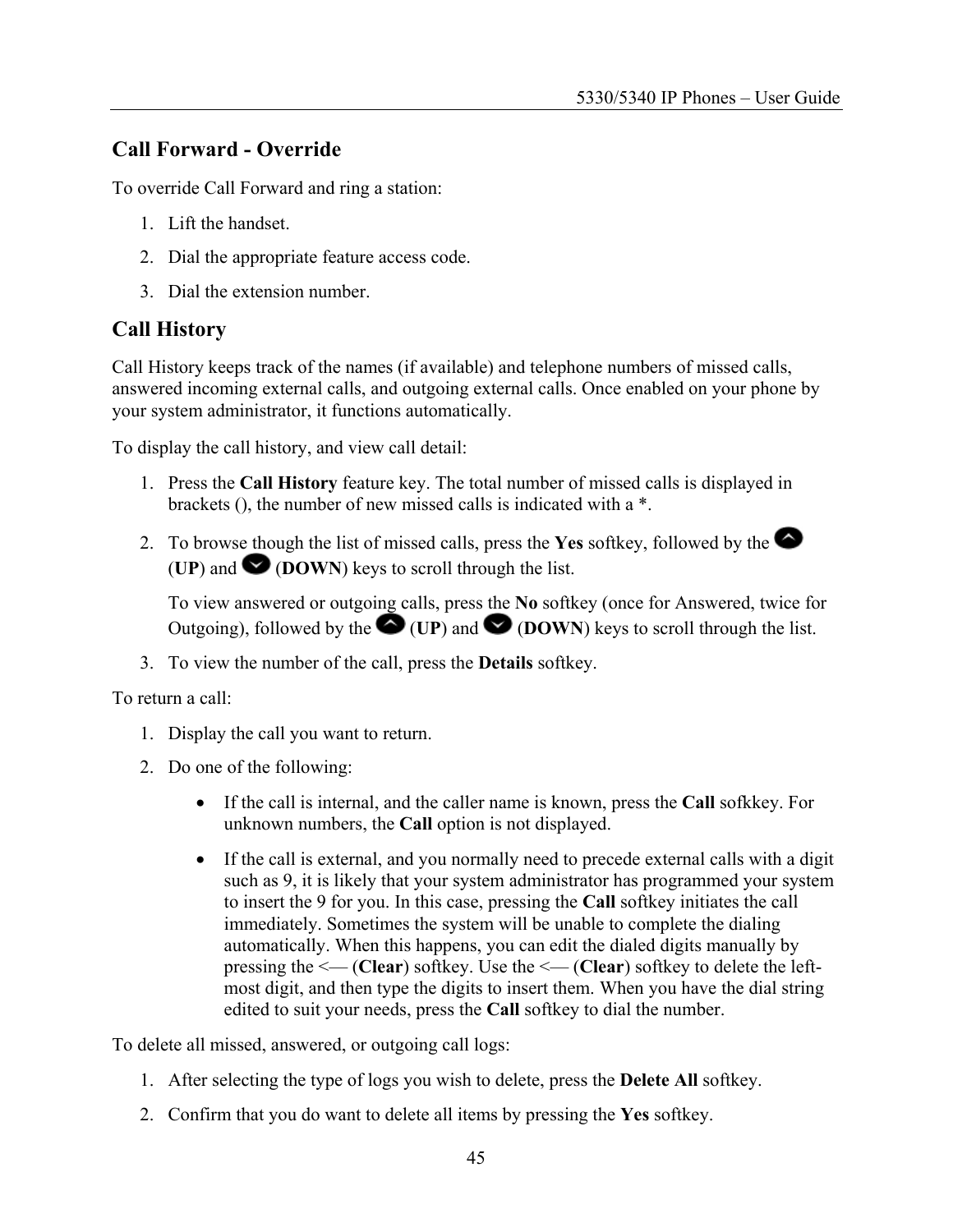<span id="page-45-0"></span>To delete a particular call from the call log:

• With the call log that you want to delete displayed, press **Yes** twice or press the **Delete** softkey.

### **Call Park**

The Call Park feature allows you to place a call in a special hold state. You, or someone else, can then retrieve the call from any extension in the system.

After parking the call, the system can automatically connect you to paging equipment so that you can announce the call to the requested party.

To park an active call:

- 1. Do one of the following:
	- Press the **Call Park** feature key (must be programmed)
	- Press  $\sim$   $\sqrt{3R}$  (**TRANS/CONF**), and then dial the appropriate feature access code. The display shows PARKED@, followed by the park destination and parking spot index (if applicable). Example: PARKED $\omega$  1234  $\omega$  02.
- 2. Dial the directory number on which to park the call (not required if the number is programmed to the **Call Park** feature key).
- 3. To inform a user that a parked call is waiting, do one of the following:
	- If automatic paging is enabled, announce the call and the park retrieve digits shown on the display.
	- If automatic paging is disabled, press the programmed **Page** key, or dial the appropriate feature access code, followed by the Paging zone number (if required). Then, announce the call and park retrieve digits shown on the display.

**Note**: Paging over a loudspeaker is not permitted in handsfree mode; you must use the handset or headset.

To retrieve a parked call:

- 1. Do one of the following:
	- Dial the appropriate feature access code.
	- Press the **Call Park Retrieve** feature key (must be programmed).
- 2. Dial the directory number on which the call is parked (not required if the number is programmed to the **Call Park** feature key).
- 3. If there are multiple calls parked on the number, dial the two-digit index number to retrieve a specific call, or # to retrieve the longest parked call.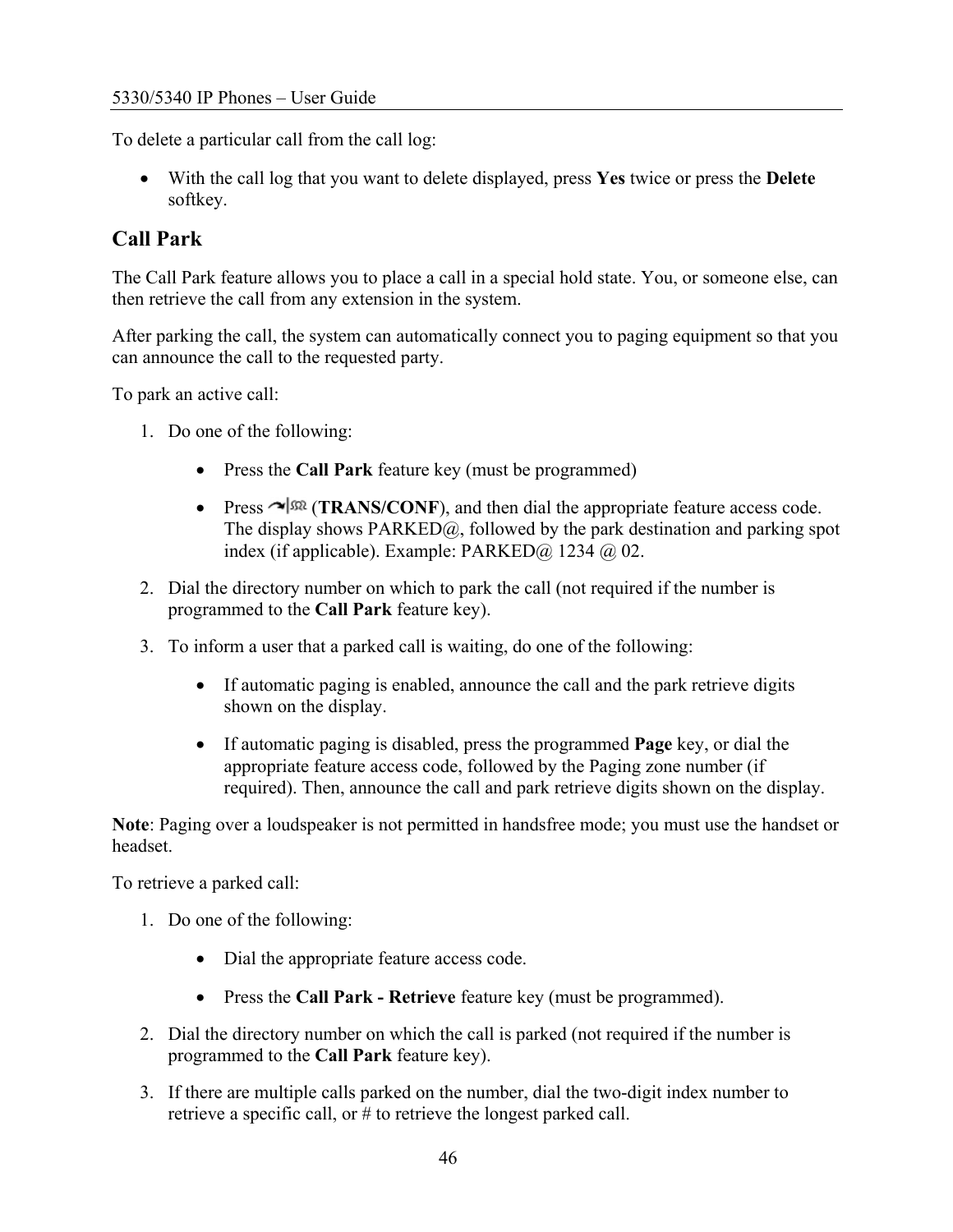### <span id="page-46-0"></span>**Call Pickup**

To answer a call that is ringing at another extension in your Pickup Group:

- 1. Lift the handset.
- 2. Press the key that you programmed as **Pickup**.

To answer a call that is ringing at another extension not in your Pickup Group:

- 1. Lift the handset.
- 2. Dial the appropriate feature access code.
- 3. Dial the number of the ringing station.

#### **Campon**

When you get a busy tone, you can use the Campon feature to be notified when the busy party becomes available.

To Campon to a busy station:

• Press the **I Will Wait** softkey.

To retrieve a call when you hear the Campon tone:

• You can use the Trade Call or Call Swap feature with the  $\sim$  (**TRANS**/**CONF**) hardkey or a programmable line key.

#### **Direct Paging**

Direct Paging allows you to page a party through the party's handsfree speaker. If the paged party has Off-Hook Voice Announce enabled, the page will be heard even when the party is on a handset or headset call. If the paged party has Handsfree Answerback enabled and turned on on the phone, your page automatically establishes a handsfree call with the paged party.

To page a party:

- 1. Lift the handset.
- 2. Press the Direct Paging feature key or dial the appropriate feature access code.
- 3. Dial the extension number.
- 4. Speak to the dialed party after the tone.

How you answer a Direct Page depends on whether Handsfree Answerback is enabled and turned on at your phone. See one of the following procedures in this guide:

- Direct Paging Handsfree Answerback Enabled
- Direct Paging Handsfree Answerback Disabled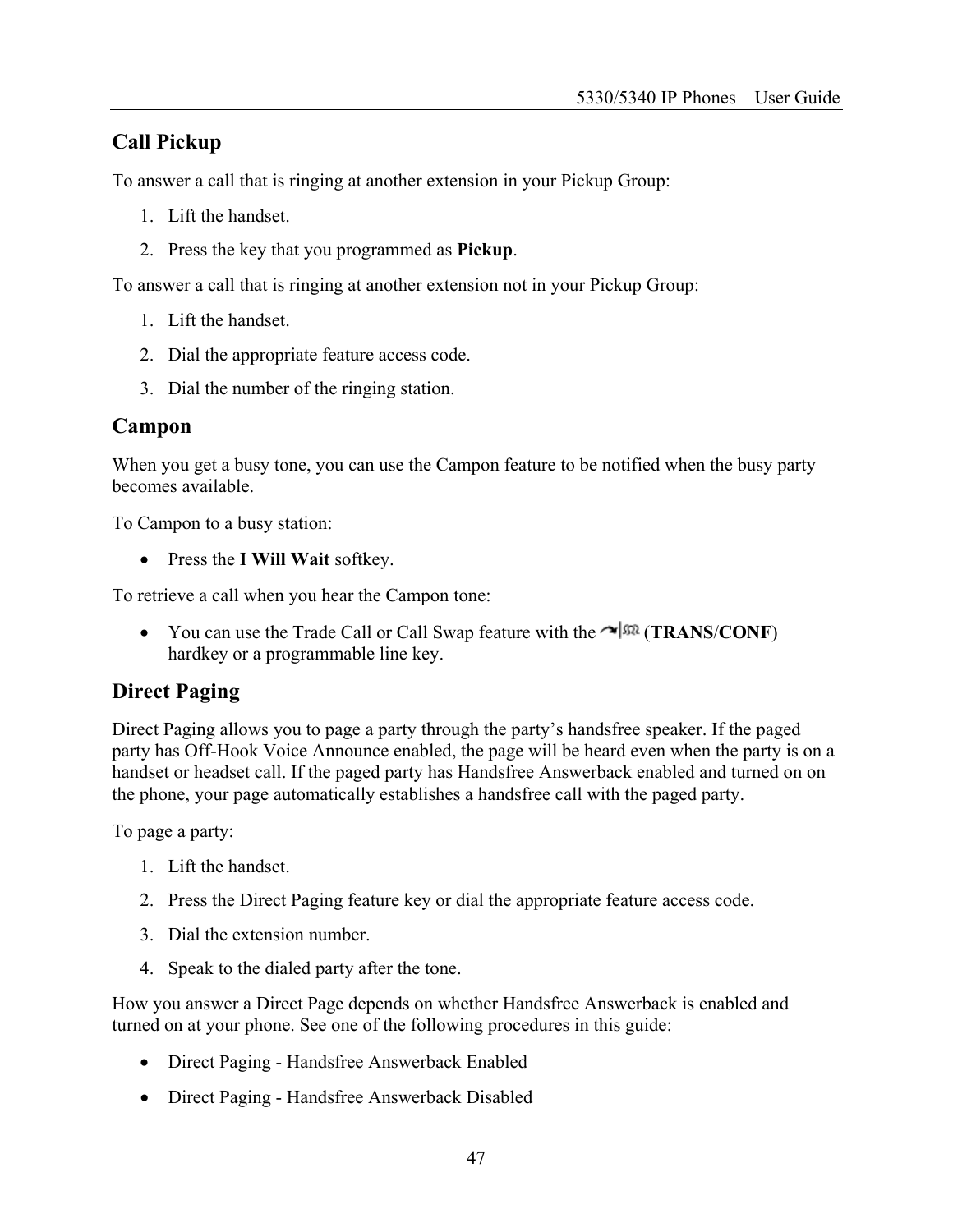#### **Direct Paging - Handsfree Answerback Enabled**

When you receive a Direct Page, Handsfree Answerback automatically establishes a Handsfree call on your phone after a single burst of tone.

Your administrator enables or disables Handsfree Answerback on your phone. After your administrator enables Handsfree Answerback, you can choose to turn it on or off directly from your phone.

To turn Handsfree Answerback on:

- When your phone is idle, press  $\mathcal{M}$  (**MUTE**) once. The MUTE key light flashes to indicate that Handsfree Answerback is ON.
- When a Direct Page arrives, the MUTE key light turns OFF and a Handsfree call is automatically established.

To turn Handsfree Answerback off:

- Press the flashing  $\frac{M}{A}$  (**MUTE**) key once. The MUTE key light turns OFF.
- To respond to a Direct Page when Handsfree Answerback is OFF, see "Direct Page Handsfree Answerback Disabled" elsewhere in this guide.

**Note:** By default, Handsfree Answerback is turned OFF at your phone. If the  $\cancel{\#}$  (**MUTE**) key is OFF when your set is idle, Handsfree Answerback is OFF.

To answer a call using Handsfree Answerback:

| <b>Phone state before Page arrives</b>                                         | To answer the Direct Page                                                                                                             |
|--------------------------------------------------------------------------------|---------------------------------------------------------------------------------------------------------------------------------------|
| Phone is idle and MUTE<br>is flashing                                          | 1. Check that MUTE is OFF.                                                                                                            |
|                                                                                | 2. Listen for the paging party.                                                                                                       |
|                                                                                | 3. Begin speaking.                                                                                                                    |
|                                                                                | 4. Lift the handset if you wish to switch from a Handsfree<br>call to a handset call.                                                 |
| You are on a handset or headset<br>call, and MUTE is OFF                       | 1. Check that MUTE is flashing.                                                                                                       |
|                                                                                | 2. Press MUTE. The light turns ON solid, and you are now<br>speaking to the paging party and have muted your<br>handset/headset call. |
|                                                                                | 3. Speak to the paging party. Press MUTE to alternate<br>between handset/headset and handsfree calls.                                 |
| You are on a MUTED<br>handset/headset call, OR, you are<br>on a Handsfree call | The party paging you receives a busy tone. Handsfree<br>Answerback does not interrupt your call.                                      |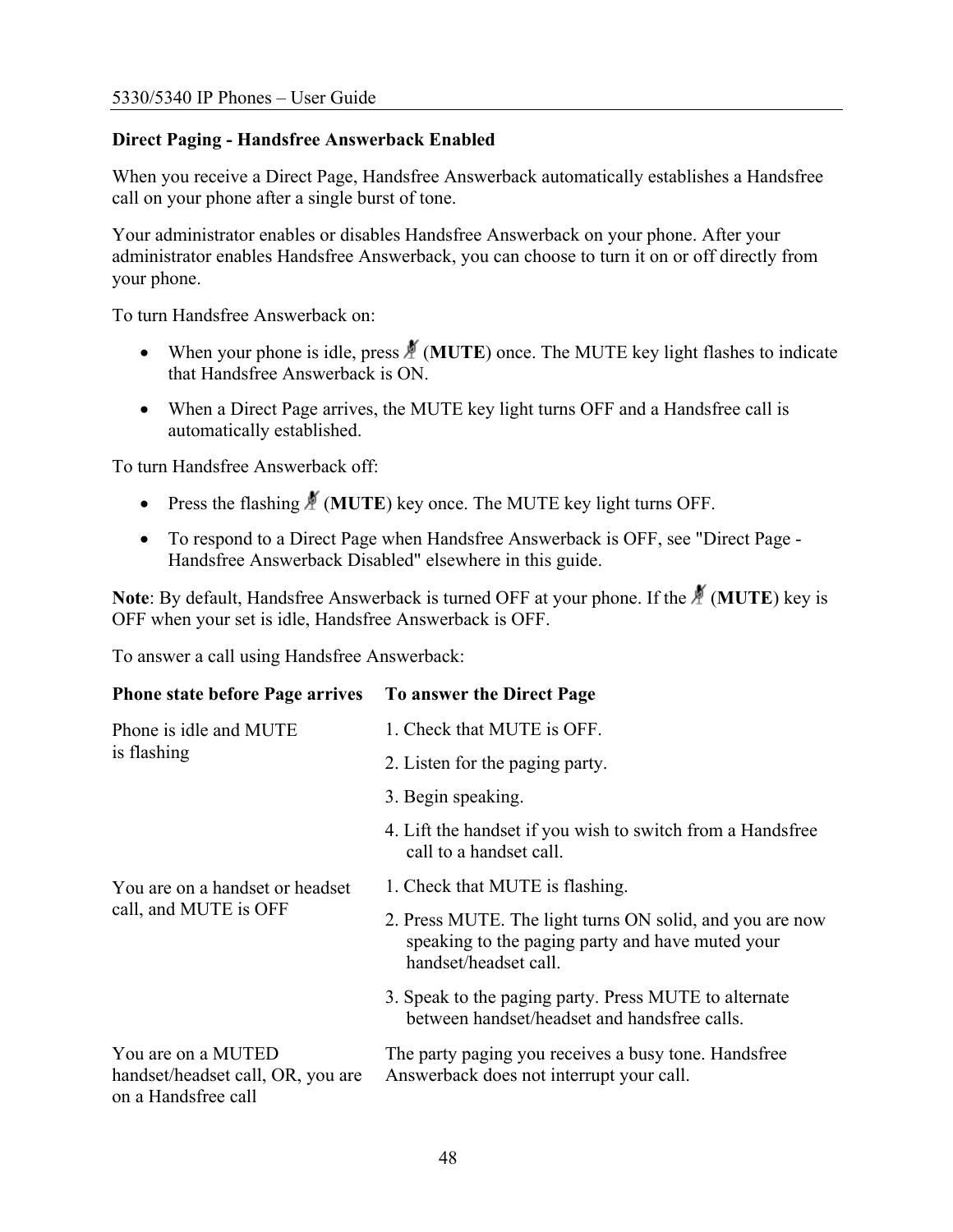To end a Handsfree Answerback call:

• Press either  $\overline{\psi}$  (**SPEAKER**) or  $\otimes$  (**CANCEL**).

When the Handsfree Direct Page call ends, the MUTE key light returns to the state it was in before the call was established.

#### **Direct Paging - Handsfree Answerback Disabled**

Your administrator enables or disables Handsfree Answerback and you can also turn it on or off on your phone. To turn Handsfree Answerback off, see "Direct Paging - Handsfree Answerback Enabled" elsewhere in this guide. When Handsfree Answerback is disabled on your phone and you receive a Direct Page, the Direct Page is indicated by a single burst of tone.

To answer Direct Page calls when Handsfree Answerback is disabled:

| <b>Phone state before Page arrives: To answer the Direct Page</b>              | (indicated by single burst of tone):                                                                                                     |
|--------------------------------------------------------------------------------|------------------------------------------------------------------------------------------------------------------------------------------|
| Phone is idle and MUTE is OFF.                                                 | 1. Check that MUTE is ON solid.                                                                                                          |
|                                                                                | 2. Lift the handset <b>OR</b> press MUTE key to answer in<br>Handsfree mode. (The light turns OFF.)                                      |
|                                                                                | 3. Begin speaking.                                                                                                                       |
| You are on a handset call or<br>headset call, and MUTE is OFF                  | 1. Check that MUTE is flashing.                                                                                                          |
|                                                                                | 2. Press MUTE. The light turns ON solid and and you are<br>now speaking to the paging party and have MUTED your<br>handset/headset call. |
|                                                                                | 3. Speak to the paging party. Press MUTE to alternate<br>between handset and handsfree calls.                                            |
| You are on a MUTED<br>handset/headset call, OR, you are<br>on a Handsfree call | The party paging you receives a busy tone. Handsfree<br>Answerback does not interrupt your call.                                         |

To end a Direct Page call, do one of the following:

- Hang up the handset to end a handset call.
- Press  $\overline{\psi}$  (**SPEAKER**) to end a Handsfree call.
- Press  $\otimes$  (**CANCEL**).

When the Handsfree Direct Page call ends, the (MUTE) key light returns to the state it was in before the call was established.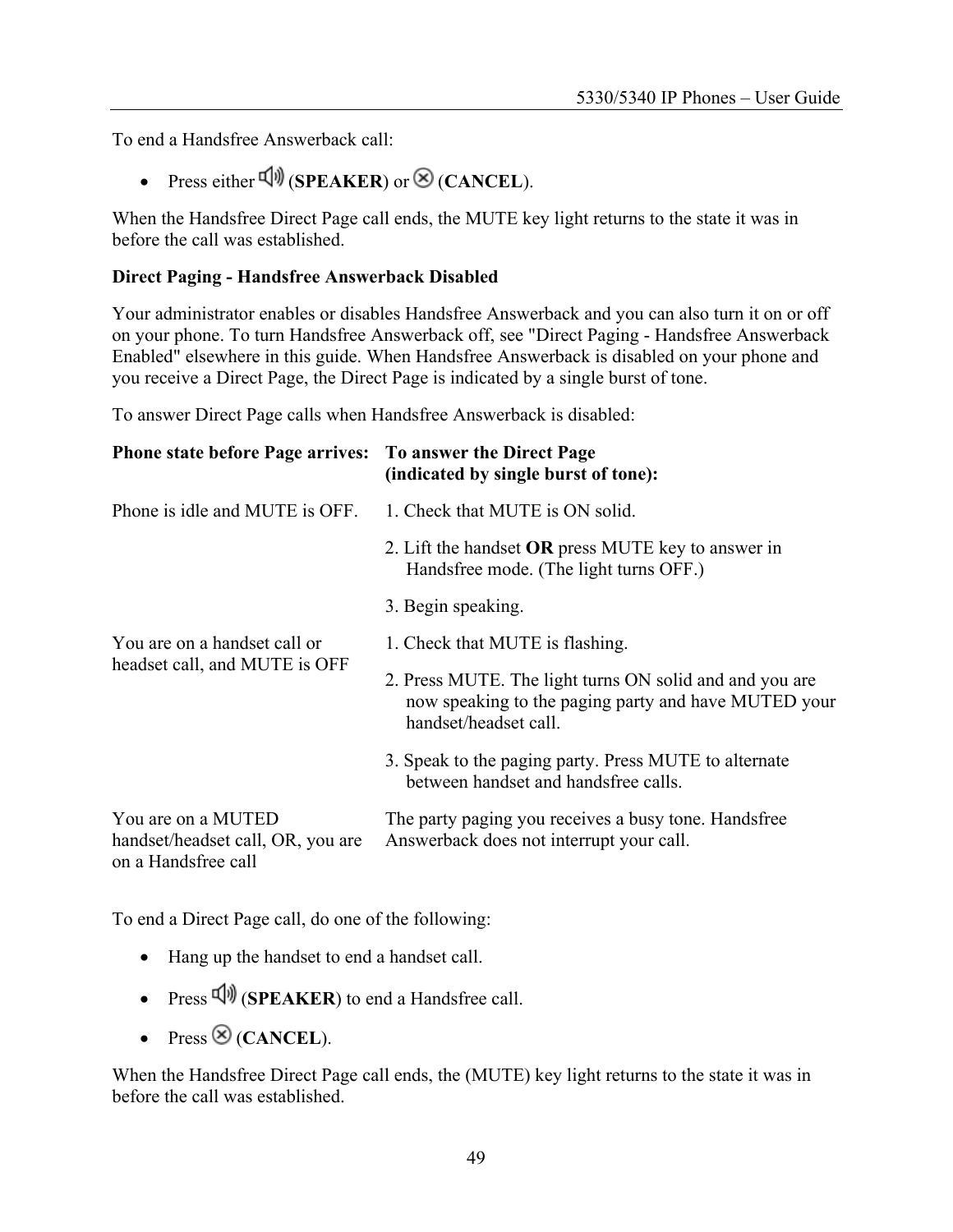### <span id="page-49-0"></span>**Do Not Disturb**

When you enable Do Not Disturb, callers will get a busy tone, and an on-screen text message indicating that you do not wish to be disturbed.

To activate or deactivate Do Not Disturb:

• Press the Do Not Disturb key that you programmed. The key is highlighted when Do Not Disturb is activated and is not highlighted when Do Not Disturb is not activated. The phone status line shows the Do Not Disturb  $\bullet$  icon.

To activate Do Not Disturb from a remote extension:

- 1. Lift handset.
- 2. Dial the number of the station to which **Do Not Disturb** is to apply.
- 3. Hang up.

To deactivate Do Not Disturb from a remote station:

- 1. Lift handset.
- 2. Dial the appropriate feature access code.
- 3. Dial the number of the station with **Do Not Disturb** activated.
- 4. Hang up.

#### **Emergency Calls**

**Warning for emergency number dialing**: Consult your local authorities for Emergency Numbers and 911 or equivalent service availability in your area.

There are two methods of dialing emergency numbers, based on the programming of your 3300 ICP:

- Emergency Call Routing NOT programmed
- Emergency Call Routing programmed

**Caution**: Verify with your System Administrator which type of emergency number dialing you can use.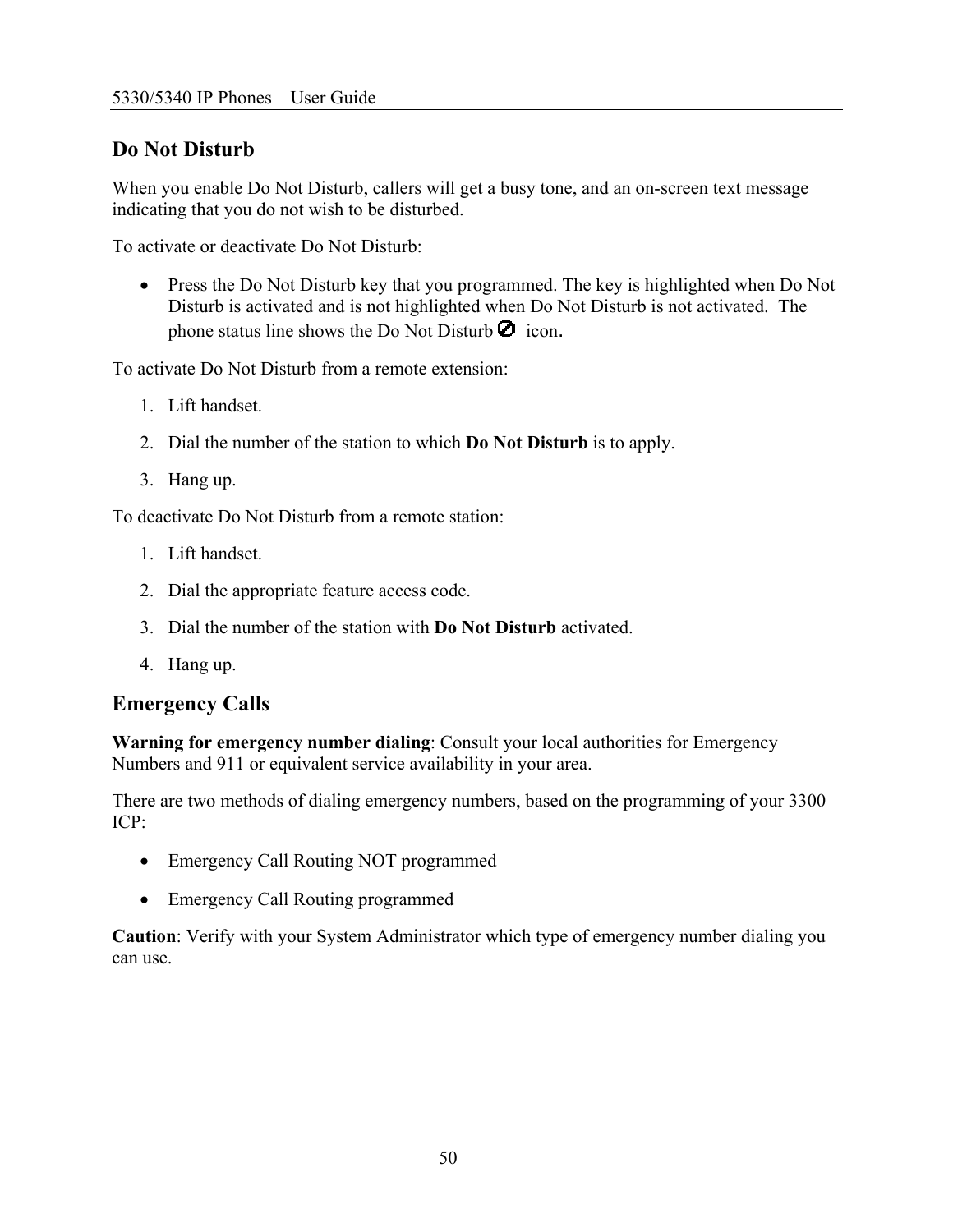#### **EMERGENCY CALLS WHEN EMERGENCY CALL ROUTING NOT PROGRAMMED**

**If Emergency Call Routing is NOT programmed, Emergency Number dialing should only be performed by picking up the handset and selecting the Analog Line key you have programmed. If Privacy Mode is enabled and the Analog Line key local line is busy, dialing will not occur on the Line Interface Module line**. Emergency dialing using an IP connection may not be supported due to ICP system configuration and country location. For more information, contact your System Administrator.

To make an Emergency Call using the Line Interface Module line:

- 1. Lift the handset.
- 2. Press the Analog Line key that you have programmed.

The set indicates *ANALOG CALL*

3. Dial your Local Emergency Number.

To make an Emergency Call using the Line Interface Module line, when the IP connection has failed:

- 1. Lift the handset.
- 2. Press the Analog Line key that you have programmed.

The set indicates *IP FAIL: ANALOG CALL*.

3. Dial your Local Emergency Number.

#### **EMERGENCY CALLS WHEN EMERGENCY CALL ROUTING PROGRAMMED**

**Note:** This procedure is in addition to the methods described above.

To make an Emergency Call if Emergency Call Routing is programmed:

- 1. Lift the handset.
- 2. Dial your Local Emergency Number (911 or equivalent).

For more information on using the Line Interface Module line, refer to Using the Line Interface Module.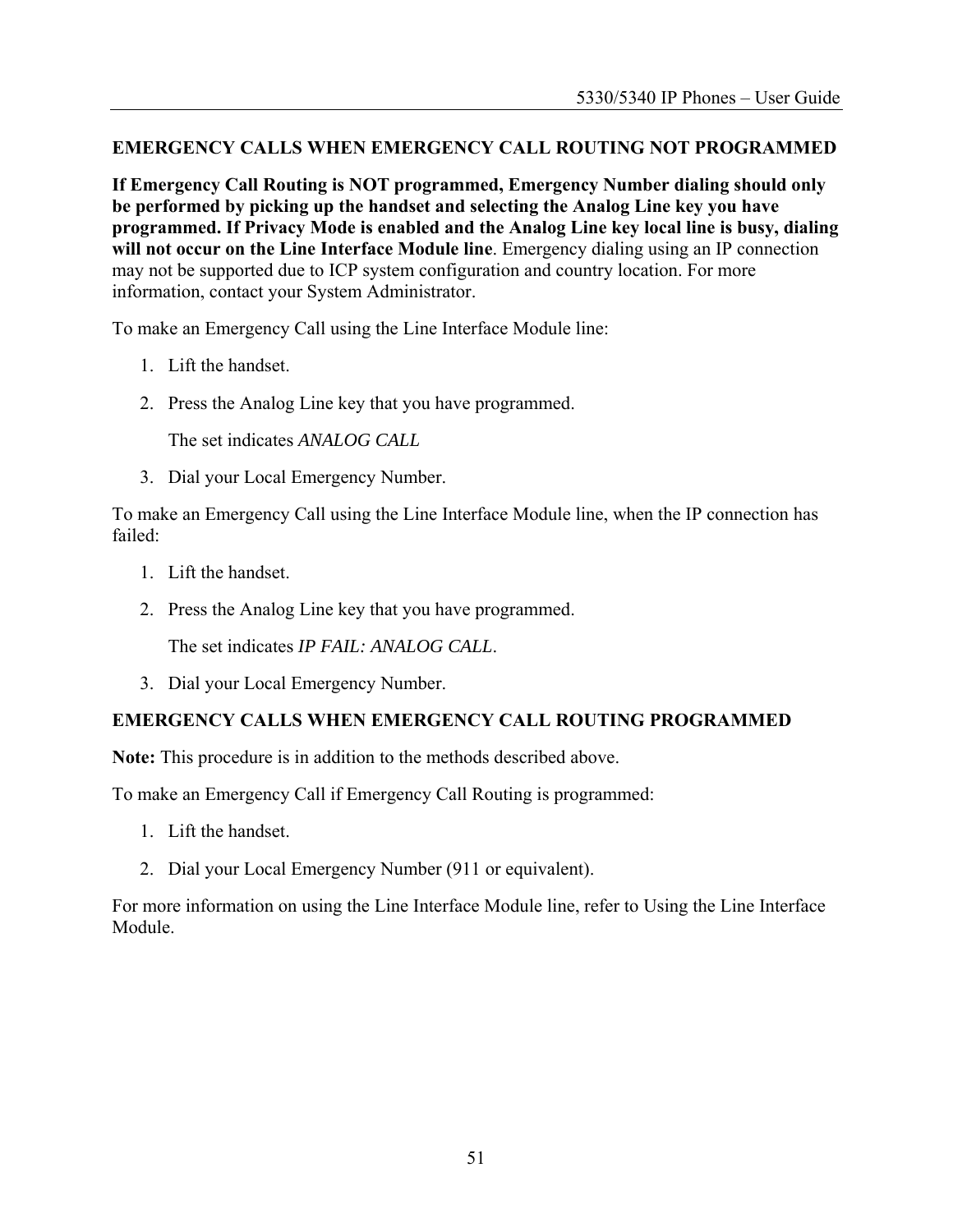# <span id="page-51-0"></span>**Group Listen**

With Group Listen, you can carry on a conversation using the handset or headset while allowing others nearby to listen to the person at the far end over the handsfree speaker. The handsfree microphone is disabled in Group Listen mode.

To activate Group Listen while in a handset conversation:

• Press the **Group Listen** key.

Audio from the far-end party is now heard through both the handset/headset and the speaker.

To make the call a normal two-way speaker call:

•  $\text{Press } \overline{\mathbb{Q}}$  (**SPEAKER**).

To exit Group Listen mode (and return to a normal handset/headset call):

• Press the **Group Listen** key.

To activate or deactivate Group Listen while in headset mode:

• Press the **Group Listen** key.

#### **Group Paging / Meet Me Answer**

Group Paging allows you to page a group of telephones through their built-in speakers. You can belong to as many as three paging groups with one group designated as your "prime" group.

When you need to respond to a Group Page but don't know the identity or extension number of the paging party, use the Meet Me Answer feature. You have up to 15 minutes after receiving the page to use Meet Me Answer.

To make a Group Page:

- 1. Lift the handset.
- 2. Press **Direct Page** or dial the appropriate feature access code.
- 3. Do one of the following:
	- To page your prime page group, press #.
	- To page a specific page group, dial the page group directory number.
- 4. Speak to the dialed party after the tone.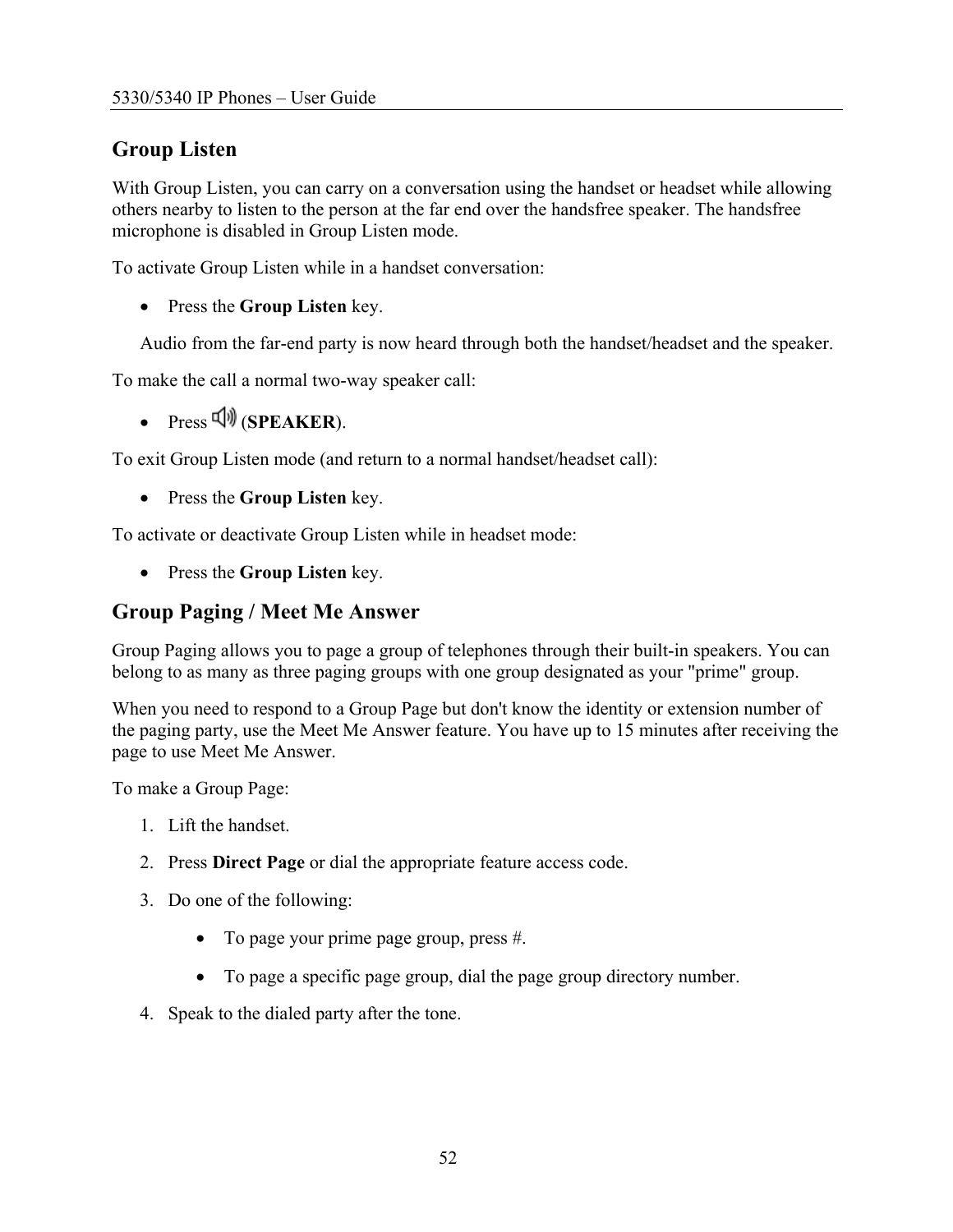<span id="page-52-0"></span>+To respond to a Group Page by using Meet Me Answer:

- 1. Lift handset.
- 2. Press the key you have programmed to Meet Me Answer or dial the appropriate feature access code.

(See [Programming Features on Your Phone](#page-26-0) for instructions on programming features to your phone.)

- 3. Do one of the following:
	- To respond to a page from your prime page group, press #.
	- To respond to a page from a specific page group, dial the page group directory number.

#### **Headset Operation**

To enable Headset Operation:

• Press the **Headset** feature key.

To answer a call (when Auto Answer is disabled):

• Press the flashing line key.

To answer call (when Call Notification is enabled)

• Select **Close** and then select the prime line.

To hang up:

• Press  $\otimes$  (**CANCEL**).

To mute your headset microphone:

• Press the  $\frac{M}{I}$  (**MUTE**) key. The light turns ON.

To turn mute off and return to the conversation:

• Press the  $\frac{M}{I}$  (**MUTE**) key. The light turns OFF.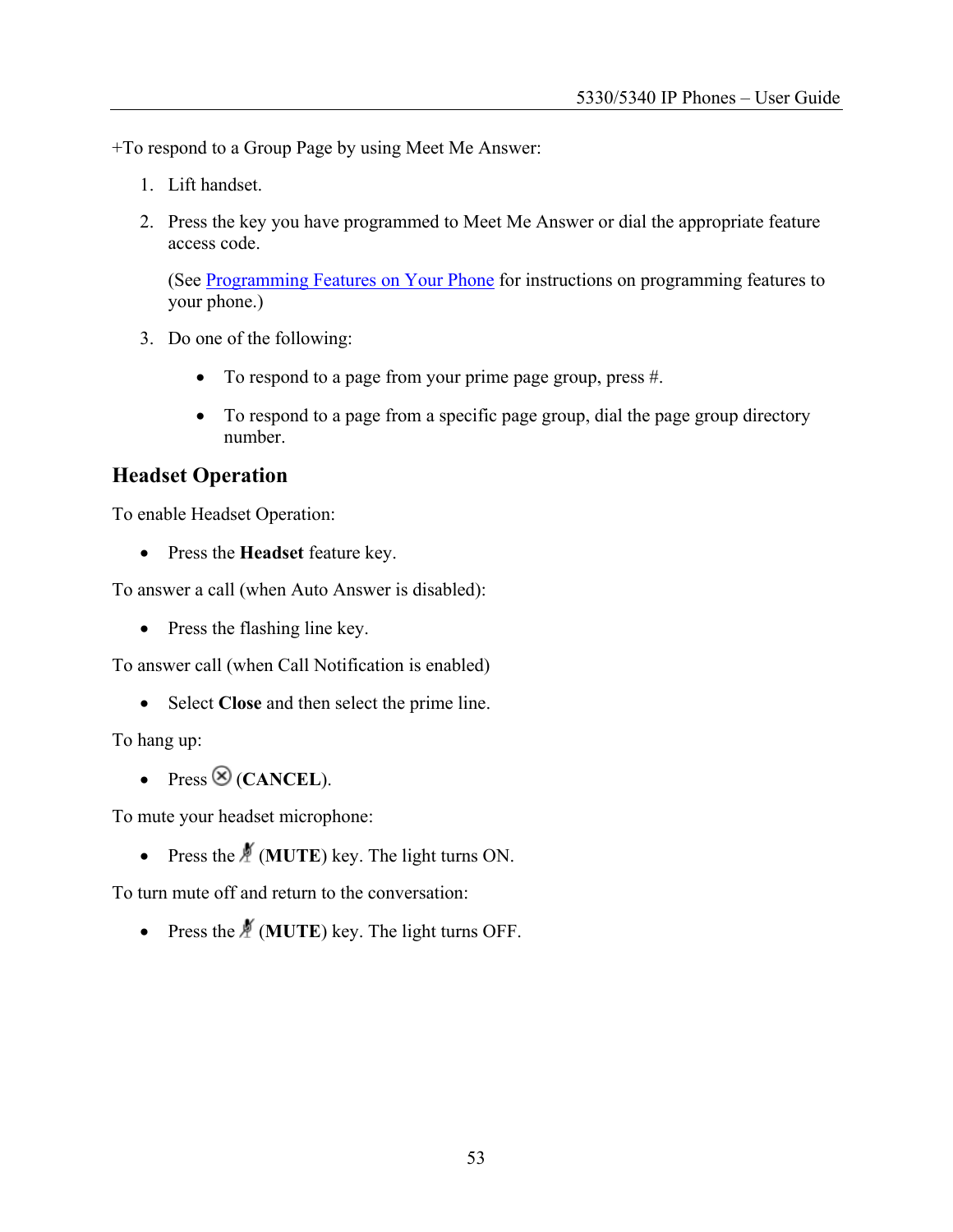### <span id="page-53-0"></span>Hot Desking <sup>\*</sup>O ww'dg'tgv'wr 'd{ 'W.'O gf k'( 'Encut qqo 'Ugt xlegu+

Hot Desking allows you to log into the telephone system from any phone designated as a Hot Desk phone. When you log in at the phone using your assigned Hot Desk User Extension Number, the phone assumes all your speed dials, features keys, call forwarding setup, and line appearances. Any changes you make to the phone while you are logged in--for example, adding a speed dial--are saved to your personal profile. Logging in activates your profile on any phone that supports Hot Desking.

When you log in as a hot desk user, Call History data is updated for you. You do not see any call logs for the phones registered DN (number that appears when all users are logged out); you only see your history data. When you log out, the registered DNs history data is displayed. To access your voice mail when you are logged in as a hot desk user, you must log in to your voice mail.

To log into a Hot Desking phone (the phone must be idle):

- 1. Press the **Hot Desk** key on the 5320e/5330/5340 phone.
- 2. Press the **Login** key.
- 3. Using the phone keys, enter Your Extension Number, and then press **OK**.
- 4. Enter your pin number (Your Extension Number again) and press **OK**.

While logged in as a hot desk user, the phone status line shows the Hot Desk  $\blacktriangle$  icon.

To log out of Hot Desking phone (the phone must be idle):

1. Press the **Logout** key twice.

**Note:** Your profile can only be active on one phone at a time. If you log in from another phone without logging out from the first one, the system will automatically deactivate your profile on the first phone.

### **Hot Desk Remote Logout**

A user who has forgotten to log out of a Hot Desking phone can be logged out from a phone that is configured to allow Hot Desk Remote Logout.

**Note**: This feature must be allowed by your System Administrator via the Class of Service.

To remotely log out a Hot Desking phone:

- 1. Dial 111.
- 2. Dial the Hot Desk User Extension Number that you want to log out.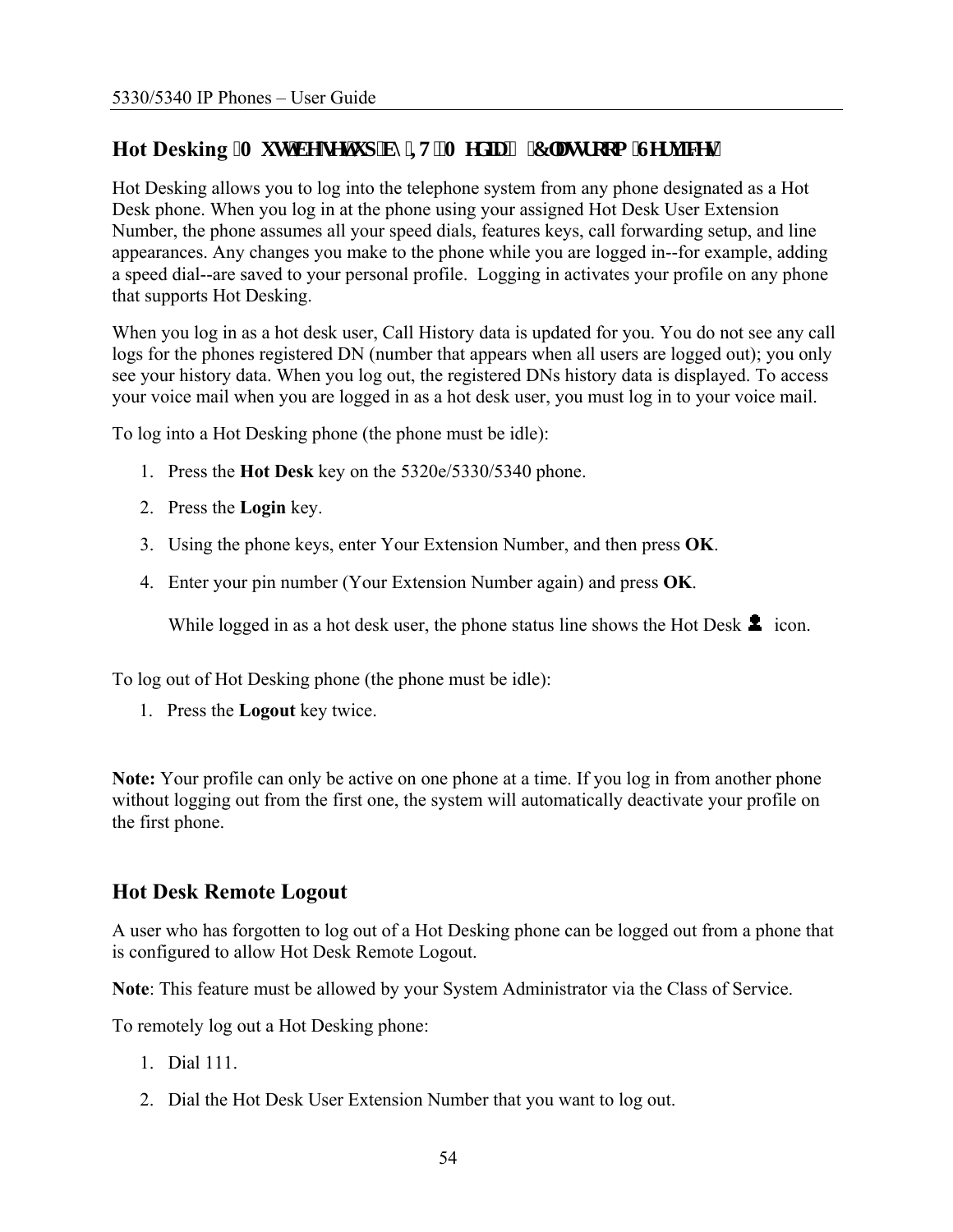- <span id="page-54-0"></span>3. Press the **Logout** command key.
- 4. Press the **Confirm** command key.

#### **Hot Desk - PIN Change**

To change your Hot Desk PIN:

- 1. Log into a Hot Desking phone.
- 2. Press **Superkey** (must be programmed to a key).
- 3. Press the **HotDesk PIN** softkey.
- 4. Press the **Yes** softkey.
- 5. Enter the current PIN or skip to step 6 if a PIN has not yet been assigned.
- 6. Press the **Enter** softkey.
- 7. Enter the new PIN. The PIN can include digits from 0 to 9 only and can be from 0 to 8 characters in length.
- 8. Press the **Enter** softkey.
- 9. Re-enter the new PIN.
- 10. Press **Superkey**.

#### **Make Busy**

You can use the Make Busy feature to have your phone appear busy to other callers. If callers dial your phone number when Make Busy is enabled a message indicating that your line is busy is displayed on their phones.

To enable Make Busy:

• Press the key you programmed to **Make Busy**. The key illuminates when Make Busy is activated and *MAKE BUSY* is displayed.

To disable Make Busy:

• Press the key you programmed to **Make Busy**.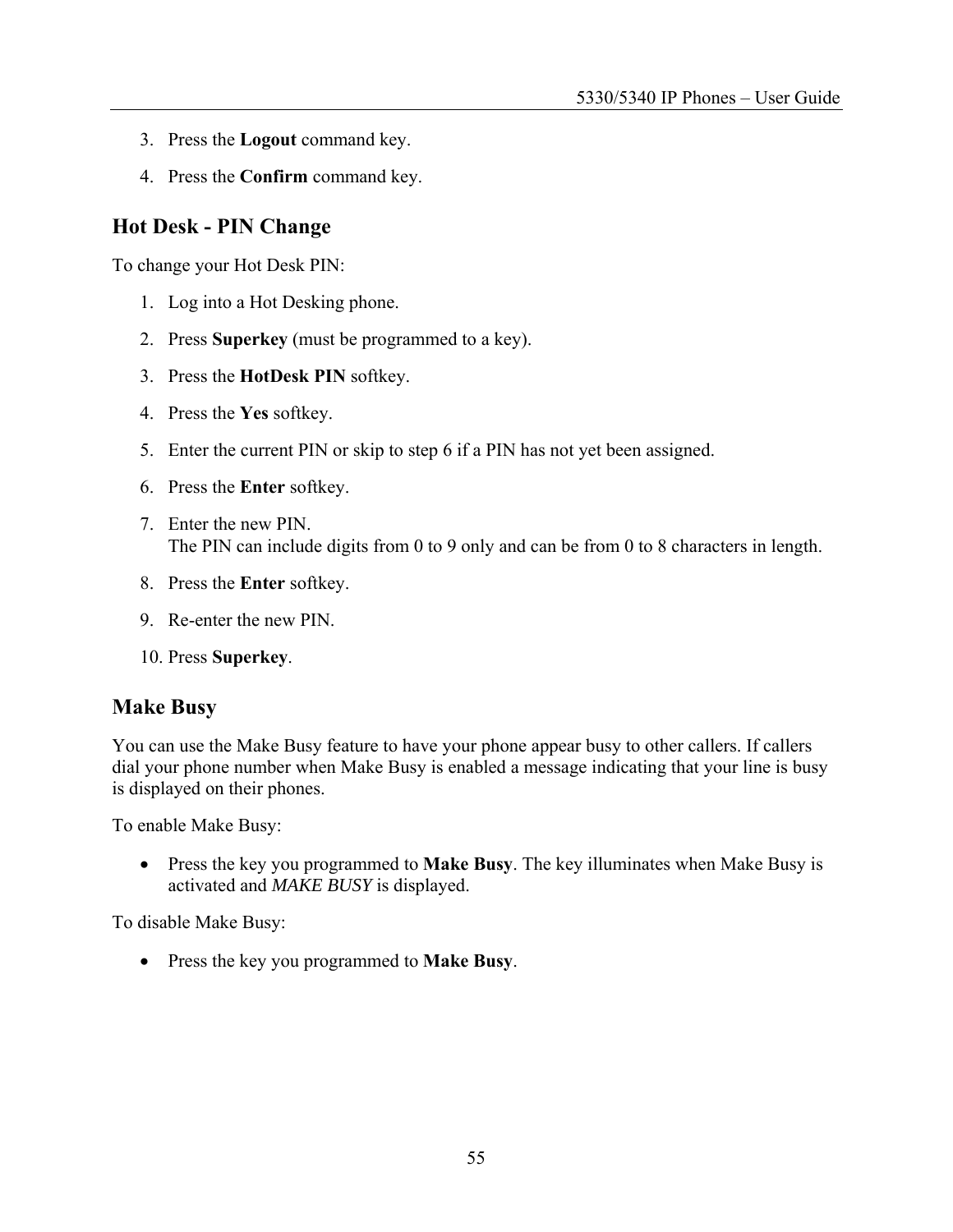#### <span id="page-55-0"></span>**Message Waiting Indicator**

The Message Waiting Indicator (MWI) feature allows you to be notified when messages have been left on another phone. Once you have programmed a key to MWI, this key is always enabled.

To use MWI to contact the extension that left a message:

• Press the key you have programmed to MWI.

#### **Messaging - Advisory**

Advisory Messaging enables you to select a notice that appears on your phone display to inform people visiting your desk of your whereabouts. Select from a variety of advisory messages, including "On vacation", "In a meeting", or "Out to Lunch".

To turn Messaging - Advisory on:

- 1. Press **Superkey** (must be programmed to a key).
- 2. If necessary, press the **No** softkey until "Advisory Msgs" appears.
- 3. Press the **Advisory** softkey.
- 4. Press the **Next** softkey until the desired message appears.
- 5. Press the **Turn Msg On** softkey.

To turn Messaging - Advisory off:

- 1. Press **Superkey** (must be programmed to a key).
- 2. If necessary, press the **No** softkey until "Advisory Msgs" appears. .
- 3. Press the **Yes** softkey when "Advisory appears.
- 4. Press the **Turn Msg Off** softkey .

#### **Messaging - Callback**

To leave a Callback Message when you hear busy or ringback tone:

• Press  $\mathscr{B}$  (**MESSAGE**) or press the **Callback** softkey.

To respond to a message waiting condition on your phone:

- 1. Press **i** (MESSAGE).
- 2. If a password is required, dial your password (and press the **Enter** softkey if available).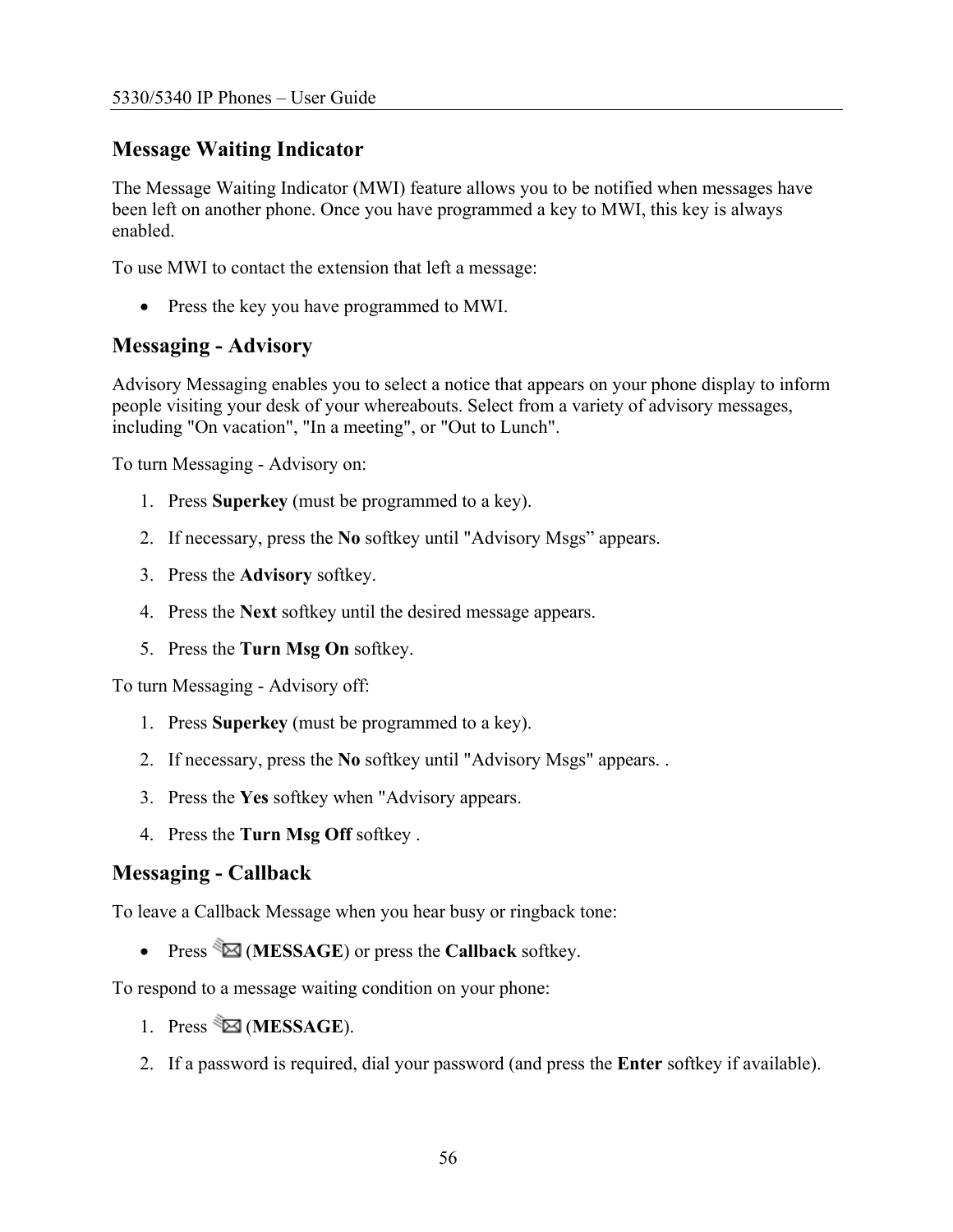- 3. Press the **Read Message** softkey, and do one or all of the following:
	- To display the time the message was sent, press the **More Msg** softkey.
	- To display the number of the caller, press the **More Msg** softkey twice.
	- To call the message sender, press the **Call** softkey.
	- To delete the message, press the **Erase Msg** softkey.
	- To view the next message, press **<del>** $\mathbb{Z}$ **</del> (MESSAGE).**

You can check for messages from a remote station:

- 1. Press Superkey (must be programmed to a key).
- 2. Press the **No** softkey until "Remote Msging?" appears.
- 3. Press the **Yes** softkey.
- 4. Dial your extension number.
- 5. Press the **Enter** softkey.
- 6. If a password is required, enter your password and press the **Enter** softkey.
- 7. Press the **Yes** softkey.

You can set, change, or clear a password (up to 7 digits, not including 0):

- 1. Press **Superkey** (must be programmed to a key).
- 2. Press the **No** softkey until "Set Password?" appears.
- 3. Press the **Yes** softkey.
- 4. Do one of the following:
	- To enter a new password, enter your password.
	- To change or clear your password, enter your current password.
- 5. Press the **Enter** softkey.
- 6. To change or clear your password, do one of the following:
	- To change your password, enter your new password and press the **Enter** softkey.
	- To clear your password, enter 0.
- 7. Enter your new password again.
- 8. If you are setting up or changing a password, press the Enter softkey.
- 9. Press **Superkey** (must be programmed to a key).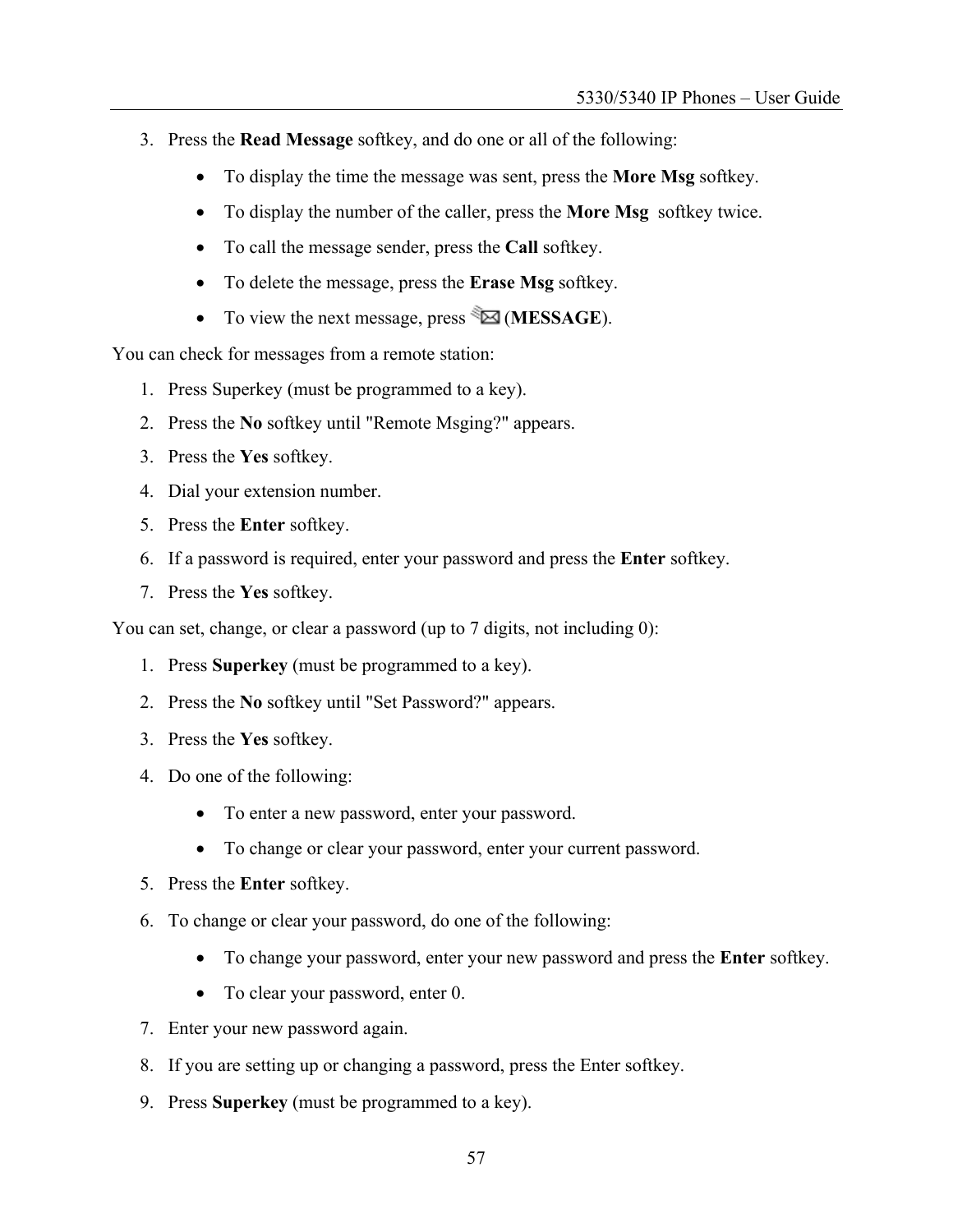#### <span id="page-57-0"></span>**Messaging - Cancel Callback**

To cancel a Callback:

- 1. Lift the handset.
- 2. Dial the appropriate feature access code.
- 3. Dial the number of the called station.
- 4. Hang up.

### **Messaging - Cancel All Callbacks**

To cancel all Callbacks:

- 1. Lift the handset.
- 2. Dial the appropriate feature access code.
- 3. Hang up.

#### **Music**

To turn Music on and off when the phone is idle, do one of the following:

- To turn the music on, press the key that you programmed to Music or the Music softkey.
- To turn the music off, press the key that you programmed to Music or the Music softkey.

When the Music is activated, the key you have programmed is highlighted.

#### **Night Answer**

The Night Answer feature allows you to route calls to an attendant or message at night.

To enable Night Answer:

• Press the key you programmed to Night Answer. When you have enabled Night Answer, this key is highlighted.

To disable Night Answer:

• Press the key you programmed to Night Answer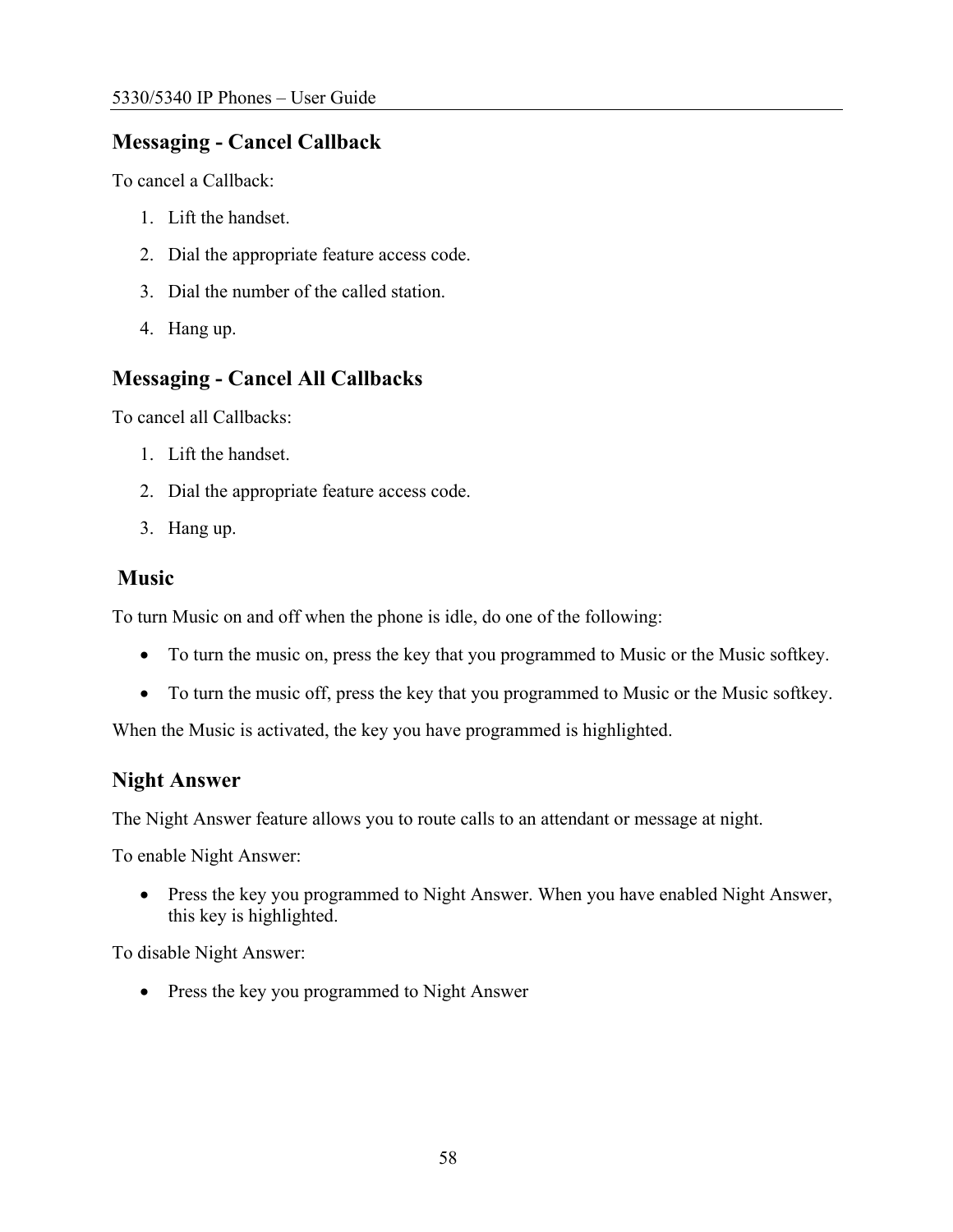### <span id="page-58-0"></span>**Override (Intrude)**

When you dial a number whose owner has enabled Make Busy, your phone displays the message indicating that the line is busy. You have the option to override this setting.

To use Override when you encounter a busy tone:

- 1. Press the key you programmed as **Override**.
- 2. Wait for an answer.

#### **Paging**

To use Paging:

- 1. Lift handset.
- 2. Press the key that you have programmed to **Page**.
- 3. Dial the Paging zone number (if required).
- 4. Make the announcement.

#### **Record a Call**

This feature uses your voice mail system to record your telephone conversations.

**Note**: You may be required by law to inform the other party that you are recording the conversation. For specific instructions, consult your system administrator.

To start recording while on a 2-party call:

• Press the **Record Call** key. (See *Feature Keys* elsewhere in this guide for instructions on programming a **Record Call** key to your phone.)

**Note**: Your system may be programmed to automatically begin recording external calls when you or the other answers.

To control recording, do one or all of the following:

- To pause recording, press the **Pause** softkey.
- To resume recording after pausing, press the **Resume** softkey.
- To stop a recording without saving it, press the **Erase** softkey or  $\otimes$  (**CANCEL**).
- To stop and save a recording, press the **Save** softkey.

Putting the call on hold saves the recording; taking the call off hold starts a new recording. Depending on system programming, hanging up, or pressing (**TRANS/CONF**) or a **DSS** key, may also save the recording.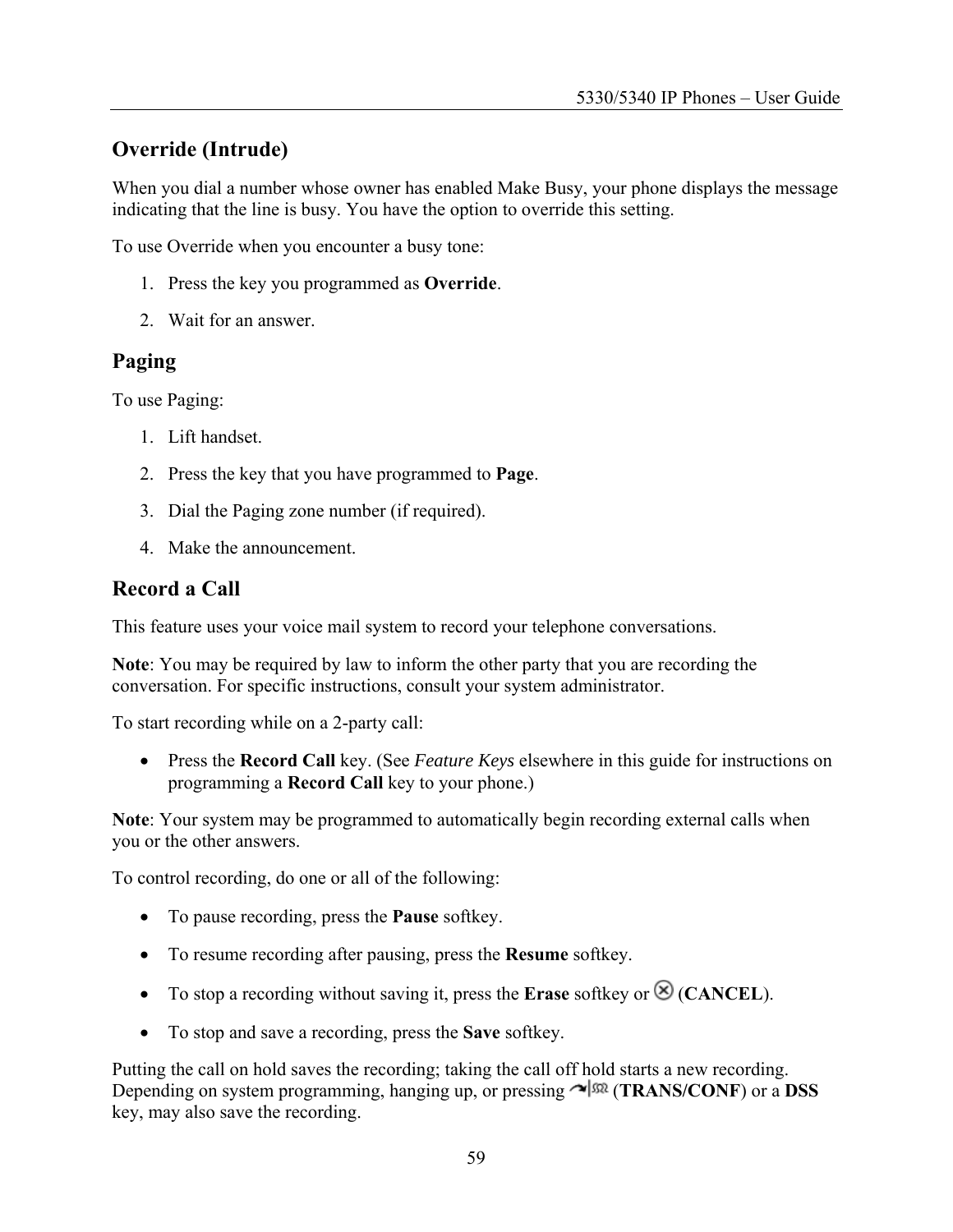<span id="page-59-0"></span>To listen to a recording:

- 1. Lift the handset.
- 2. Access your voice mailbox.
- 3. Follow the prompts to retrieve the recording.

#### **Reminder**

To program a Reminder:

- 1. Press **Superkey** (must be programmed to a key).
- 2. Press the **No** softkey until "Timed Reminder" appears.
- 3. Press the **Reminder** softkey.
- 4. Enter the time in 24-hour format.
- 5. Press the **Save** softkey.

To view, change, and/or cancel a pending Reminder:

- 1. Press **Superkey** (must be programmed to a key).
- 2. Press the **No** softkey until "Timed Reminder" appears.
- 3. Press the **Reminder** softkey.
- 4. Do one of the following:
	- To change the Reminder, press the **Change Key** softkey, enter the new time, and press the **Save** softkey.
	- To cancel the Reminder, press the **Cancel No.** softkey.
	- To exit without canceling the Reminder, press **Superkey** (must be programmed to a key).

To acknowledge a Reminder when your phone rings once:

• Press the **Confirm** softkey.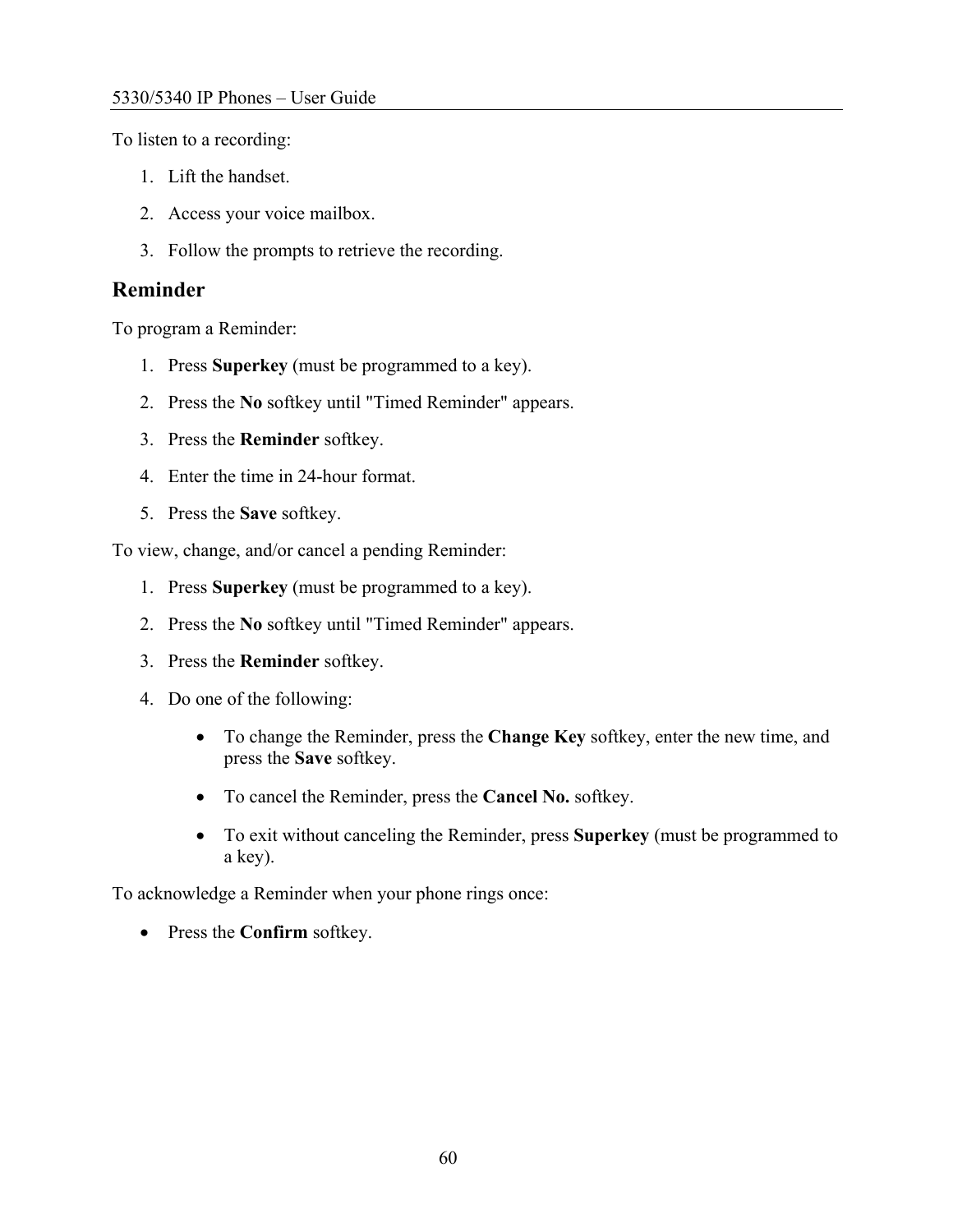#### <span id="page-60-0"></span>**Speak@Ease**

Users of the Speak@Ease softkey can place a call by speaking the name of the person they wish to dial. Speak@Ease enables you to have access to Mitel Speech Server. The Speech Server is a speech recognition application that routes incoming calls to a specific destination based on spoken commands.

To dial a call using Speak@Ease:

- 1. Press the key you have programmed to  $\text{Speak}(a)$  Ease.
- 2. Speak the name of the person you wish to call.

#### **Speed Call**

Speed Call is an application that allows you to dial a specific number with one key press. You must program Speed Call on a Programmable key. For more information on programming this key, see [Program Feature Keys Using the Settings Application](#page-29-0)*.*

To make a Speed Call:

• Press the key that you have programmed as your Speed Call key.

#### **Tag Call**

Tag Call allows you to signal that you are the victim of a threatening or malicious call. Using the tag, your system administrator or Telephone Company can identify the source of the call and provide this information to appropriate personnel or authorities.

**CAUTION**: Tagging a non-malicious call may result in fines or other penalties.

To tag a malicious call:

1. Press the programmed Tag Call key while the call is in progress. For information on how to program keys, see to [Programming Features On Your Keys](#page-26-0)

 $-OR-$ 

- 1. Press  $\sim$   $\sqrt{5R}$  (**TRANS/CONF**).
- 2. Dial the appropriate feature access code.

If the call was successfully tagged, *Thank You* is shown on the display; otherwise, *Not Allowed* is displayed.

**Note**: Tag Call can be used on active two-party calls only. Calls on hold and conference calls cannot be tagged.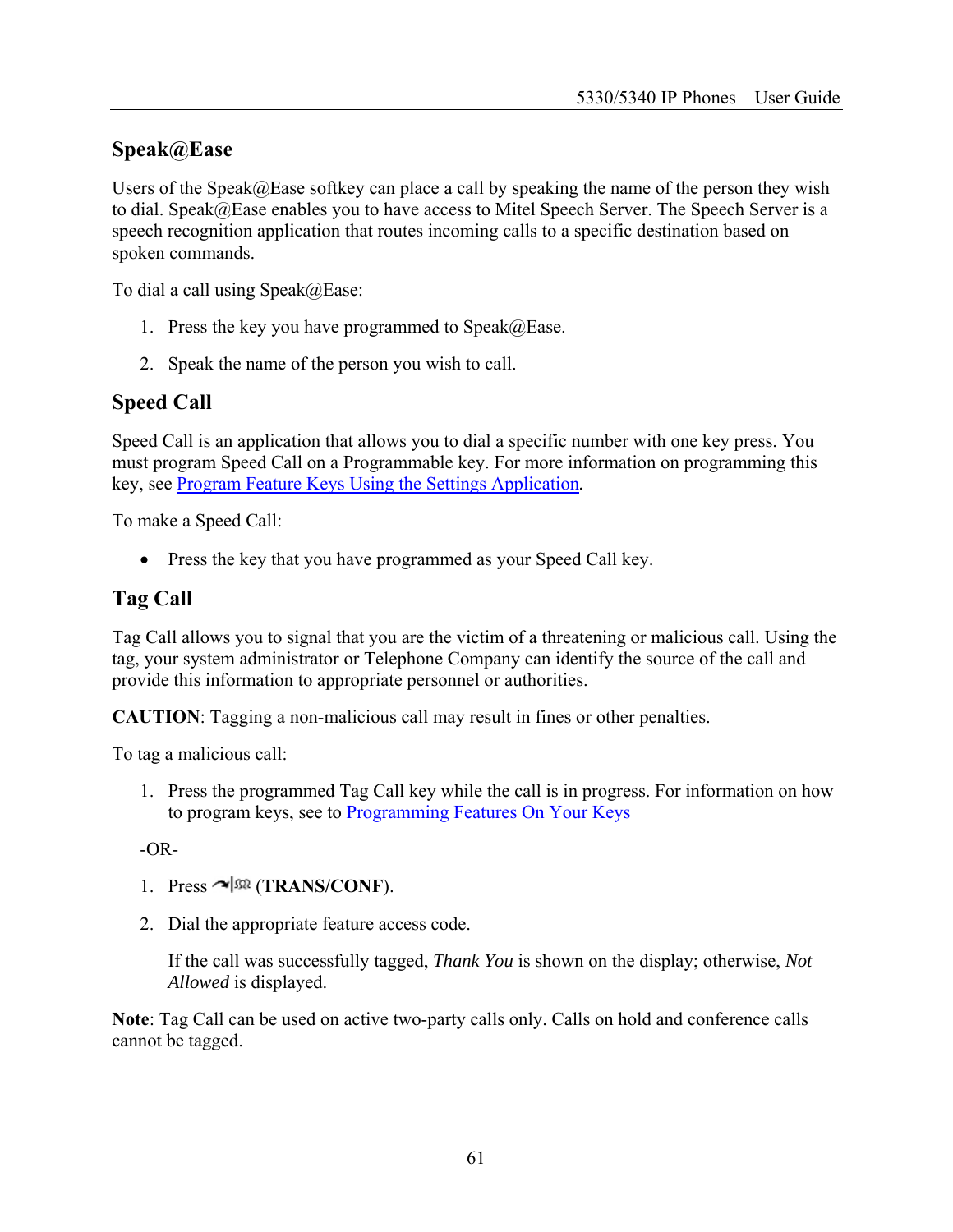# <span id="page-61-0"></span>**Trunk Flash**

The Trunk Flash feature allows you to access Centrex features (if available) while you are talking on an outside call.

To flash a trunk while talking on an outside call:

1. Press the key you have programmed to Flash.

**Note**: You can program a key to single flash or double flash.

- 2. Wait for dial tone.
- 3. Dial the Centrex feature access code.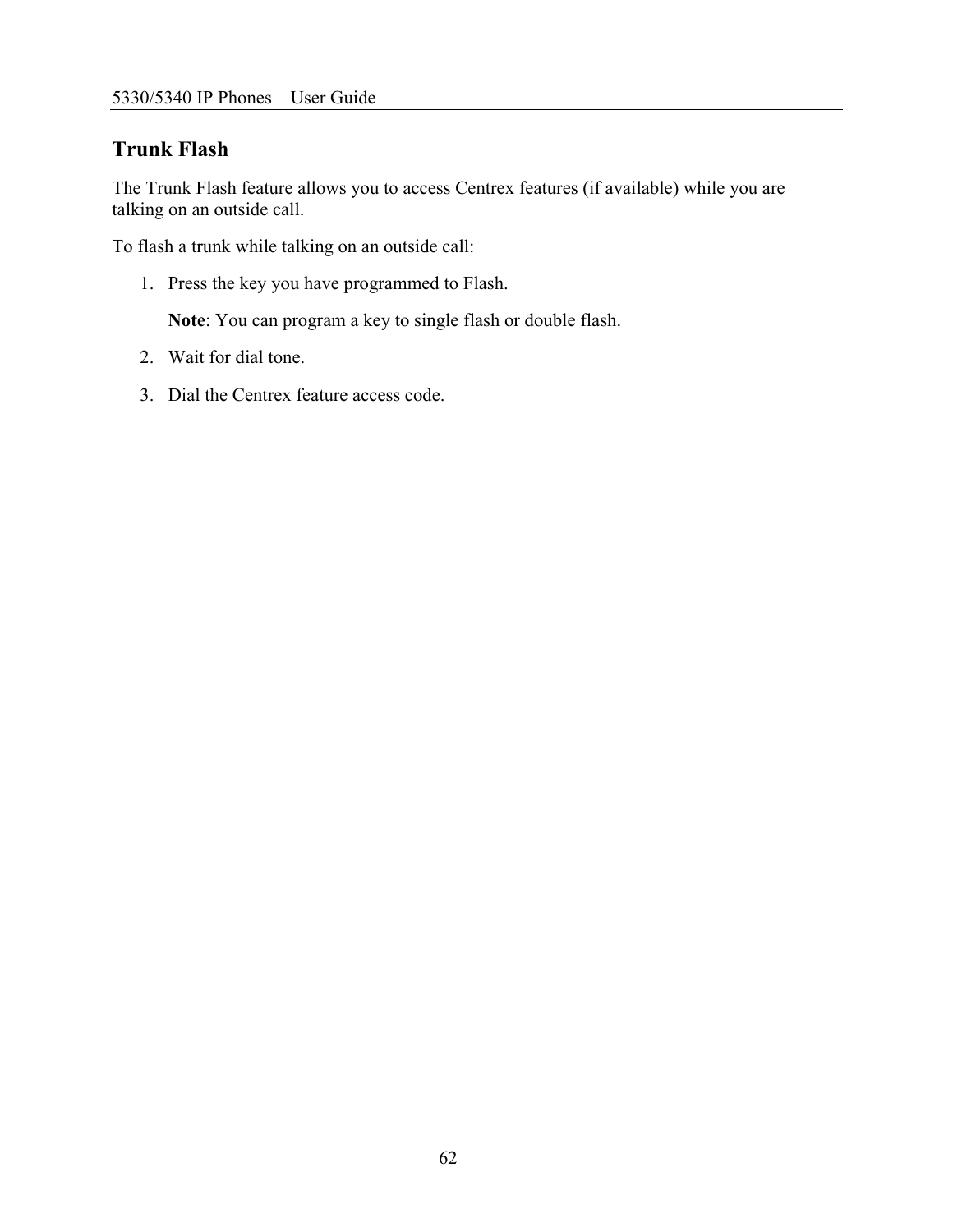# <span id="page-62-0"></span>**USING YOUR PHONE WITH THE 5310 IP CONFERENCE UNIT**

Your phone uses the 5310 IP Conference Unit for conferencing. You use the Conference Controller to turn the conference unit off or on, to adjust the volume or to put the conference unit into Presentation mode. You can only run one Conference Controller session at a time. If the 5310 Conference Unit is not connected to your phone, the *Conference Controlle*r application is not available.

### **Access the Conference Controller**

To access the Conference Controller:

- 1. Press **Applications** and press **Conference Unit**, or
- 2. Press the key programmed to the *Conference Unit* application.

#### **Turn the conference unit on and off**

- 1. Verify that the conference unit is connected to your phone.
- 2. Access the Conference Controller. For more information, see [Access Conference](#page-62-0)  [Controller](#page-62-0).
- 3. Press **Turn On/Turn Off**.

While the Conference Unit is on, the  $\bullet\bullet\bullet$  icon shows in the phone status line.

#### **Adjust the conference unit volume**

• Press Volume Up or Volume Down.

### **Place the conference unit in Presentation mode**

Presentation Mode is used when only one individual is speaking to a group. If another member in the group wishes to speak, you must disable Presentation Mode. Presentation Mode minimizes extraneous noise.

To place the conference unit in Presentation mode

• Press Presentation Mode.

### **Exit the conference controller**

To exit the conference controller

• Press **Close**.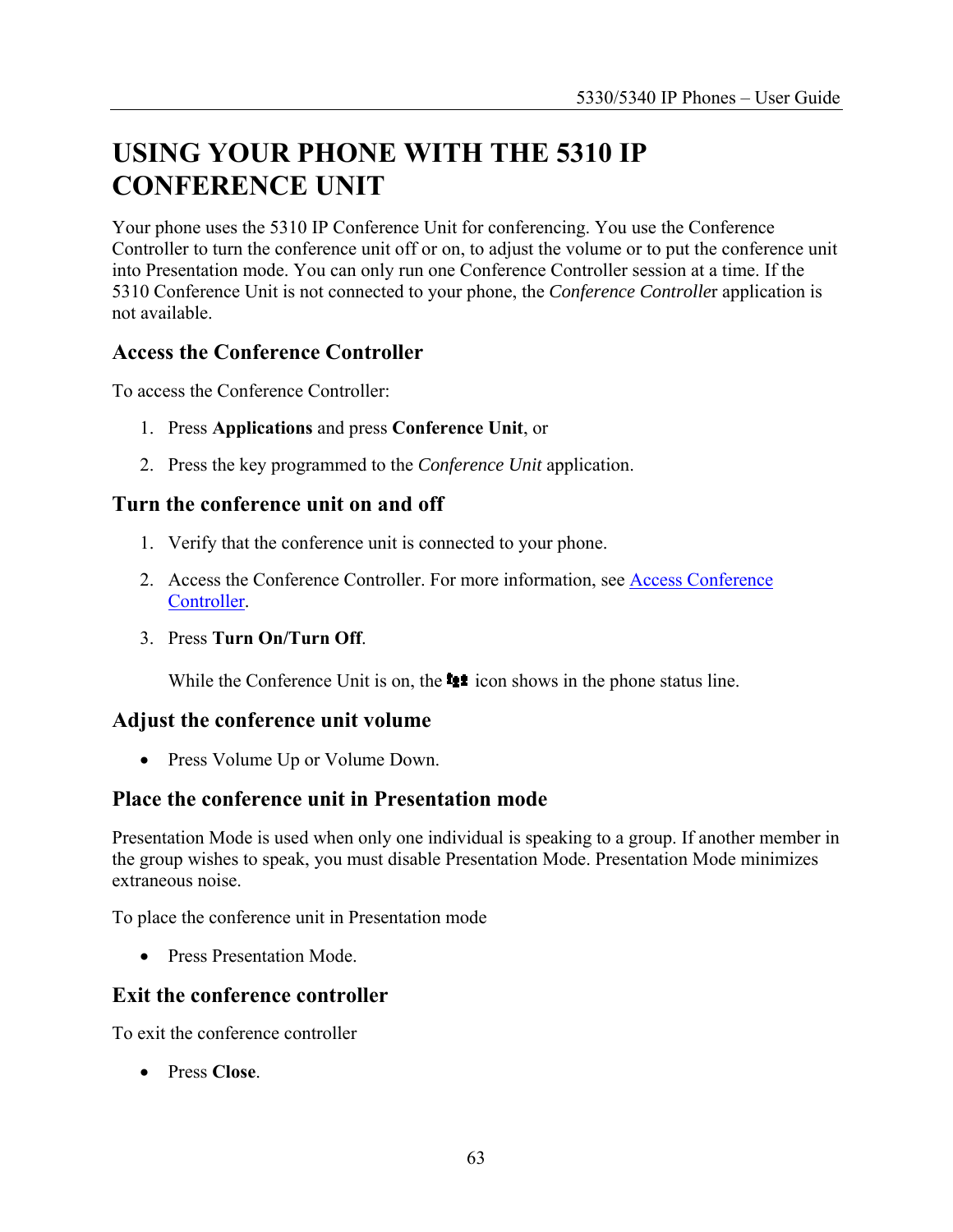#### <span id="page-63-0"></span>**Mute the conference unit**

To mute the conference unit so that conversation in the meeting room cannot be heard by individuals being conferenced:

• Press **Mute**.

# **USING THE LINE INTERFACE MODULE**

Your phone supports the Mitel Line Interface Module. The Line Interface Module allows you to make and receive calls over an analog line (Line Interface Module line) connected to your phone. The Line Interface Module operates in either of the following two modes, as determined by your System Administrator:

- **Line Interface Module Mode**: your phone allows you to use the Line Interface Module line at any time
- **Failover Mode**: you can use the Line Interface Module line only when the IP connection has failed

**Note**: Handsfree and on-hook dialing are not supported on the Line Interface Module line.

For information on emergency number dialing using the Line Interface Module, refer to Emergency Calls.

### **Making and Answering Calls Using the Analog key**

To make a call using the Analog line:

- 1. Lift the handset.
- 2. Press the key you programmed as **Analog Line**.

*ANALOG CALL* is displayed.

3. Dial the number.

**Note**: When you make an external call over the analog line, a prefix dialing number is not required. If your phones Analog Line key has the Privacy option enabled, you cannot access the analog line when another phone is using the analog line (key is solid orange).To access the analog line, the user of the other phone must first hang up. To determine whether the Privacy option is enabled, contact your System Administrator.

To answer a Call using the analog line:

- 1. Lift the handset.
- 2. Press the **Analog Line** key that is highlighted.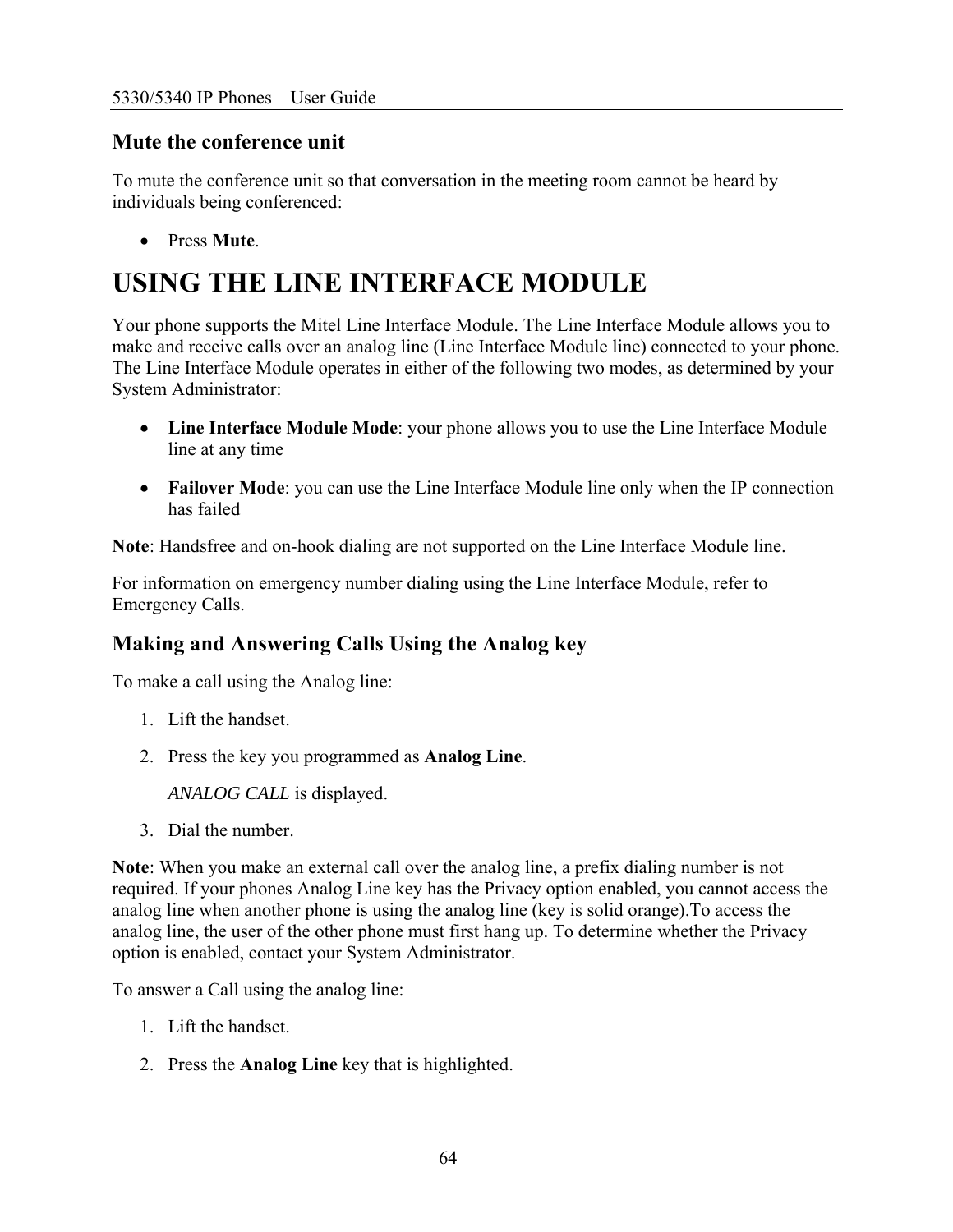<span id="page-64-0"></span>To answer a waiting call on the analog line:

**Note**: If you have subscribed to an analog call waiting service, you may use the hookswitch or press **Cancel** ( $\Diamond$ ) to answer a waiting analog call. When you are on an analog call and a waiting analog call arrives, you hear a beep. This feature may not be supported in all regions.

To answer a waiting analog call or return to the original analog call:

- 1. Do one of the following:
	- Press and release the hookswitch
	- Press Cancel  $(\otimes)$
- 2. Press the key you have programmed as **Analog Line**.

To put a current call on hold to answer an incoming analog call:

• Press the highlighted **Analog Line** key.

To switch between the current call and the held call when one of the calls is using the analog line, do one of the following:

- If your current call is using the analog line, press the flashing Line key of the held call. The analog call is automatically put on hold.
- If your current call is using an IP line, press the highlighted Analog Line key. The IP line is automatically put on hold.

To end a current call when an incoming analog call arrives:

• Press **Cancel**  $(\mathcal{S})$  and then press the highlighted Analog Line key. The current call ends and you are connected to the caller on the analog line.

To end the current analog call when an incoming call arrives:

• Press **Cancel** ( $\otimes$ ). The current analog call ends and you are connected to the new caller.

#### **Making and Answering Calls Using the Failover Mode**

To make a call using the analog line during an IP connection failure:

1. Lift the handset.

The phone displays *IP FAIL: ANALOG CALL*.

2. Dial the number.

To answer a call using the analog line during an IP connection failure:

• Lift the handset. The call is answered. The phone displays *IP FAIL: ANALOG CALL*.